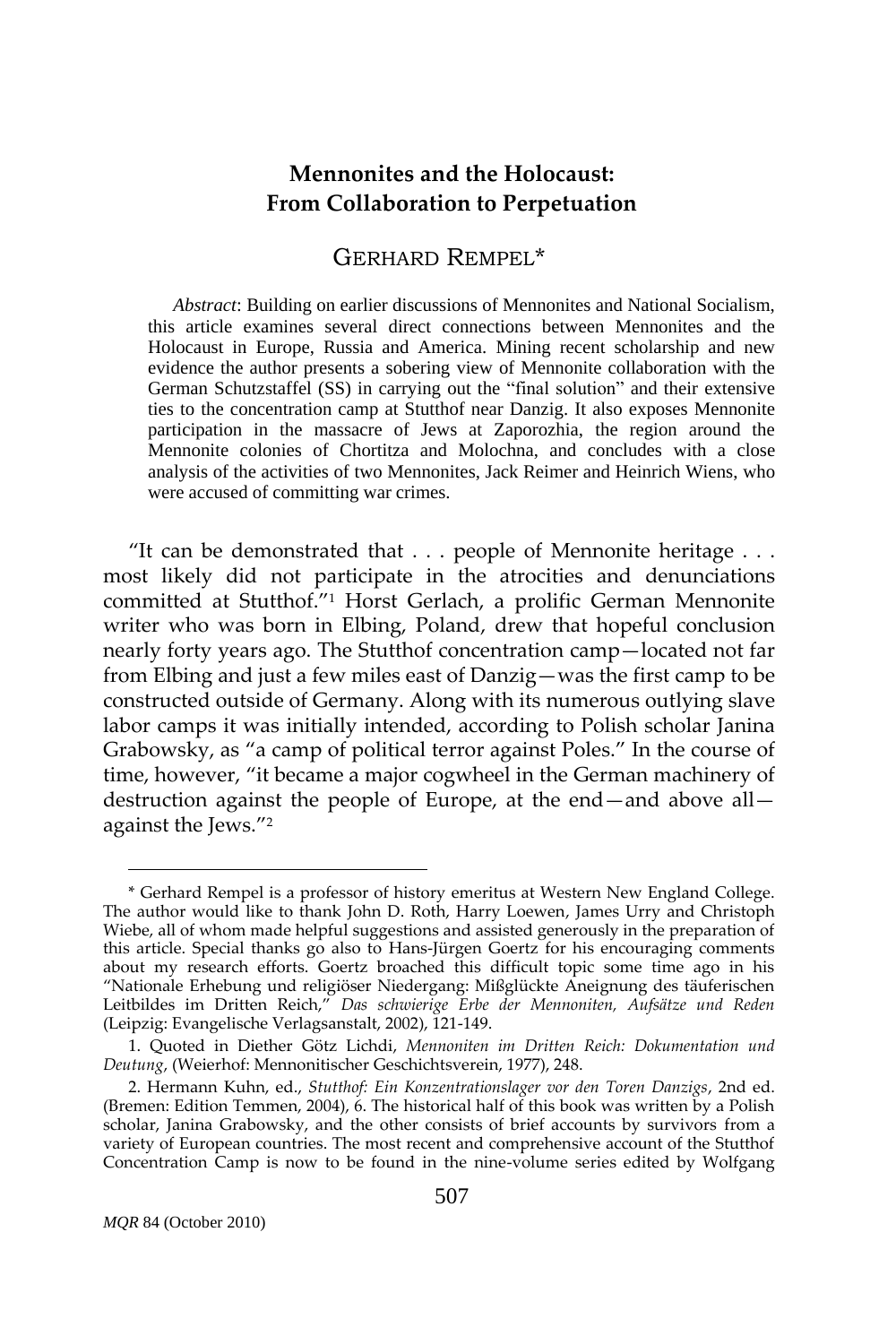Stutthof was also located in an area with the highest density of Mennonite residents of any place in the world. Based on interviews with former Mennonites from the area, Gerlach argued that Mennonites, among others, actually tried to prevent the erection of the camp in 1939 and that they sought to 'moderate' conditions for many inmates, to the degree that such influence was possible within the context of a dictatorial regime. As current scholarship has demonstrated, however, Gerlach's claim that the Stutthof concentration camp and the killing process that occurred within its guarded walls remained a well-kept secret to the public, including local residents, is not plausible. Already in the early 1980s Meir Buchsweiler was certain that most native Germans in the Ukraine—home to another very large settlement of Mennonites—'knew what was being done to the Jews' and that thousands most likely participated in "the killing actions." Indeed, many Russian Germans received a portion of the clothes and property stolen from the victims.<sup>3</sup> If Mennonites in South Russia knew that a genocide was happening around them, then certainly their cousins in the Vistula delta of Poland, the motherland of Russian Mennonites, knew and understood that they were in the midst of the Holocaust and could not avoid involvement in one way or another.

This essay traces a painful story of the Mennonite participation in the Holocaust, moving from a pattern of collaboration in the Danzig Lowlands to direct perpetration of genocidal acts in the Caucasus with a significant part of the story occurring at the midpoint between these two regions in the Russian Mennonite settlements of Chortitza and the Molochna.

#### SOVIETS, MENNONITES AND GERMAN IDENTITY

As the final tragic event in the concluding phase of the Mennonite sojourn in Russia, the Holocaust has not yet been fully examined as part of Mennonite history either in Russia or in Europe as a whole. The roots of that story begin with the painful events of the Russian Revolution of 1917 and the subsequent civil war. Driven by fear and the predation of violent anarchists, many Mennonites in South Russia set aside their

Benz and associates: Wolfgang Benz und Barbara Distel, eds., *Der Ort des Terrors. Geschichte der nationalsozialistischen Konzentrationslager*, Band 6: *Natzweiler, Groß-Rosen, Stutthof* (München: C. H. Beck, 2007).

<sup>3.</sup> Meir Buchsweiler, *Volksdeutsche in der Ukraine am Vorabend und Beginn des Zweiten Weltkriegs—Ein Fall doppelter Loyalität?* (Gerlingen: Bleicher Verlag, 1984), 383. See also Robert Gellately, *Backing Hitler: Consent and Coercion in Germany* (New York: Oxford University Press, 2002). Gellately argues that most Germans, despite continuing claims of mass amnesia, had a fairly clear picture of the extent of the atrocities and the activities of the Gestapo and SS in the course and conduct of the Holocaust.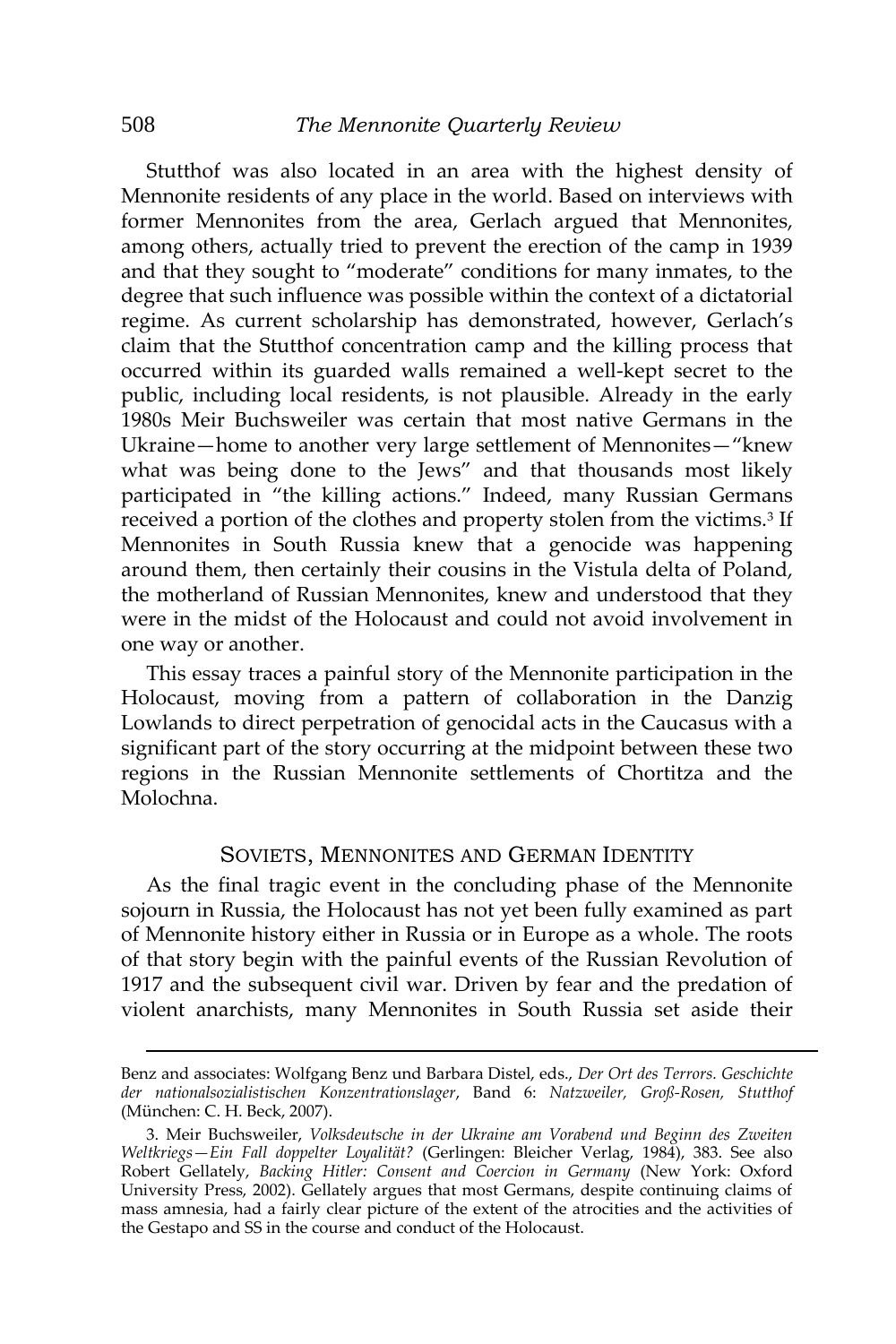pacifist tradition and formed self-defense units to protect their homes and families against bandits and even the Red Army. Since many had earlier joined the counterrevolutionary forces of former tsarist generals Mennonites now found themselves on the losing side of the conflict as enemies of the new communist government. To be sure, Lenin's New Economic Plan, introduced in 1921, did partially restore the private ownership of land and enabled diligent Mennonite farmers to bring about a remarkable short-lived economic recovery. But these conditions also created a new class of prosperous entrepreneurs, later known as kulaks, who were opponents of collectivization and stalwart defenders of capitalism. In 1928, in an effort to contain threats to his social and economic policies, Stalin introduced the first Five Year Plan—a fierce collectivization and industrialization campaign enforced by dekulakization and deportation, which tore apart Mennonite colonies and broke up nearly every family by sending fathers and sons into prisons in the far north gulag.<sup>4</sup>

The 1930s were a time of famine and terror. Policies of oppression, especially against religious groups, brought Mennonite settlements to a point of annihilation and destruction, at least for those who could not avail themselves of the brief opening for emigration in 1929, following huge demonstrations in Moscow.<sup>5</sup> The Great Terror, as the period was known, affected every Mennonite household and brought their very identity as a distinct religious and ethnic group into question. Historian Peter Letkemann, who has studied this period intensely, estimates that approximately 8 to 9 percent of Mennonites were arrested during the *Yezhovshchina*, double the ratio put forward by Robert Conquest for the general Soviet population (7 million arrests = 4.3 percent), and more than five times the number suggested by archival K.G.B. sources (2.5 million  $arrests = 1.5$  percent). $6$ 

Mennonite ministers and teachers, who maintained the religious and moral infrastructure of the community, were always the first to be denounced as kulaks and the first to be arrested and deported. This was to be expected from a regime that was not only anticlerical and aggressively atheistic but was also actively organizing counterreligious

<sup>4</sup>. Colin Neufeldt, 'Separating the Sheep from the Goats: The Role of Mennonites and Non-Mennonites in the Dekulakization of Khortitsa, Ukraine (1928-1930),' *MQR* 83 (April 2009), 221-291.

<sup>5</sup>. Colin Neufeldt, 'The Flight to Moscow, 1929: An Act of Mennonite Civil Disobedience,' *Preservings* 19 (Dec. 2001), 35ff.

<sup>6</sup>. Peter Letkemann, 'Mennonite Victims of the 'Great Terror,' 1936-1938,' *Journal of Mennonite Studies* 16 (1998), 33-58; quote on page 37.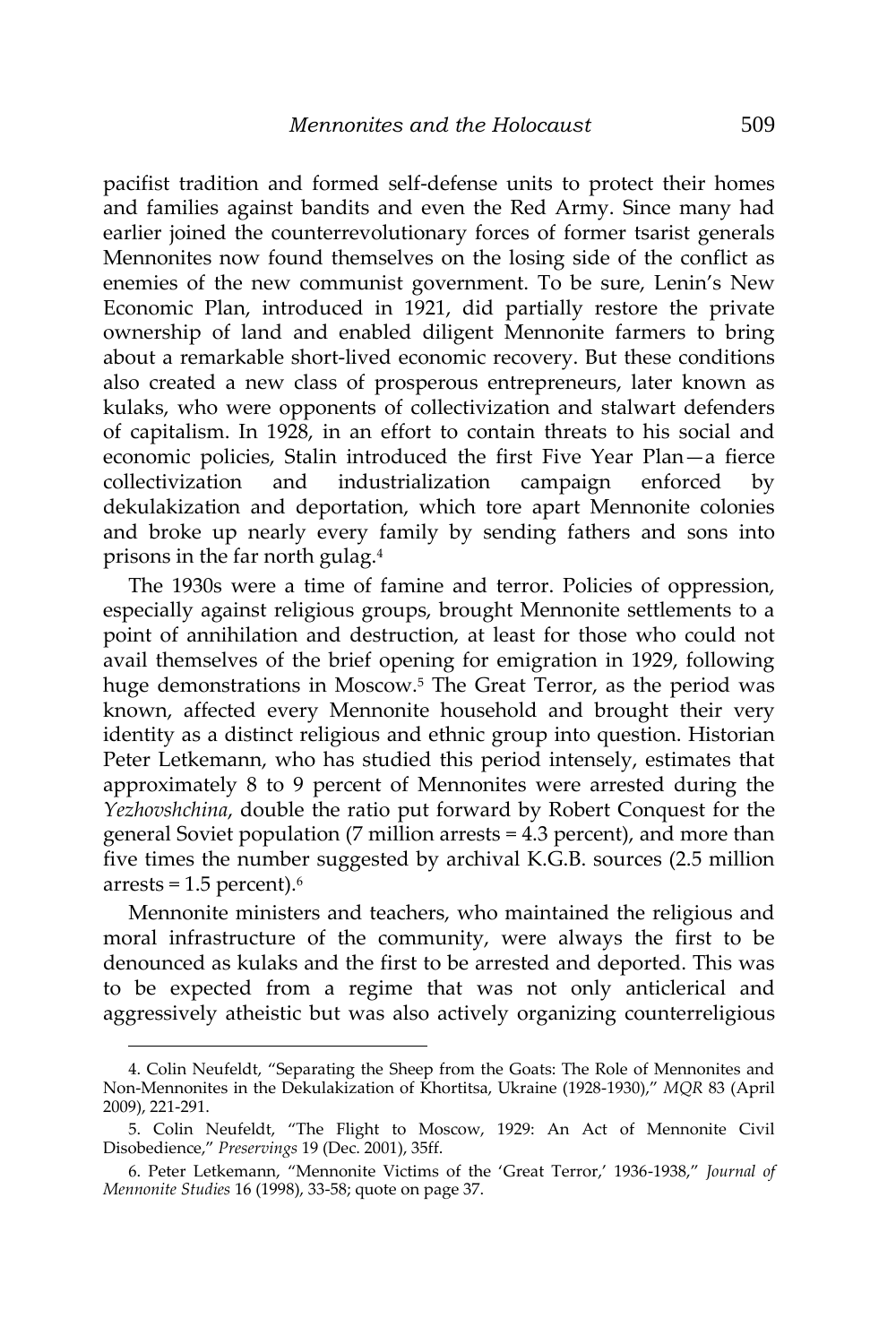networks called the League of the Godless. Lenin himself told Maxim Gorki that 'every religious idea, every idea of God, even flirting with the idea of God, is unutterable vileness . . . of the most dangerous kind, 'contagion' of the most abominable kind.'<sup>7</sup> Religious groups—both the formerly official Orthodox church as well as the dissident outcrops like Baptists and Mennonites—represented more than the opiate of the masses; they were regarded as a dangerous enemy to the Marxist materialism of the Soviets.<sup>8</sup>

While the Mennonites welcomed the official separation of church and state early in the regime, they had immediate trouble with the subsequent laws, which legalized antireligious propaganda, permitted the government seizure of church property and abolished the legal status of church organizations. Other restrictive measures soon followed: religious instruction in school was forbidden; teachers who had taught religion were dismissed; and the police were allowed to censor sermons.<sup>9</sup> Sundays and holidays soon became mandatory workdays. Religious associations were forced to register with the government and important organizations like the Commission for Church Affairs [K.f.K] soon lost their legal status. Church buildings were confiscated for nonreligious purposes and ruinous taxes were imposed on those churches that still existed.<sup>10</sup> Local officials tried to isolate religious leaders from their congregations, while promoting blasphemous demonstrations and distributing antireligious literature. The so-called Stalinist Constitution of 1936 allowed the practice of religion and the propagation of antireligious ideas, but prohibited purely religious propaganda and suppressed all missionary work and public preaching.<sup>11</sup> Although the fire of faith remained alive in the hearts and minds of many individuals and in secret worship celebrated in private homes, the relentless

<sup>7.</sup> Robert Conquest, *The Harvest of Sorrow: Soviet Collectivization and the Terror-Famine* (New York: Oxford University Press, 1986), 199. See the rest of his chapter on 'The Churches and the People' (199-213) for an early and still useful view of the Soviet antireligious campaign and policy.

<sup>8.</sup> For a full discussion of the broad range and depth of Soviet religious policy see the excellent compendium *Religious Policy in the Soviet Union*, ed. Sabrina Petra Ramet (New York: Cambridge University Press, 2005), esp. Philip Walters, 'A Survey of Soviet Religious Policy,' 3-30. One of the important issues this book analyzes is the process that sought to turn Soviet society into one dominated by atheism. Also note the important chapter by Walter Sawatsky, 'Protestantism in the USSR,' dealing mainly with the postwar period.

<sup>9</sup>. Neufeldt, 'Separating the Sheep from the Goats,' 224-225.

<sup>10.</sup> Ibid., 254.

<sup>11</sup>. C. F. Klassen, 'Die kirchliche Entwicklung in Russland,' Jan./Feb. 1949; Center for Mennonite Brethren Studies, Winnipeg, C. F. Klassen Papers, File 12; J. A. Neufeld, 'Die Religion im heutigen Russland,' Feb. 7, 1951, Archives of the Mennonite Church–Newton [hereafter AMC-N], S.A. I 100.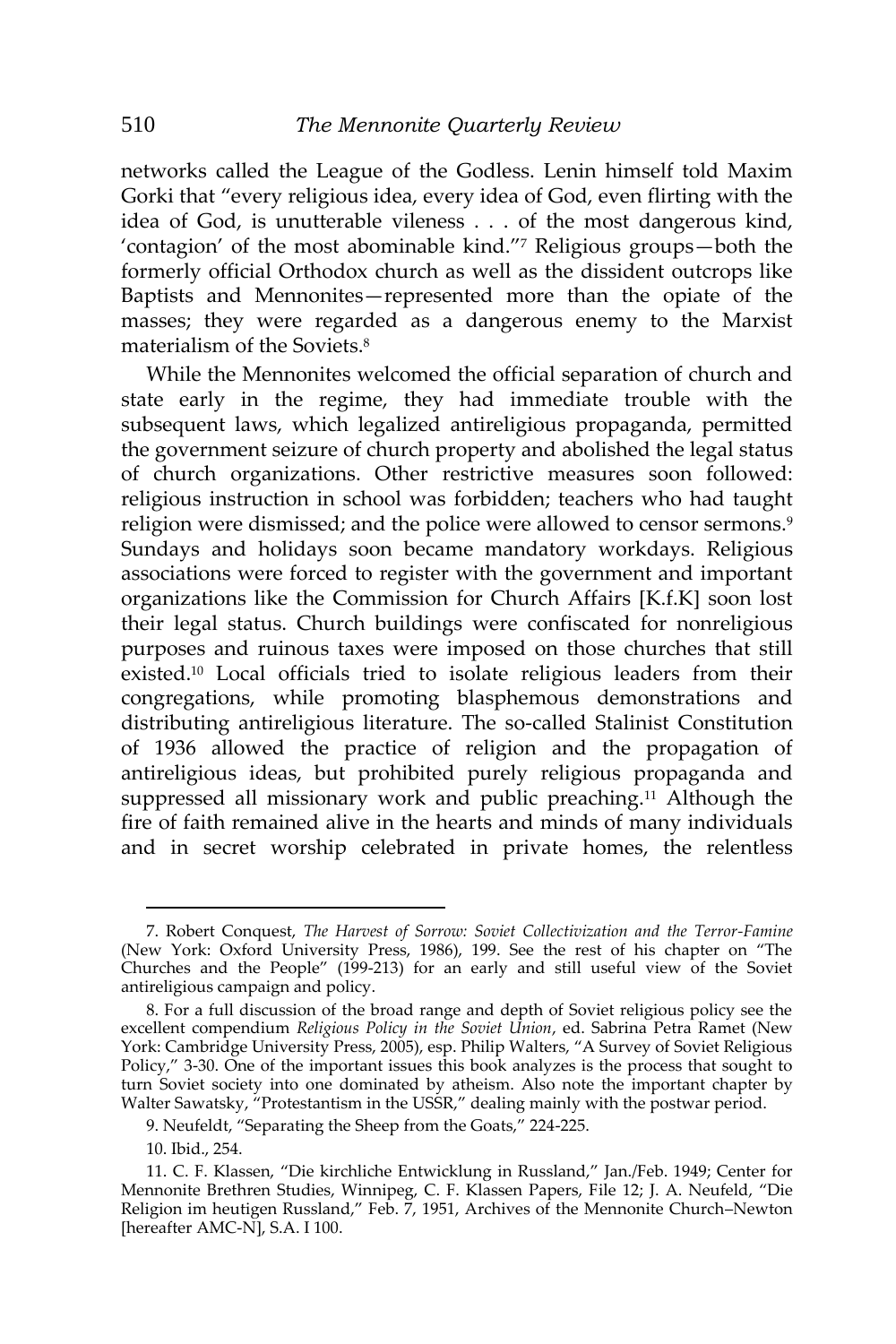government propaganda had taken a clear toll.<sup>12</sup> 'As a Germanspeaking, religious minority that had prospered under the tsarist regime," writes historian Colin Neufeldt,

Mennonites were an obvious target for Stalin's "secularization" campaign—a process to purge the countryside of an undesirable class through extraordinary measures that included expropriation, arrest, imprisonment, exile and execution. Mennonites were among the first Soviet citizens to be dekulakized in the late 1920s and early 1930s, often in greater percentages than their Ukrainian neighbors. Most Mennonites who were subjected to this process saw themselves as victims; at the same time, many Mennonites (especially those in North America) identified Ukrainians and Russians as the perpetrators of the dekulakization measures in Mennonite communities.<sup>13</sup>

Even so, a surprising number of Mennonites agreed to serve in Stalin's regime as representatives of the Soviet local government or the Communist Party hierarchy, in effect supporting the forces of oppression and persecution. Several even submitted lists of local kulaks to the authorities, including the names of Mennonite church leaders hiding among the poor populace. "There were false brothers in some villages," commented one observer in Osterwick, 'who played the terrible role of Judas, betrayed their brothers, and told outrageous lies to authorities."<sup>14</sup>

By the mid-1930s the religious and social fabric of Mennonite communal life, along with its ethical and moral fiber, was disintegrating; the public expression of religion and the physical existence of the Mennonite church in Russia had been nearly erased. Young people in particular were vulnerable not only to the spreading atheism but, more importantly, to a kind of moral and lawless indifference to the inner voice of conscience and restraint. A decade later this trend blinded many to the inherent evil of the carriers of National Socialism who came to Communist Russia in German uniforms as purported liberators.

This was the larger context of the Mennonite participation with the Holocaust. Although more research remains to be done, this essay summarizes the evidence of Mennonite collaboration in two settings: the Stutthof concentration camp near Danzig, Poland, and the murderous

<sup>12</sup>. Neufeldt, 'Separating the Sheep from the Goats,' 238.

<sup>13.</sup> Ibid., 221-222.

<sup>14.</sup> Quoted from the original story in *Der Bote* in ibid., 272, 291.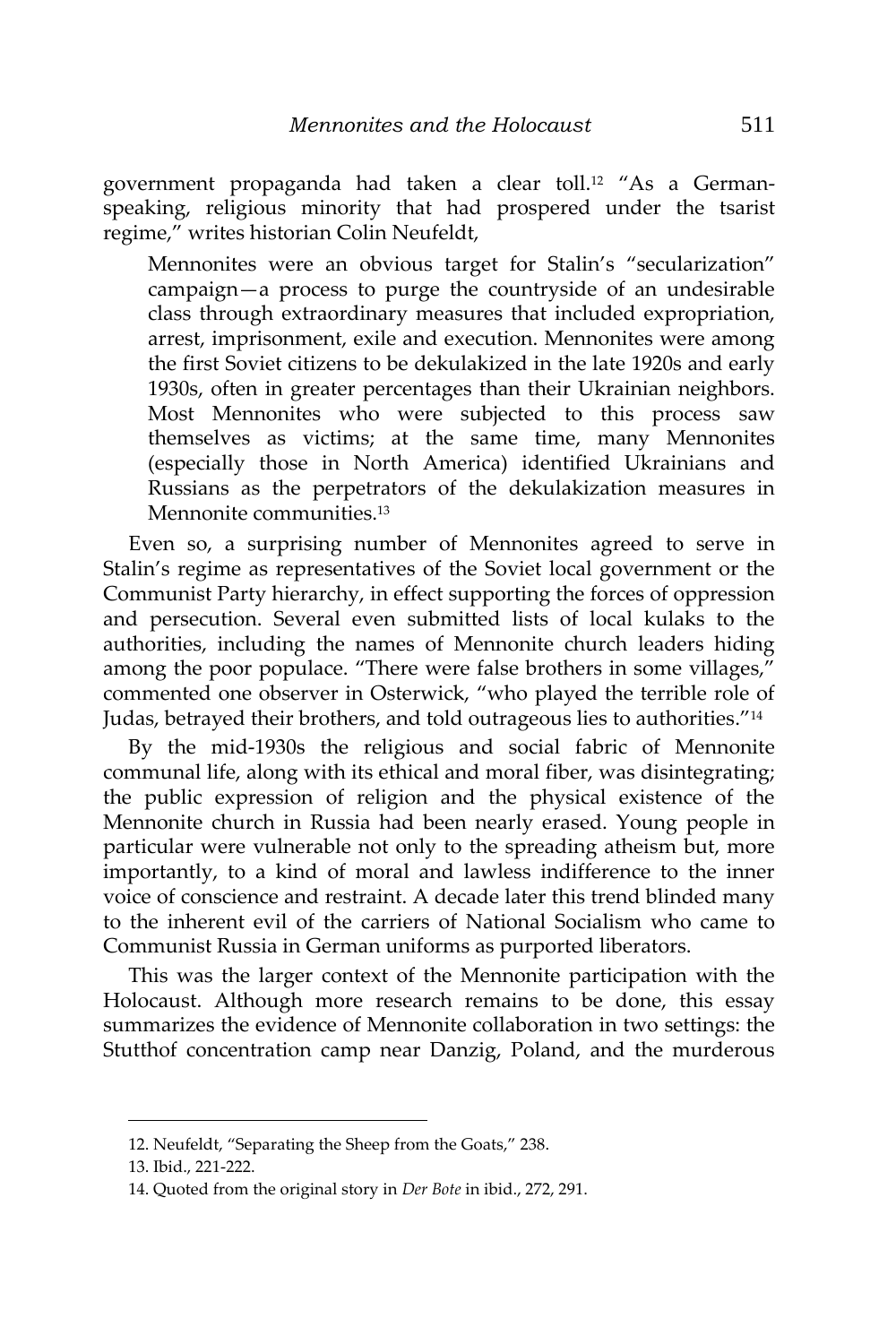activities of several Mennonites who participated in the elimination of Jews in the region around Zaporozhia in the Ukraine.<sup>15</sup>

### MENNONITES AND THE STUTTHOF CONCENTRATION CAMP

While Horst Gerlach sought to minimize the horror of the Stutthof concentration camp, rendering it as innocuous as possible, he did acknowledge that at least two Mennonites were known to have served as guards,<sup>16</sup> that many Polish Mennonite farmers used inmates as cheap labor under the oversight of SS guards, that a major Mennonite factory was constructed largely with concentration camp labor,<sup>17</sup> and that most Mennonites in the area were not all that upset or even curious about what went on at Stutthof behind the wall of official secrecy. Gerlach emphatically denies, however, that any gas chambers ever existed at Stutthof, despite ample evidence to the contrary.<sup>18</sup> Furthermore, his optimistic estimate that only 9,000 people were killed at Stutthof is a huge miscalculation—the most recent research concludes that at least 65,000 victims died at Stutthof. Finally, Gerlach consistently emphasized that Mennonites treated the inmates of Stutthof generously, citing the example of a Polish laborer on his own father's estate near Elbing who was condemned to Stutthof for unspecified reasons.<sup>19</sup> As we shall see, such claims overlook a good deal of evidence to the contrary.

The Stutthof concentration camp, located near Danzig, was established in 1939 by the Waffen-SS (*Schutzstaffel*), an armed unit of the Nazi Party under the direct control of Heinrich Himmler. Since Danzig was an early stronghold in the Nazi revolution, some 6,000 members of

<sup>15.</sup> For the broader context of this problem see the balanced survey by Edgar Deibert, *Sowjetdeutsche zwischen Hitler und Stalin: Deutsche in der UdSSR 1900-1950* (Marburg: Tectum Verlag, 2009).

<sup>16.</sup> Following the war, SS *Scharführer* Heinz Löwen was sentenced to a five-year prison term and SS *Unterscharführer* Johannes Görtz to an eight-year term. Given the frequent transfers and reappointments, a guard list recorded at any particular moment is bound to be incomplete. However, there were several other guards with apparent Mennonite names. See also Kuhn, ed. *Stutthof*, 95ff. This part of the book consists of personal recollections by former inmates that describe the shady character and cruel behavior of the guards in moving detail.

<sup>17.</sup> Gerlach, "Stutthof und die Mennoniten," 244. "The Holocaust Chronicle," http://www.holocaustchronicle.org/index.html; http://www.ushmm.org/wlc/article.php?- ModuleId=10005197; http://www.ihr.org/jhr/v16/v16n5p-2\_Weber.html.

<sup>18.</sup> Pictures of the gas chamber at Stutthof can be seen at the U.S. Holocaust Memorial Museum Web site and the Polish Stutthof Museum site. Current Holocaust deniers go so far as to suggest that the gas chambers at Stutthof were no more than de-lousing rooms. See Jurgen Graf and Carlo Mattogno, *Das Konzentrationslager Stutthof und seine Funktion in der nationalsozialistischen Judenpolitik* (Hastings: Castle Hill Publishers, 1999), passim; see also the backside dust cover of the English translation (2003).

<sup>19.</sup> Gerlach, 'Stutthof und die Mennoniten,' 237.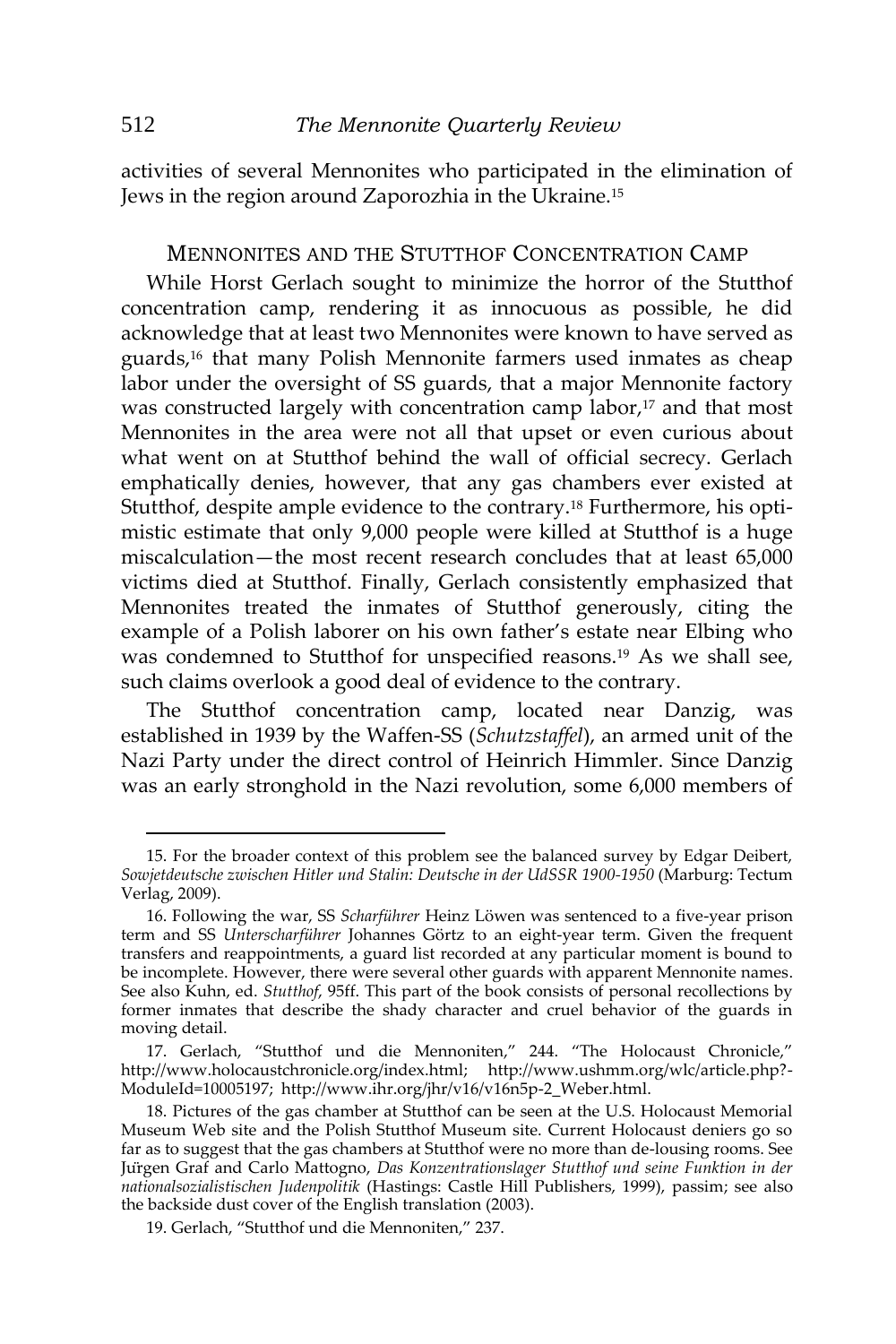the SS were stationed within its environs as early as 1933. A significant number of them had been recruited and trained in the Reich proper. The Berlin Gestapo maintained a secret department within the Danzig criminal police force that spied on Polish associations and business establishments, making lists of individuals to be arrested when the opportunity arose. When Himmler visited the city clandestinely early in 1939, he decided that the SS presence was too weak and gave orders to expand it by creating the so-called "SS-Heimwehr Danzig" and the "SS-Wachsturmbann Eimann.' The latter was to develop plans for prison camps to accommodate anticipated arrests. The commanders selected an isolated and secluded spot surrounded by water and swamps close to the village of Stutthof near the East Prussian border. In August of 1939 inmates from the Danzig prison, just a few miles to the west, began to build barracks and on September 2 the first 200 prisoners arrived. These Polish inmates were forced to build more barracks and expand the facilities, so that by January 1940 Stutthof held 4,500 prisoners, with guards and a command staff under SS-Obersturmbannführer Max Pauly housed in their own comfortable separate facilities.<sup>20</sup>

Eventually, the Stutthof complex included over 200 outlying camps (*Aussenlager*) and external commando units. Among its victims were prisoners from twenty-five different countries including Poles, Russians, Ukrainians, White Russians, Lithuanians, Latvians, Estonians, Czechs, Slovaks, Finns, Norwegians, French, Danes, Dutch, Belgians, Germans, Austrians, English, Spanish, Italians, Yugoslavs, Hungarians and even Gypsies. Many of the prisoners were Jewish. During their incarceration amid appalling sanitary conditions, prisoners suffered malnutrition, disease, and mental and physical torture. Victims died as a result of the living conditions and the slave-like work; they were also executed by shooting, hanging, gassing, lethal injection, beatings and torture.<sup>21</sup> In June 1944, nearly a year before its liberation on May 9, 1945 by troops of the Soviet Army, Stutthof was converted from a slave labor camp<sup>22</sup> to an

<sup>20.</sup> Hermann Kaienburg, *Die Wirtschaft der SS* (Berlin: Metropol Verlag, 2003), 516-518. Descriptions of the Stutthof camp that follow draw heavily on Kaienburg's important work.

<sup>21.</sup> Kaienburg, *Die Wirtschaft der SS*, 516-529, 752-760, 916-921. Janina Grabowska, 'K.L. Stutthof: Ein historischer Abriß,' in Kuhn, *Stutthof: Ein Konzentrationslager vor den Toren Danzigs*, 8-94. http://www.jewishvirtuallibrary.org/jsource/Holocaust/stutthof.html.

<sup>22.</sup> On the differences between a slave labor camp and a killing center see the fascinating new book by Christopher Browning, *Remembering Survival: Inside a Nazi Slave-Labor Camp* (New York: W. W. Norton, 2010).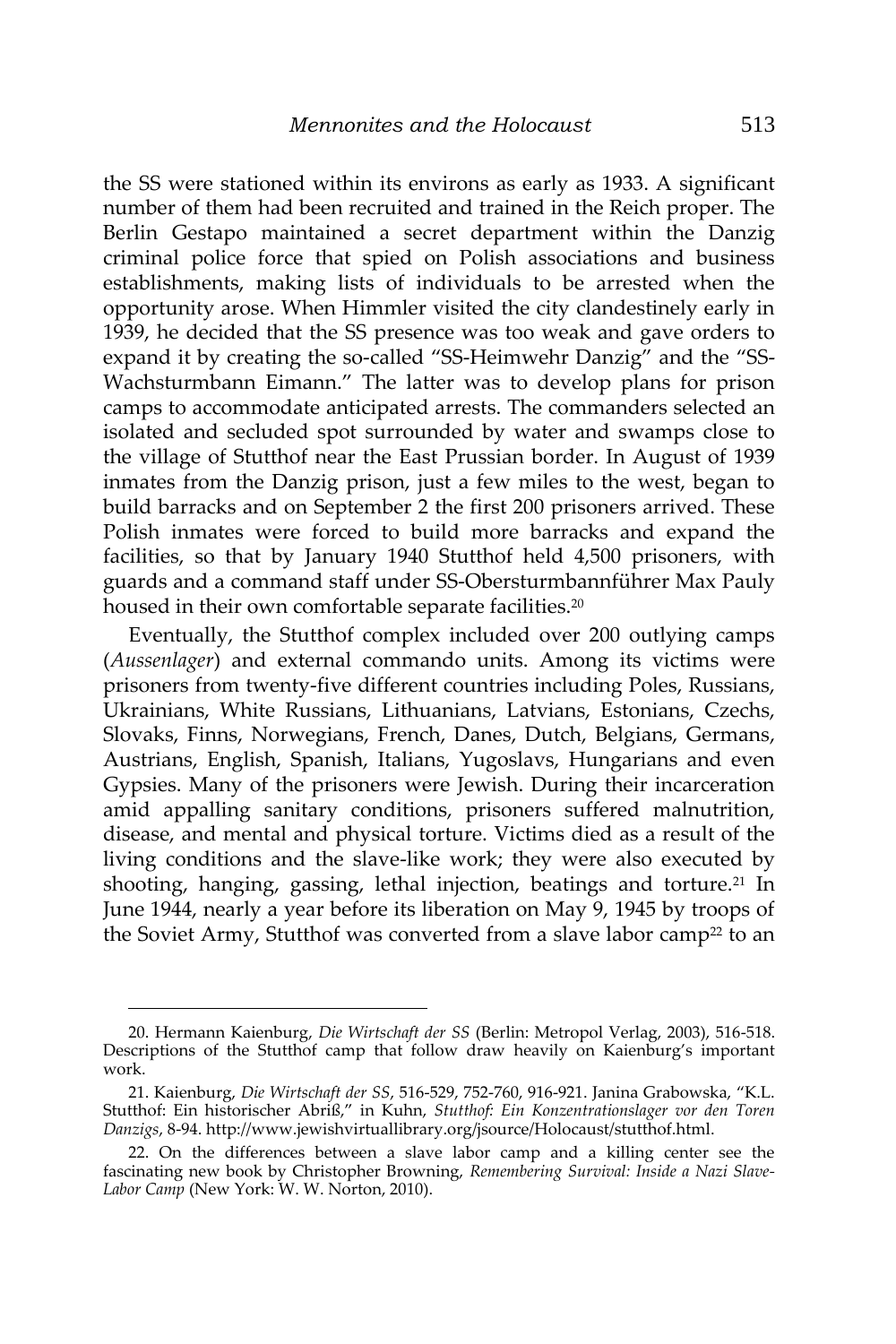extermination center with outdoor furnaces constructed to dispose of corpses.

That Stutthof began as a camp for civilian prisoners demonstrates convincingly that the SS was determined to profit from the incarceration of political opponents and social minorities. Since no one in the SS organization was willing to provide financial support for expansion, the command staff built its own infrastructure using inmate labor. Thus the camp dedicated more than 60 acres of land to grow vegetables. Inmates built structures for horses, pigs, cows and even angora rabbits, and they erected workshops to support the construction of additional barracks and service facilities. Stutthof soon had its own machine, carpenter and shoe shops, a stone and brick works, a laundry facility, and a roofing and plumbing industry. Not only did the camp quickly become selfsufficient, but it also began to engage in local trade and to generate profits. To further strengthen its financial footing, the command began to lease out inmate workers to public and private enterprises throughout the region, establishing subcamps and special command units in the process. Nearly all economic activities at Stutthof and other camps became SS-specific enterprises.

Over its lifetime, Stutthof grew in size: from 1.2 acres in 1939, to 14.8 acres in 1942, and finally 296 acres in December 1944. The numbers of inmates also increased rapidly: from 650 in December 1941, to 1,855 at the end of 1942 (including 322 women), to 6,000 at the end of 1943. By 1944 Stutthof had become the destination of numerous transports from other camps and from those arrested after the Warsaw uprising, so that the camp held over 33,000 prisoners. If the outlying subcamps are included, the total number of prisoners reached 57,100—36,400 women and 20,700 men. On January 1, 1945, the camp employed 1,056 SS staff and guards.<sup>23</sup> An estimated 110,000 to 120,000 prisoners passed through Stutthof between 1939 and 1945**.**

On October 1, 1941, Stutthof became a work education camp (*Arbeitserziehungslager*) <sup>24</sup> and as such was subordinated to the Gestapo of Danzig, which designated it as an SS Special Camp. However, SS Oberabschnitt Weichsel, the General-SS authority in the region, was not yet willing to give up this lucrative source of funding. Thus, the camp continued to be maintained and managed by Oswald Pohl, the commander of the Main Business Administration Office (*Wirtschaftverwaltungshauptamt*) of the SS. Theoretically it was a political prison—a

<sup>23.</sup> http://www.holocaustresearchproject.org/othercamps/stutthof.html.

<sup>24.</sup> Wolfgang Benz und Barbara Distel, *Der Ort des Terrors: Geschichte der nationalsozialistischen Konzentrationslager, Band I: Die Organisation des Terrors*, ed. Angelika Königseder (München: Verlag C. H. Beck, 2005), 13ff.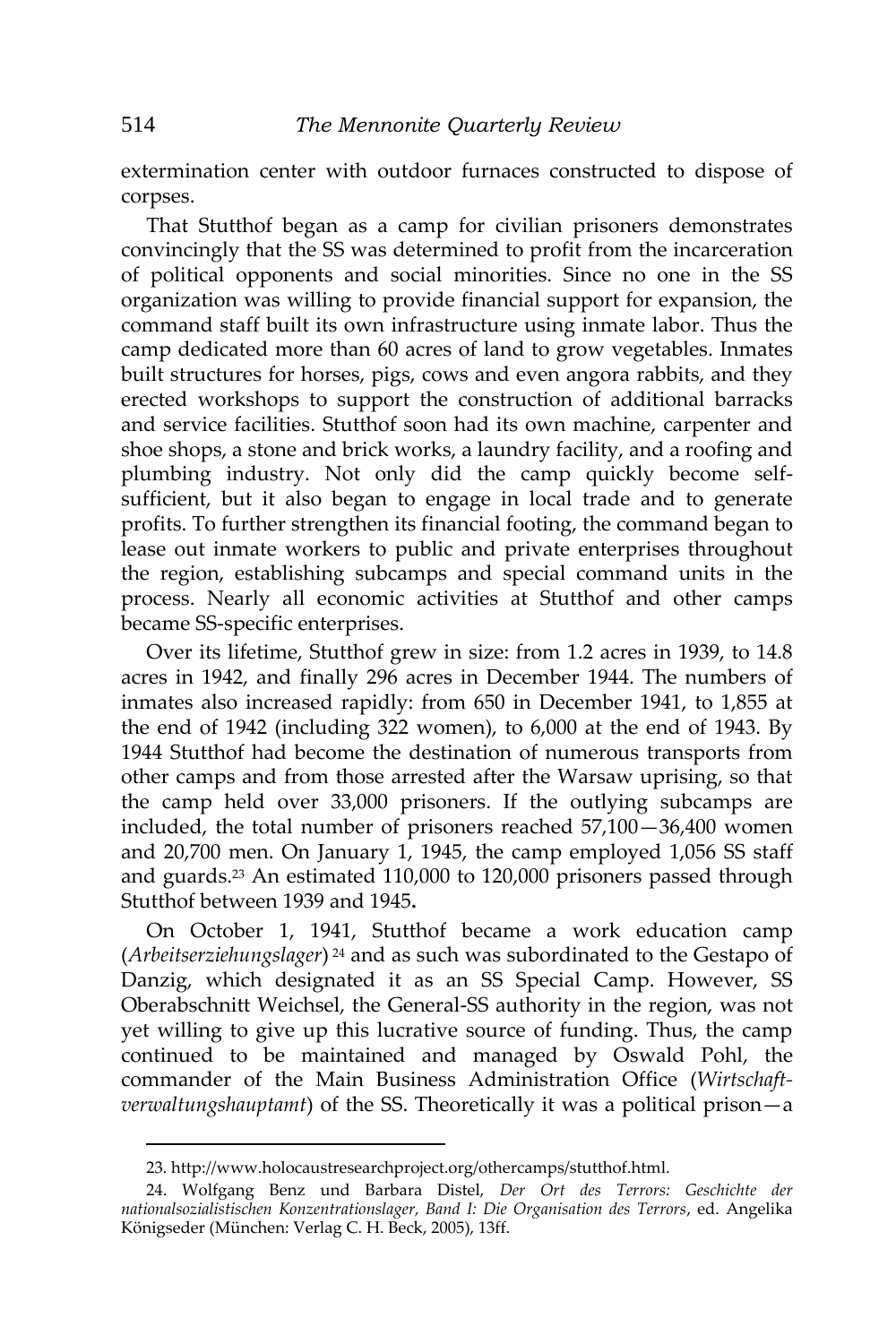forced labor camp for various industries owned by the SS or other government agencies while supplying inexpensive labor to private and municipal business firms.

Even after some 25,000 Russian prisoners were transferred in 1941, the camp remained primarily a political prison. By January 1942, however, with the arrival of a growing number of other nationalities, Stutthof had become a part of Himmler's regular concentration camp system (*Inspekteur der Konzentrationslager*) on the Mauthausen and Flossenbürg model.<sup>25</sup> During the following year, the SS established an extensive system of subcamps to absorb the rapid growth of prisoners coming from Czechoslovakia, Estonia, Latvia and elsewhere. In 1944 a shipment of 75,000 prisoners from Hungary and Poland arrived, mainly Jews. Another contingent of Jews came directly from Riga.

Thus, in accordance with Himmler's plan, Stutthof became part of a general expansion of the entire camp system, now understood as an SS industrial and settlement project with the addition of POWs as a huge new labor source. In practical terms, this meant that some 400,000 concentration camp inmates were working as slaves in the German war economy.<sup>26</sup> As Himmler himself argued: 'No one gives me the money as a present; it must be earned, and it is earned by putting the scum of humanity, the inmates, the habitual criminals, to work."<sup>27</sup>

During the summer of 1944 Stutthof began a new phase of building and expansion: a special section of barracks, the *Judenlager*, was designed to house Jewish men and women who had been transferred from eastern camps overrun by the Soviet Army. The structures were merely walls with no internal furnishings—suggesting that the inmates were sent almost immediately to the gas chambers. By the fall this enormous new barracks complex, including some 146 outlying camps, held 47,000 Jews. The death toll from starvation, mistreatment, random violence, inhuman living conditions and crowding was extremely high.<sup>28</sup> East of the camp massive buildings were erected for the construction of war implements

<sup>25.</sup> Kaienburg, *Die Wirtschaft der SS*, 518-519. Michael Thad Allen, *The Business of Genocide: The SS, Slave Labor, and the Concentration Camps* (Chapel Hill: The University of North Carolina Press, 2002), 183. For forced Jewish labor outside SS control see Wolf Gruner, *Jewish Forced Labor Under the Nazis: Economic Needs and Racial Aims, 1938-1944* (New York: Cambridge University Press, 2006), 3-102.

<sup>26.</sup> Wolfgang Benz, et al., *Der Ort des Terrors*, vol. 1: *Die Organisation des Terrors*, 39.

<sup>27.</sup> Allen, *The Business of Genocide*, 140; Kaienburg, *Die Wirtschaft der SS,* 519-520.

<sup>28.</sup> Wolfgang Benz, et al., *Der Ort des Terrors*, vol. 1: *Die Organisation des Terrors*, 38.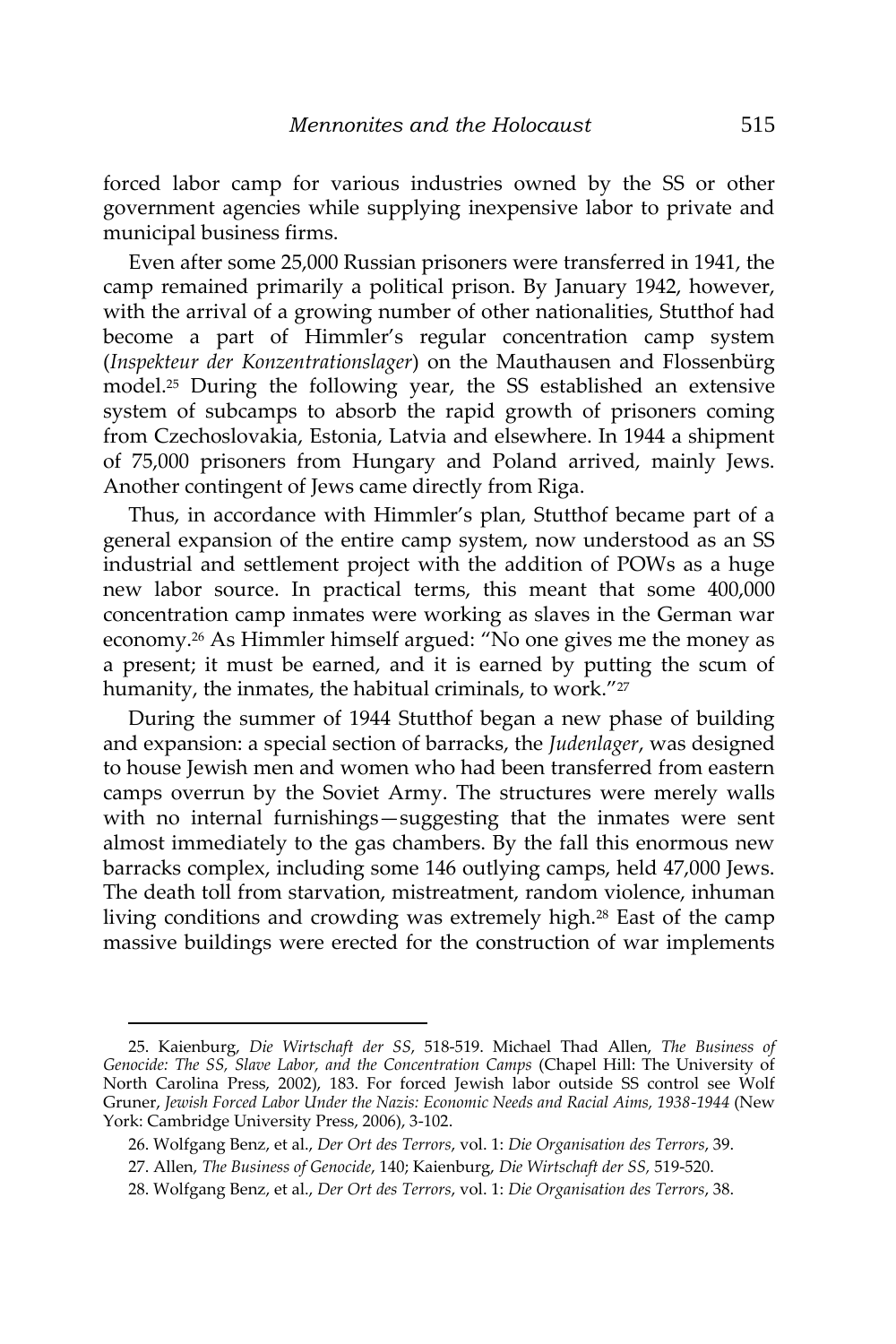and a new enclosure was opened in an isolated section of the camp for the condemned conspirators in the July 20, 1944 plot to kill Hitler.<sup>29</sup>

Recent scholarship has focused on the significance of economic considerations behind the Holocaust. Despite some debate on definition, Holocaust scholars have tended to use the terms 'forced labor' and 'slave labor' interchangeably. In general, writes Jonathan Wiesen, slave labor has come to 'include all Jews who worked in death camps, concentration camps, and other work camps in Nazi-occupied Europe. In most cases, industry's use of slave laborers was in keeping with the SS's intention to eventually work these particular Jews to death.' Forced laborers, on the other hand, included anyone 'who was compelled to leave his or her home in order to work for Nazi Germany.'<sup>30</sup> In any case, compulsory physical labor (i.e., pushing human beings to the outer limits of what they are capable of doing, under brutal conditions and vicious psychological and physical torture) was no less deadly than mass murder by gas or poison pellets. The statistical results of prisoners who were 'worked to death' at Stutthof and comparable camps like Dora, which contained the underground V-2 factory, demonstrate this fact conclusively.<sup>31</sup> The only difference was that in forced labor camps the victims lived a little longer to be exploited by SS and private German businessmen who profited from war production.

Eventually, Stutthof acquired its own gas vans and crematoria. Initially, the crematoria were justified as way to eliminate dead bodies, but after 1944, Stutthof had become a killing center. In addition to those executed by gas van the harsh treatment of inmates led to an additional 75,000 to 80,000 inmates dying from secondary causes like hunger, disease, exhaustive work, deprivation and beatings. Many were simply worked to death.<sup>32</sup>

<sup>29.</sup> Kaienburg, *Die Wirtschaft der SS,* 521-524; Wolfgang Benz, ed., *Der Ort des Terrors*, vol. 6: *Natzweiler, Groß-Rosen, Stutthof*, 477-529.

<sup>30</sup>. Jonathan Wiesen, 'German Industry and the Third Reich: Fifty Years of Forgetting and Remembering,' *Dimensions: A Journal of Holocaust Studies*, 13:2 (2000), n1. See also S. Jonathan Wiesen, *West German Industry and the Challenge of the Nazi Past, 1945-1955* (Chapel Hill: University of North Carolina Press, 2001); Allen, *The Business of Genocide* and Kaienburg, *Die Wirtschaft der SS,* especially 516-528, 753-760, 916-919.

<sup>31.</sup> Yves Beon, *Planet Dora: A Memoir of the Holocaust and the Birth of the Space Age*, ed. Michael J. Neufeld (Boulder, Colo.: Westview Press, 1997).

<sup>32.</sup> Peter Lande, 'A Major New Source of Data, Valuable Yet Frustrating,' *Avotaynu,* 13 (Summer 1997), 299-305. The new data in question is a huge collection of information about inmates, guards, administrators and history of the camp contained on 305 reels of microfilm obtained by the United States Holocaust Memorial Museum from the Stutthof Museum. See also Grabowska, 'K.L. Stutthof: Ein historischer Abriß,' 8-94; Benz and Distel, *Der Ort des Terrors*, vol. 6: *Natzweiler, Groß-Rosen, Stutthof*; and Janina Grabowska-Chalka, *Historischer Wegweiser Museum Stutthof* (Danzig-Stutthof, 2004).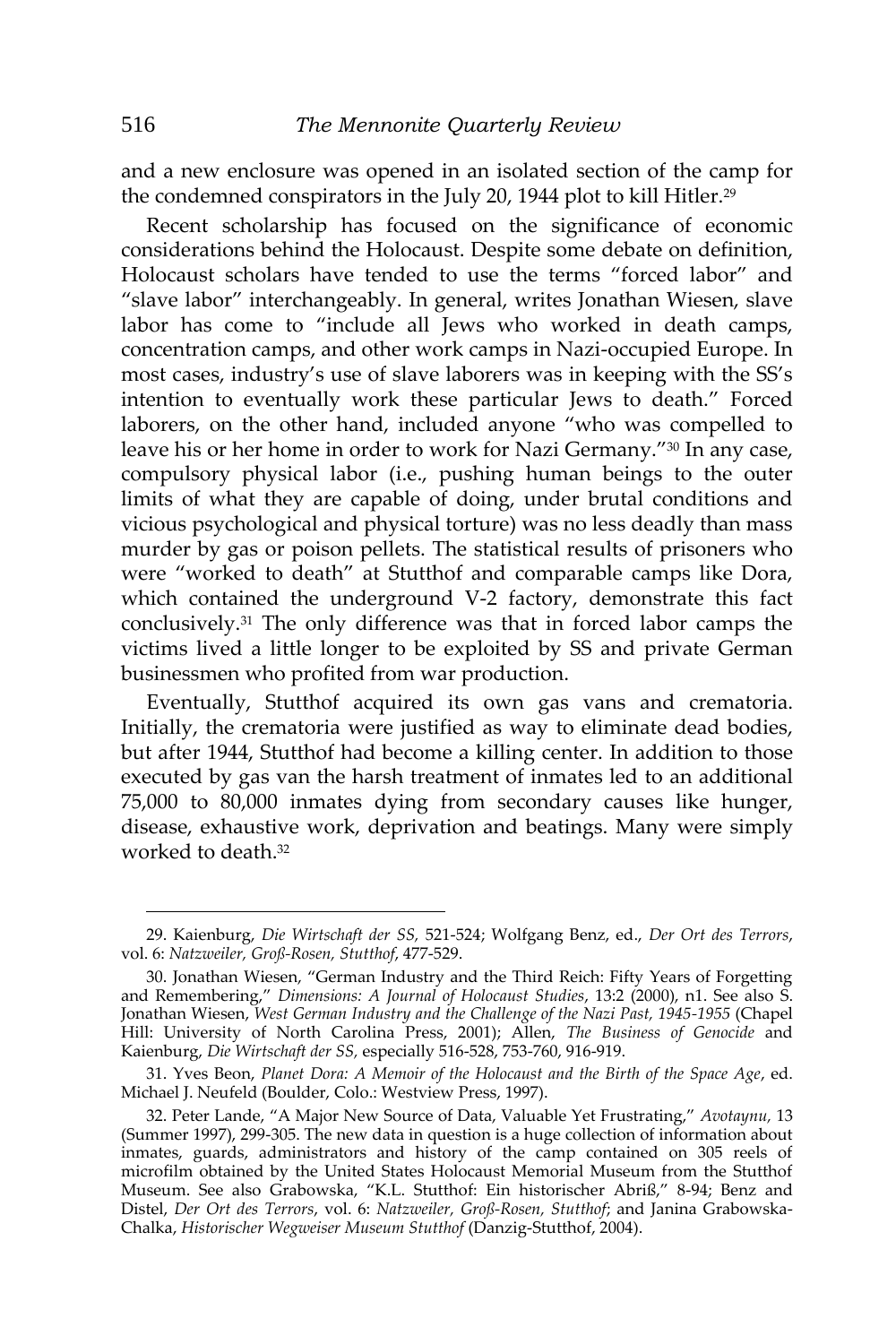The first concentration camp to be built outside of Germany, Stutthof also turned out to be the last camp to be liberated. When Paul Werner Hoppe, commander at Stutthof, ordered the dissolution of the camp on January 25, 1945, the inmates were forced to begin a death march to the west to avoid liberation by the advancing Soviet troops. At least a third—some reports claim one-half—of the surviving inmates lost their life due to exposure, starvation and deliberate shootings.<sup>33</sup>

### STUTTHOF – THE MENNONITE CONNECTION

At the time of the war, Danzig and its environs was home to more Mennonites than any other place in the world.<sup>34</sup> Some fifty-six Mennonite families lived in the small village of Stutthof itself, so it is not surprising that a number of Mennonite names show up in the records as being closely associated with the prison camp.

Among the apparent Mennonite names that turn up on lists of former camp guards during postwar war crimes trials are the following: Johannes Görtz, eight years imprisonment; Heinz Löwen, five years imprisonment; Johannes Wall, five years imprisonment; Fritz Peters, death sentence.<sup>35</sup> I have not been able to find any additional information about these individuals thus far, nor is it confirmed that all of these people were practicing the Mennonite faith at the time or maintained active membership in Mennonite congregations. But for purposes of showing Mennonite participation in the Holocaust the relevant individuals need not be religiously active; they were Mennonite by virtue of ethnic heritage and upbringing.<sup>36</sup> Yet another Mennonite,

<sup>33.</sup> Kaienburg, *Die Wirtschaft der SS,* 524-525; Benz and Distel, *Der Ort des Terrors*, vol. 6: *Natzweiler, Groß-Rosen, Stutthof*, 499-502. This section on the killings at the camp is entitled 'Sonderaktionen.' For a comprehensive account of all the death marches see Benz, *Der Ort des Terrors*, vol. 1: *Die Organisation des Terrors*, 296ff; and an independent essay, Daniel Blatman, 'Rückzug, Evakuierung und Todesmärsche, 1944-1945,' in Benz and Distel, *Der Ort des Terrors,* 3:298ff. and his forthcoming book, *The Death Marches: The Final Phase of Nazi Genocide* (Cambridge, Mass.: Harvard University Press, 2011).

<sup>34.</sup> For an excellent survey see Peter J. Klassen, *A Homeland for Strangers: An Introduction to Mennonites in Poland and Prussia* (Fresno, Calif.: Center for Mennonite Brethren Studies, 1989).

<sup>35.</sup> The Stutthof Museum in Sztutowo has kindly provided information about these former guards. I am grateful to Anna Chinc and especially to Danuta Drywa for their cooperation and assistance*.—*Danuta Drywa to Gerhard Rempel, 'Nasz znak: DD-4371/10,' Feb. 22, 2010. There could have been many more Mennonites on duty at Stutthof or one of its numerous subcamps, whose names and religion were not recorded given the revolving nature of guard assignments.

<sup>36.</sup> Even Horst Gerlach accepts these individuals as Mennonites, on the basis of their family name alone. According to his 1977 report on Stutthof, an unnamed SS officer from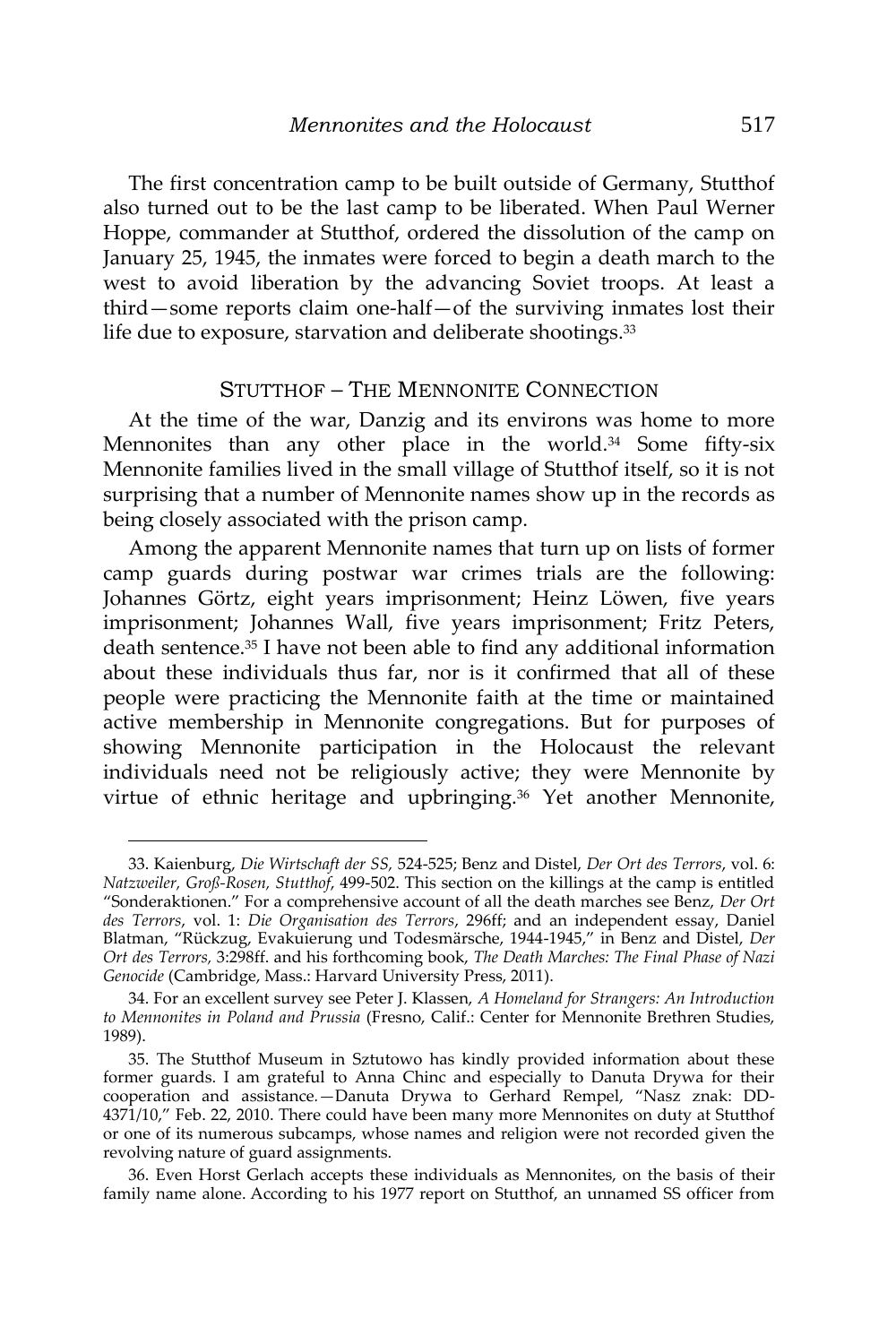Heinrich Wiens, served in the ranks of the SS-Wachsturm Eimann, a special security unit that Himmler used to form the initial command at Stutthof. Wiens immigrated to Danzig from Muntau in the Molochna and made a career for himself in the 71. General SS Regiment (*Standarte*) <sup>37</sup> led by Max Pauly, the first commander of Stutthof. As we shall see, Wiens was to become the most notorious Holocaust perpetrator from a Russian Mennonite background.<sup>38</sup>

Mennonites also served as guards outside of the central camp. The longest-lasting Stutthof auxiliary slave-labor camp, known as Hopehill-Reimannsfelde (Nadbrzeize), was situated between the city of Elbing and a freshwater lagoon. It had the reputation of being the 'worst' of all the camps on account of the raw climate, demanding work in the brick factory, primitive conditions and, most tellingly, the 'extremely brutal way the guards handled the inmates."39 The SS owned the factory and the guard contingent was made up largely of a group of ordinary criminals and rowdies, many of them recruits from ethnic German communities in Croatia, Lithuania, Poland, Rumania, Czechoslovakia and Hungary. But the worst characters were from Germany itself, among them two Mennonites. One was SS-Unterscharführer Kurt Janzen, who served as *Blockführer* and leader of the labor detachment. The other, Heinz Löwen, was one of the few guards actually tried after the war in Danzig and given a relatively light sentence of five years.<sup>40</sup>

the Stutthof command staff informed his British Army captors that he was a Mennonite, but no one was able to disprove his claim that he was not involved in any atrocities or maltreatment of prisoners. Gerlach also found out from some of his Mennonite interviewees that two additional unnamed Mennonites had served as prison guards. One of them requested a transfer to front line duty because he was bored with guard duty and soon died in combat. The other guard transferred to the guard contingent at Stutthof in order to be near his ill father. No charges were filed against him after the war.—Horst Gerlach, 'Stutthof und die Mennoniten,' 246-247.

<sup>37.</sup> In 1939, before the creation of the Waffen-SS, or military wing of the SS, there was only the civilian SS spread all over the country in regional and local units like the party organization made up of *Gaue* and smaller designations. The civilian SS, dressed in black uniforms and carrying special rank designations with militaristic titles, was initially an internal party police force designed to protect leaders and enforce discipline. When Himmler became national police chief in 1936 he gradually combined the SS with all other police forces in Germany.

<sup>38.</sup> Grabowska, 'K.L. Stutthof: Ein historischer Abriß,' 12.

<sup>39.</sup> Benz and Distel, *Der Ort des Terrors*, vol. 6: *Natzweiler, Groß-Rosen, Stutthof*, 653. The information on which the quotation is based comes from Marek Orski, *Czesi, Slowacy I Ugoslowianie w KL Stutthof*, (Gdansk: n.p, 1997), 82-86; cf. Marek Orski, HOPEHILL Filia obozu Koncentracyjnego Stutthof w Nadbrzeżu (Stutthof: Museum of Stutthof, n.d.).

<sup>40.</sup> Benz and Distel, *Der Ort des Terrors*, vol. 6: *Natzweiler, Groß-Rosen, Stutthof*, 653-656; Browning, *Remembering Survival*, 270ff. It is quite amazing that only about 2 percent of the total guard contingent of 3,000 was actually brought to trial. See Benz and Distel, *Der Ort des Terrors*, vol. 6: *Natzweiler, Groß-Rosen, Stutthof*, 657, n. 13 and Kuhn, *Stutthof*, 93. The size of the guard contingent changed with the number of prisoners held at any one time.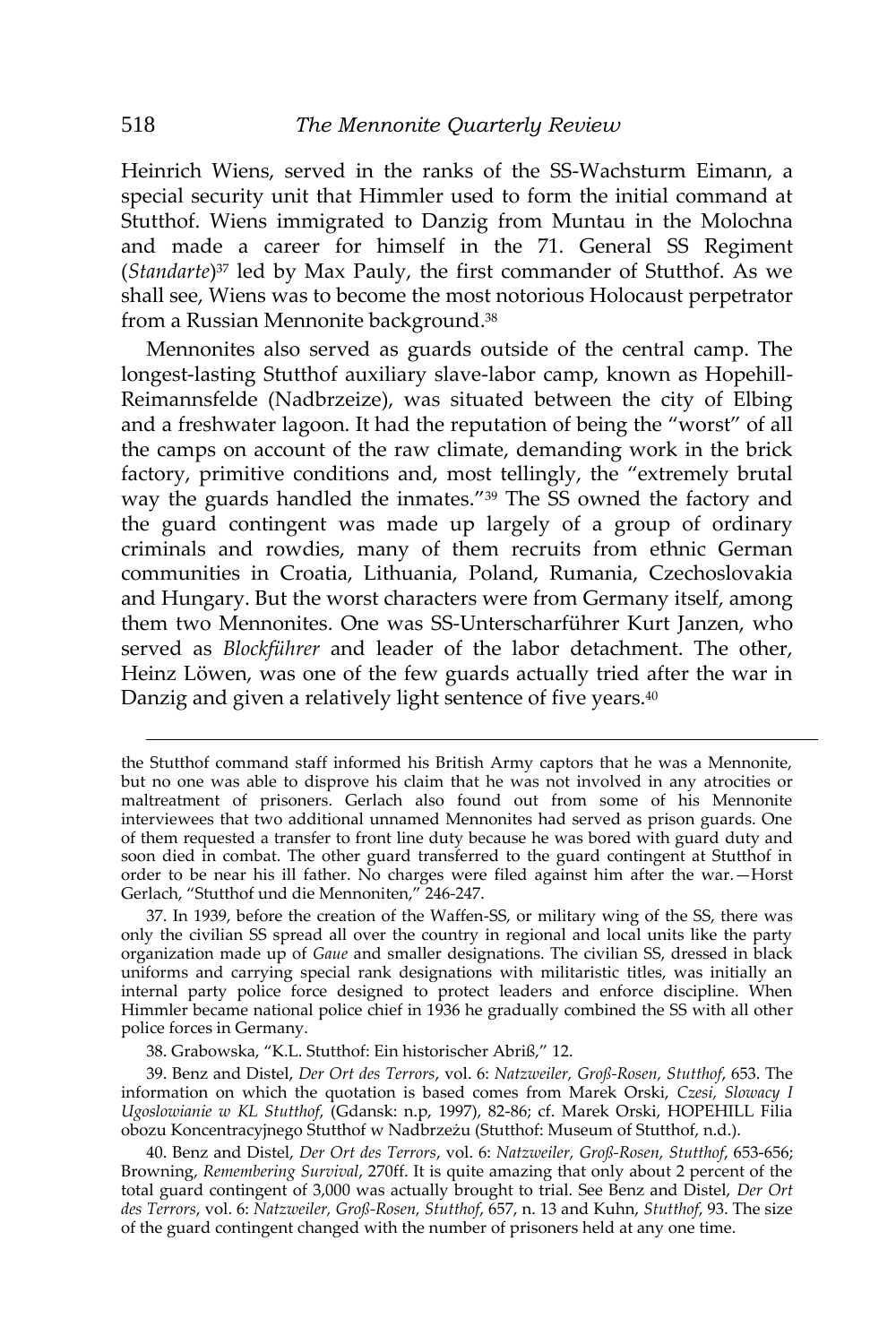Another likely Mennonite, a man named Schröder, turned up in the personnel records of the Stutthof outlying camp at Malken. Schröder was one of twenty SS guards notorious for their brutal treatment of 1,000 Jewish women assigned, among other tasks, to build dykes and bring in the beet harvest. Most of the women were shot outright when they could no longer work. Schröder, the SS guard, was tried after the war for murder along with a number of his colleagues, but the case was dismissed because the accused could not be interviewed.<sup>41</sup> A positive report about a Mennonite guard came from the camp at Gotenhafen-Adlershorst. The forced labor crew was guarded by an SS contingent commanded by SS-Rottenführer Johannes Wall. Witnesses at a court trial testified to his kindly treatment of prisoners. He had allowed them to visit with family and friends. But in 1942 Wall was transferred to the Dachau Camp, where his behavior was less benign. A district court in Gdansk found him guilty, ordering a five-year prison term and suspending his citizenship rights for five years. He died in prison in 1948.<sup>42</sup>

At least one woman, possibly a Mennonite, also participated in this ghastly business. Emilie Harms served as a work supervisor of young Jewish inmates from the Groß-Rosen concentration camp. They were assigned to perform dangerous work in the *Dynamit-Action-Gesellschaft*, formerly Alfred Nobel & Co., at the outlying camp in Christianstadt near Breslau. While some of the women below her behaved brutally, there is no evidence of any complaints against Harms herself.<sup>43</sup>

In addition to the direct involvement of Mennonites as guards, it has also become clear that Mennonite farmers and businessmen exploited the available inexpensive labor provided by Stutthof prisoners, without any apparent moral compunction. Since Stutthof was largely a slave labor camp for much of its history, the Mennonite connection became important in terms economic interests. One gets the impression from Gerlach's anecdotal interviews with several native Mennonite farmers in the Vistula delta that most of them took advantage of the temporary labor of Stutthof inmates—Jews and non-Jews, male and female—to perform hard work during harvest time and for other duties on their farms. No one paid them any salaries, although they generally appear to have been fed fairly well and housed in hay barns or even farmhouses.

<sup>41.</sup> Benz and Distel, *Der Ort des Terrors*, vol. 6: *Natzweiler, Groß-Rosen, Stutthof*, 691-693.

<sup>42.</sup> Ibid., 623.

<sup>43.</sup> Isabell Sprenger und Walter Kumpmann, 'Groß-Rosen – Stammlager,' in Benz and Distel, *Der Ort des Terrors*, vol. 6: *Natzweiler, Groß-Rosen, Stutthof*, 271.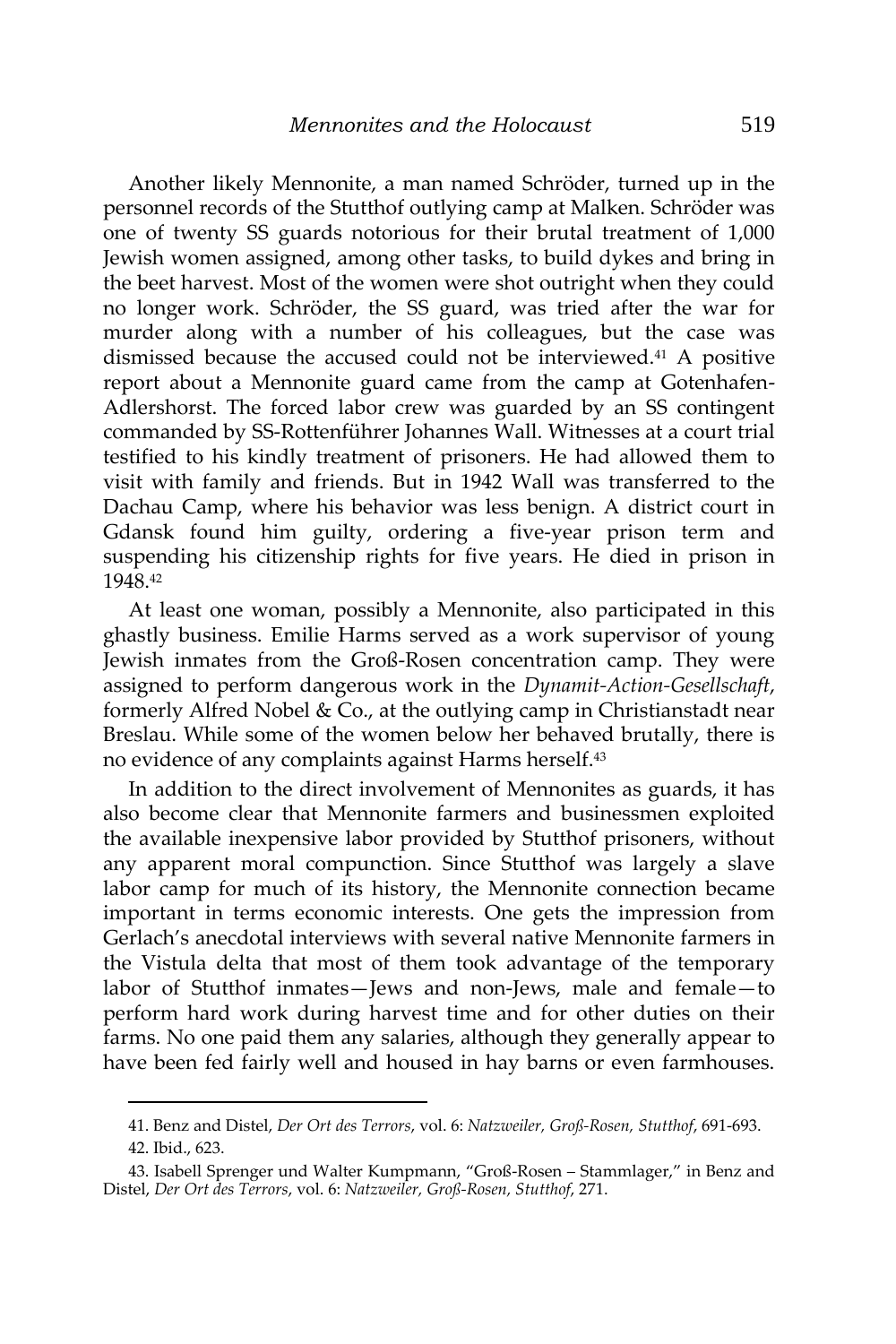In some cases the camp staff brought food to the inmates at their places of work, especially if this was some place other than a farm. To be sure, the farmers had to pay the camps for the use of inmate labor—probably at a rate considerably less than the going rate of RM 0.50 per hour for unskilled labor. But even though some Mennonites then and today are not quite willing to admit that fact, the thought that this kind of compulsory work was anything less than slave labor is absurd.<sup>44</sup>

A Mennonite builder, Gerhard Epp, for example, not only leased 300 Jewish slave laborers at Stutthof to build a new factory near the camp but also served as some sort of general contractor to the SS in assuming responsibility for the construction of all buildings on the premises. It is not much of an exaggeration to say that a Mennonite built the barracks for the first concentration camp on non-German soil.<sup>45</sup> Even more Mennonites were implicated in the forced labor operations of Stutthof in the approximately 200 outlying camps and special purpose work commands related to the Stutthof concentration camp system. According to two comprehensive studies, written by historians Janina Grabowska and Danuta Drywa, a significant percentage of the deaths occurred in these outlying camps, which were to be found in nearly every city and village of the Vistula delta and the whole region stretching from Konigsberg in the east to Stolp in the west.<sup>46</sup> The population in this region was therefore fully exposed to the slave labor of Stutthof inmates; and business owners and farmers made full use of the opportunities to exploit cheap labor, while the SS administration reaped huge financial benefits. Surveying the evidence from the outlying camps, the degree and depth of Mennonite involvement with forced labor extracted from the inmates and their role in the genocide that followed becomes clearer.

A camp at the town of Barendt, for example, held several inmates who worked for a farmer, Franz Penner, between June 29 and November 14, 1939, at which time they were returned to the main camp at Stutthof.<sup>47</sup> A

<sup>44.</sup> Wolfgang Benz, et al, *Der Ort des Terrors*, vol. 3: *Sachsenhausen, Buchenwald* (München: Verlag C. H. Beck, 2006), 494. Wolf Gruner, *Jewish Forced Labor Under the Nazis*, 33, n10.

<sup>45.</sup> Grabowska, 'K.L. Stutthof: Ein historischer Abriß,' 30.

<sup>46.</sup> *Stutthof: Ein Konzentrationslager vor den Toren Danzigs*, ed. Hermann Kuhn (Bremen: Edition Temmen, 2004); and Benz und Distel, eds., *Der Ort des Terrors: Geschichte der nationalsozialistischen Konzentrationslager*, vol. 6: *Natzweiler, Groß-Rosen, Stutthof*. Danuta Drywa wrote the Stutthof part of this volume ('Konzentrationslager Stutthof'). Drywa is the professional historian at the Stutthof Museum and has all the camp records at her immediate disposal. The brief descriptions of all the outlying camps attached to this study depend heavily on an important study in Polish: Marek Orski, *Filie obozu koncentracyjnego Stutthof w latach 1939-1945* [*Die Außenlager des Konzentrationslagers Stutthof in den Jahren 1939-1945*] (Gdansk: n.p., 2004).

<sup>47</sup>. Drywa, 'Konzentrationslager Stutthof,' in *Natzweiler, Groß-Rosen, Stutthof*, 534*.*  Penner also employed Stutthof laborers at the Marienau property he owned. See ibid., 693.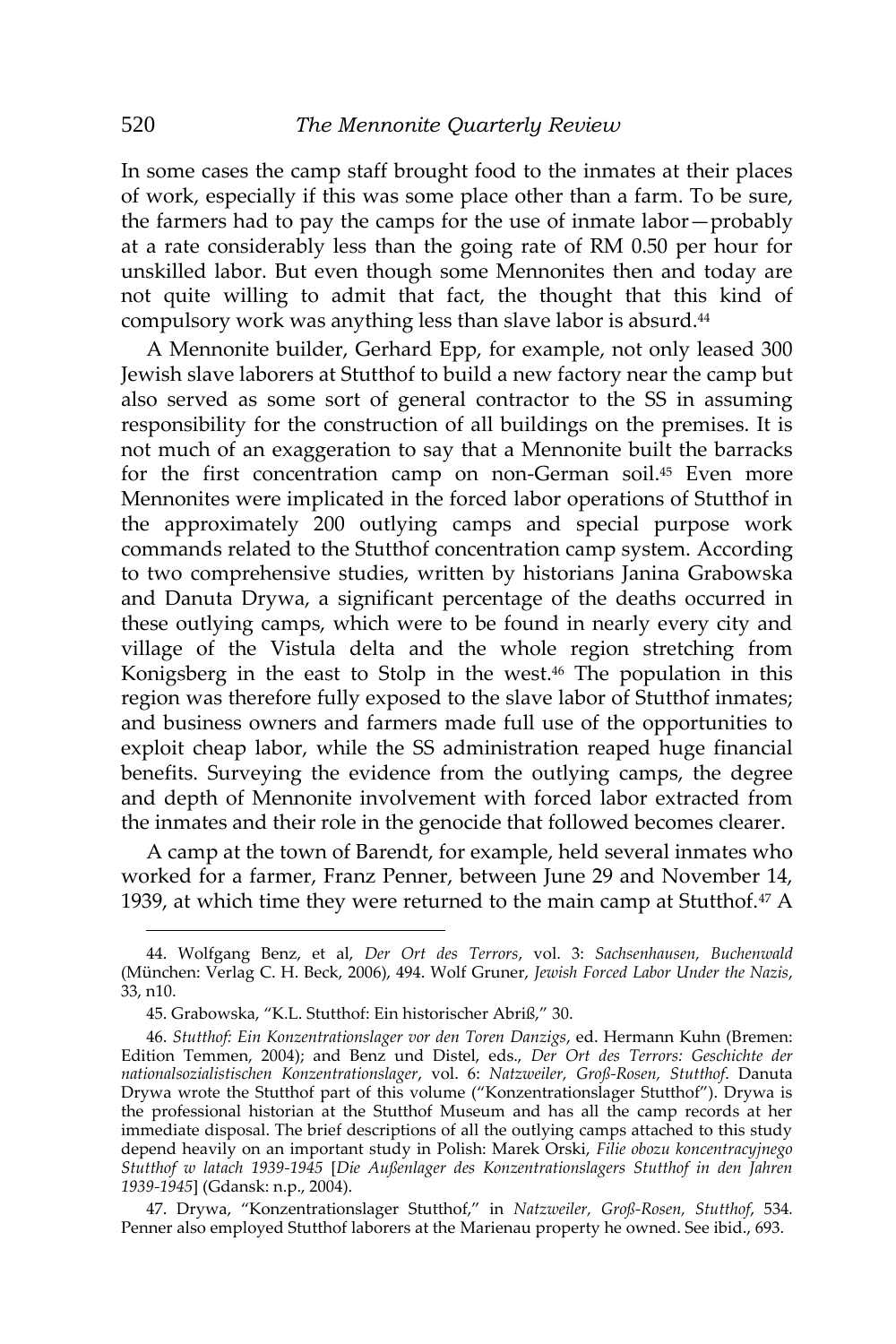fairly large camp in Zeyersvorderkampen employed some eighty Jewish women as field hands as well as numerous craftsmen who were transferred from Stutthof between November 1939 and June 1940. Kornelius Fast, the Mennonite council chairperson (*Vorsteher*) of the town, oversaw the project and was therefore in a position to furnish slave workers requested by all the farmers and the town administrators in the area.<sup>48</sup> Several outlying camps, usually housed on large farms, also existed in the village of Grenzdorf B, one of them run by two German farmers, Wilhelm Thiessen and a man named Preiskorn. Thiessen, the Mennonite in this partnership, reputedly handled his cheap workers "more brutally" than did Preiskorn.<sup>49</sup> SS-Scharführer Fritz Friese, the Mennonite owner of the largest estate in the Grenzdorf B area, was a member of the General SS and an even more vicious offender. Friese personally selected the fieldworkers from his camp inmates and worked them so ferociously that he was known as the 'Lord of Death and Life.' Stutthof did not bother to send any of the usual SS guards since Friese himself held SS rank. A Polish inmate reported that Friese:

beat the Poles. . . . Frequently he threatened me with his revolver. He wanted to shoot me. He accused me of stirring up the others to work less hard and causing losses. He was so awful that even the Germans were afraid of him. When they saw him at lunchtime they threw away their food and went back to work. He demanded an insane work pace. We had no guard but Friese was lord of life and death. He could shoot any one of us without any consequences. The sailors who worked for him passed out during work."<sup>50</sup>

Unfortunately, Fritz Friese had imitators elsewhere. A Mennonite farmer named Otto Froese received a contingent of inmate workers from the camp at Störbuderkampe, but the guard who came with them was unsatisfactory to Froese, who had him replaced with a tougher character.<sup>51</sup>

Other Mennonites associated with the Grenzdorf B auxiliary camps including Walter Friese, Johann Heidebrecht and a farmer named Reimer—were apparently kinder in their treatment of inmate laborers.<sup>52</sup>

<sup>48.</sup> Ibid., 791.

<sup>49.</sup> Ibid., 631-632.

<sup>50.</sup> Ibid., 633.

<sup>51.</sup> Mennonite farmers apparently had a much higher work ethic than that displayed by Polish inmates.—Ibid., 764-765.

<sup>52.</sup> Whether this is the same 'Landwirt Eduard Reimer' who shows up in 1943 as a major user of prison labor is not clear. See ibid., 633, and Grabowska, 'K.L. Stutthof: Ein historischer Abriß,' 54.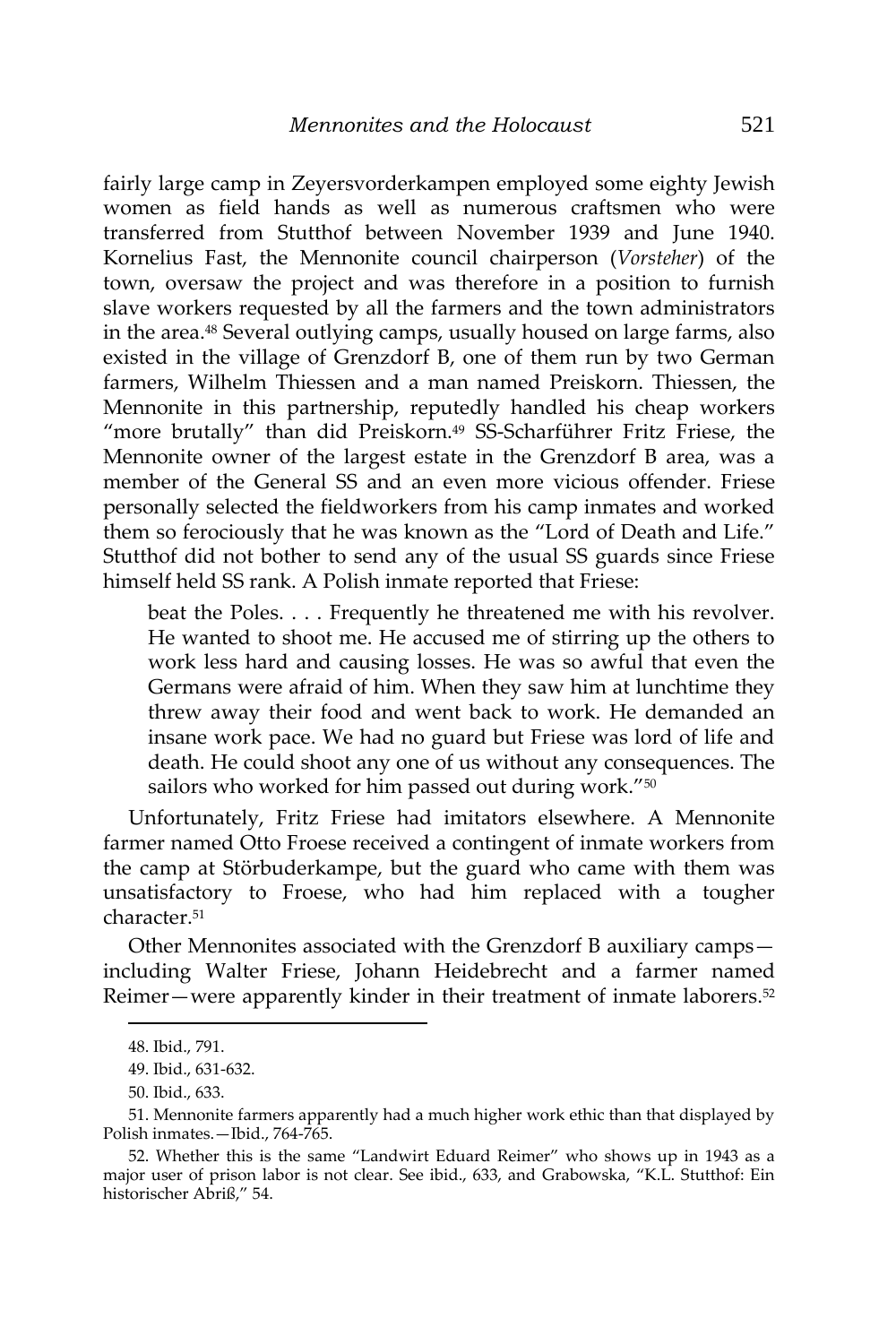And two Mennonite estate owners named Wiens and Funk reportedly treated their forced laborers from a Stutthof outlying camp in Jankendorf quite well, even though they housed them in barns with the cattle and in shed closets with machine tools. Kurt Funk had one of the largest estates in the area, with forty cattle and using seventeen horses to raise grain, raps and sugar beets. A group of SS officials even paid a special visit to his place during an inspection tour.<sup>53</sup> Two Loewen brothers, who farmed near Simonsdorf, also apparently treated a small contingent of Stutthof inmates in the fall of 1939 more kindly.<sup>54</sup>

The outlying camp of Neuteicherhinterfeld—probably an offshoot of the large camp in Danzig, housed in the Viktoria-Schule—contracted with Stutthof to supply workers to various farms in the fall of 1939, including that of a man named Schröder, likely a Mennonite farmer.<sup>55</sup> In the fall of 1939, a Mennonite, P. Epp, the mayor (*Ortsvorsteher*) of Herrenhagen, employed forced laborers from Stutthof.<sup>56</sup> The former village of Tiegenhof also contained a camp housing Stutthof inmate laborers. There a farmer with the Mennonite name of Riesen contracted for the labor of some twenty inmates who did field work in July and August of 1943, later valued at 420 Reichsmark, paid to the SS administration in Stutthof.<sup>57</sup> In Klein Lichtenau, two Mennonite farmers, K. Wiebe and Erich Claassen, contracted for forced labor in the fall of 1939.<sup>58</sup> Their treatment of prison-laborers is not noted in this instance, which usually means they were treated fairly well—without brutal punishment or deliberate starvation. Another Mennonite farmer, Johann Wiebe, who lived near Schönsee, also employed several inmates from Stutthof in the fall of 1939.

A story recounted by Werner Klaassen from the Mennonite village of Tiege illustrates the more typical attitude of Mennonite farmers. In 1943 or 1944 a freight car from Stutthof took 120 female prison inmates to Tiege and scattered them among various farms to help bring in the oil seed rape harvest by the use of the old-fashioned sickle. Each group of workers had a concentration camp Kapo as guard and disciplinarian. In this case the Kapo was a German Jew who promptly informed the farmers that there was to be no socializing or common meals with the inmate workers. When Klaassen's father began by giving the workers breakfast before they were sent out to the fields, a huge argument

- 56. Ibid., 650.
- 57. Ibid., 753.
- 58. Ibid., 665.

<sup>53</sup>. Drywa, 'Konzentrationslager Stutthof,' in *Natzweiler, Groß-Rosen, Stutthof*, 658.

<sup>54.</sup> Ibid., 759.

<sup>55.</sup> Ibid., 708.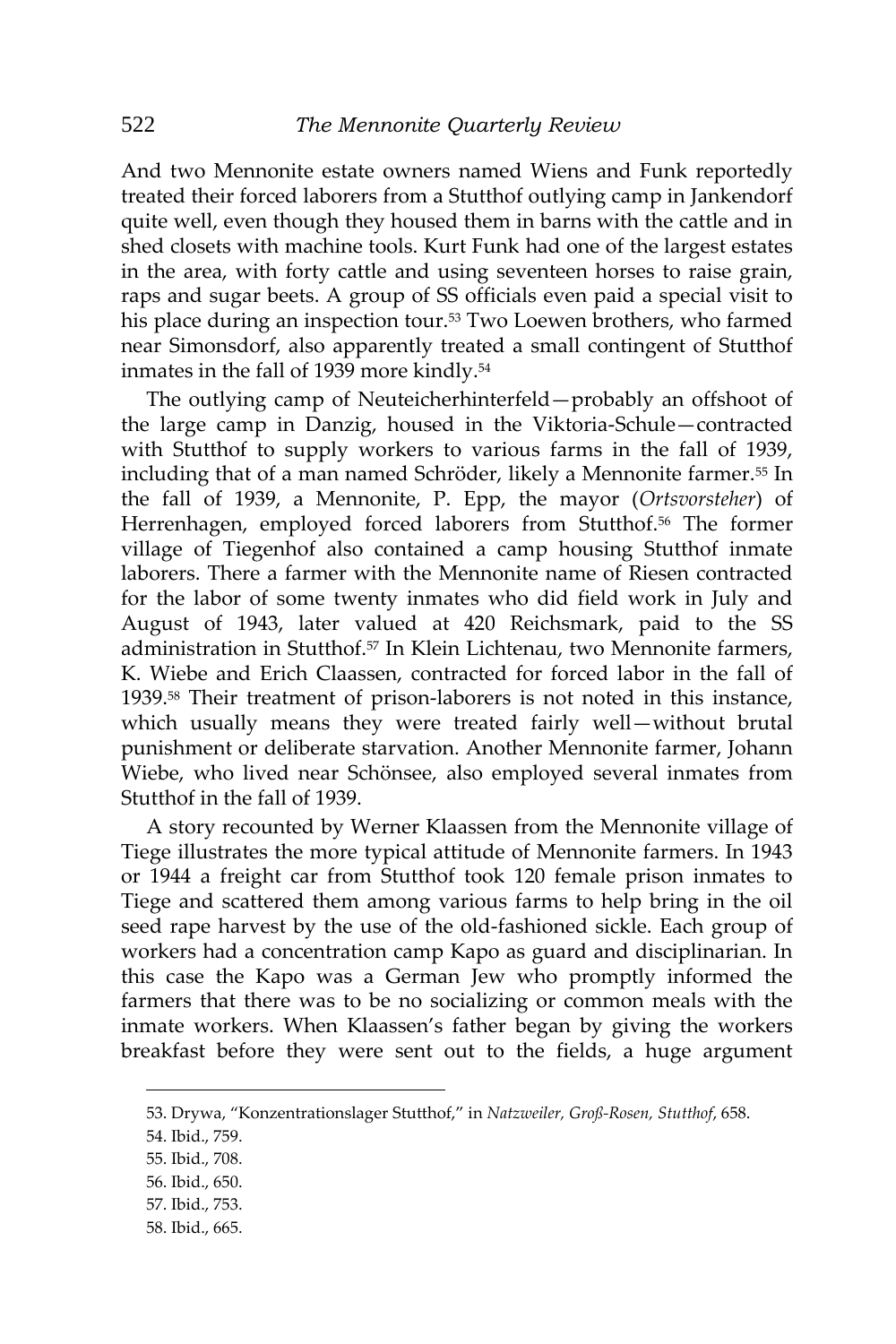exploded. The Kapo threatened to send Klaassen himself to the camp or at least receive no more workers if he insisted on his friendly treatment of the workers. When the Kapo beat a woman who had taken a brief rest in the shade of a tree, Klaassen complained and was told that this was none of his business. Although some Mennonites are likely to tell the story to emphasize Klaassen's kindness, the deeper message confirms that this was slave labor pure and simple.<sup>59</sup>

Businessmen and industrialists in the region also took their full measure of profit from the slave labor of Stutthof. While some prisoners had always worked in SS-owned business enterprises such as the German Equipment Works or the various brickyards located around the camp, in 1944 the SS decided to build a Focke-Wulf airplane factory right in the main camp. Approximately 105 of the subcamps were networked into the enterprise to fully exploit the available slave labor. It is not surprising that Mennonites who owned factories and plants in the region made use of this slave labor supply as well. As we have already seen, a Mennonite businessman, Gerhard Epp, used 300-500 Stutthof inmates to build his machine factory two kilometers from the camp. In the mid-1970s Gerlach interviewed Epp's stepson Hans-Joachim Wiebe to gather information about this industrial enterprise.<sup>60</sup> According to Wiebe, the inmates marched the two kilometers to the building site every morning and back again at night. Meals were delivered to the site from the camp kitchens. Today Epp & Wiebe GmbH in Preetz is a thriving business in the field of heating and air conditioning equipment. But the past is not completely buried and forgotten. Along with 3,500 other German companies, this Mennonite firm is a participant in the Slave Labor Compensation Fund designed to 'assist former forced laborers and others who suffered particular hardships at the hands of the Nazi regime.'<sup>61</sup> While this gesture is laudable in terms of compensation, it

<sup>59</sup>. Gerlach, 'Stutthof und die Mennoniten,' 242-243. The best recent study of this phenomenon is Marek Orski, *[Prisoner Slave Labor in Stutthof Concentration Camp in the Years 1939-1945: Organization and Exploitation of the Labor Force]* (Gdansk: Wydawnictwa Gdanskie, 1999). This has not yet been translated from the original Polish.

<sup>60</sup>. Gerlach, 'Stutthof und die Mennoniten,' 244. Wiebe apparently spoke freely about the family firm when Gerlach interviewed him in the town of Preetz, where Epp had moved both family and business after the war.

<sup>61.</sup> For a list of companies and description of program http://jewishvirtuallibrary.org/jsource/Holocaust/germanco1.html; for the larger issue of restitution and compensation from a religious point of view see http://religioustolerance.org/fin\_nazi.htm. For a deeper examination of the issue see Allen, *The Business of Genocide*.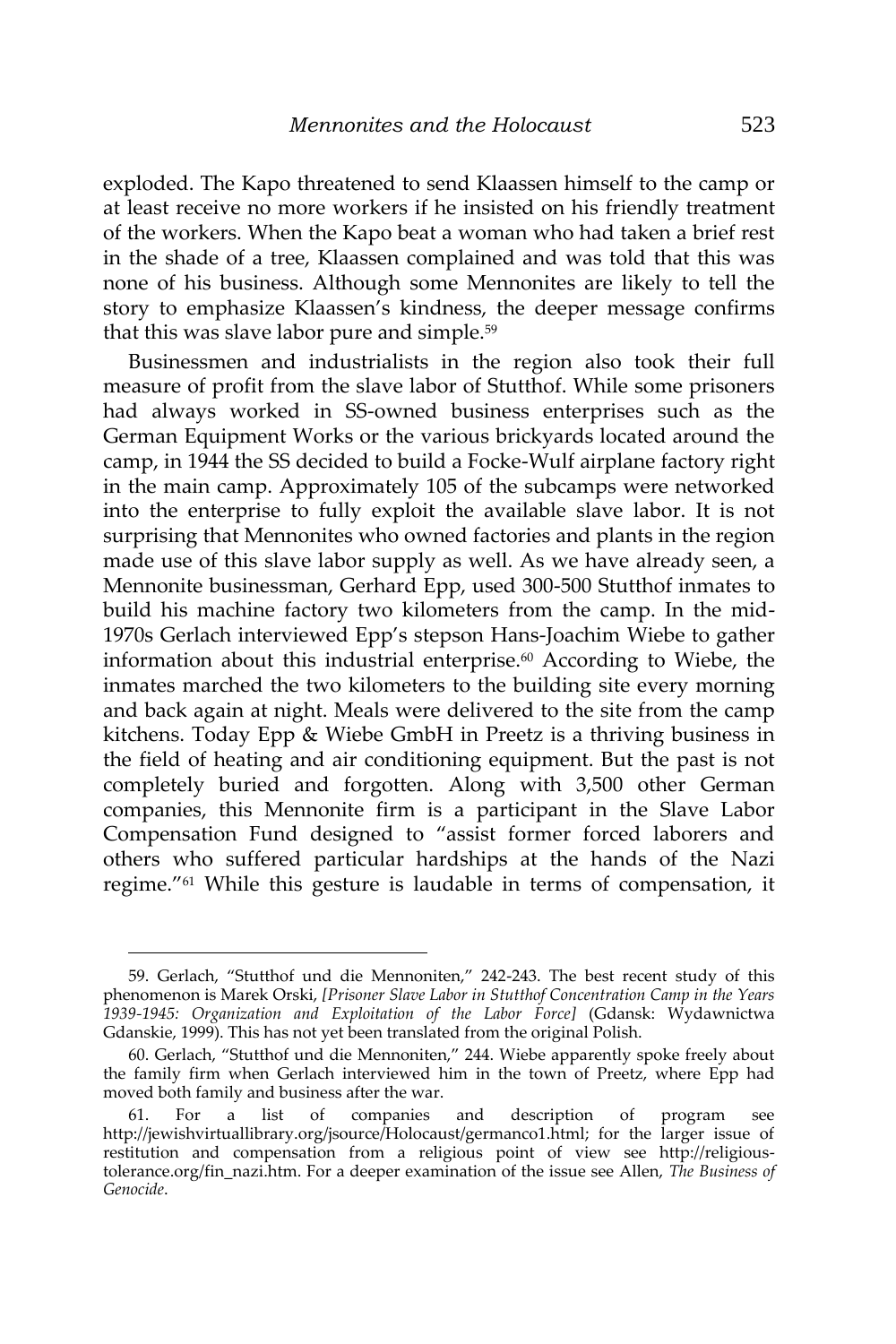should be remembered that it was done quite pragmatically to stop seemingly endless lawsuits from former inmates or their relatives.

Documents from the archives at the Stutthof Museum provide an unexpected window into the involvement of other Mennonite firms in the operations at the concentration camp itself. Most firms were there to participate in the expansion of the camp itself—the erection of various facilities, and the production of clothing and shoes and other important items for daily living—or, more importantly, to produce armaments and equipment for the war effort. One document—dated October 2, 1943, from the head of the administration at Stutthof to the head of the SS Main Business Administration Office at Oranienburg—lists various private and SS-owned companies who were in arrears for payment of their lease charges for inmate forced labor at factories and facilities at Stutthof, one of its numerous outlying auxiliary camps or a branch of a company at Stutthof located in some other town or city. Among the fifteen derelict firms owing money for work or service performed by prisoners during the month of August were four companies owned by Mennonites: Peter Neufeld of Pillau, 270 RM; Heinrich Wiens II of Kalteherberge, 1,308 RM; Eduard Reimer of Roschkenkampe, 2,804 RM; and Gerhard Epp of Petershagen, 460 RM. The average salary in the free market for unskilled labor was 4 RM per eight-hour day. That is how the SS assessed the "lease," but most farmers and factory owners worked their slaves for up to twelve hours a day, thus getting much more from their laborers than they were entitled to given their payments to the SS administration at Stutthof (2 RM per day for each worker). Keeping these figures in mind one can estimate the size of the contingent of forced laborers these Mennonites likely used on a regular basis.<sup>62</sup>

We know from other sources that in addition to these four Mennonite firms—which appear to have done business with Stutthof throughout the existence of the camp—the barrel factory of Otto Jost of Danzig and perhaps the sawmill of Peter Janssen in Tiegenhof also made frequent use of forced labor from Stutthof, at least in earlier years, along with Fabrik Dierksen, Fabrik Fast, Ernst Neufeld Baugeschäft, Heinrich Otto Penner Baugeschäft, and Robert Wiens Baugeschäft.<sup>63</sup> Heinrich O. Penner, of Danzig, seems to have employed some 70 prisoners in his construction firm from 1942 to 1943; Gerhard Epp's machine factory in the village of Stutthof was certainly the largest Mennonite employer of slave labor. Epp had endeared himself to the regime by building a home for the Hitler Youth in Tiegenhof. His main factory employed some 500 prisoners from at least 1942 to the end of the war, and focused on the

<sup>62.</sup> Grabowska, 'K.L. Stutthof: Ein historischer Abriß,' 54.

<sup>63.</sup> Ibid., 30, 54.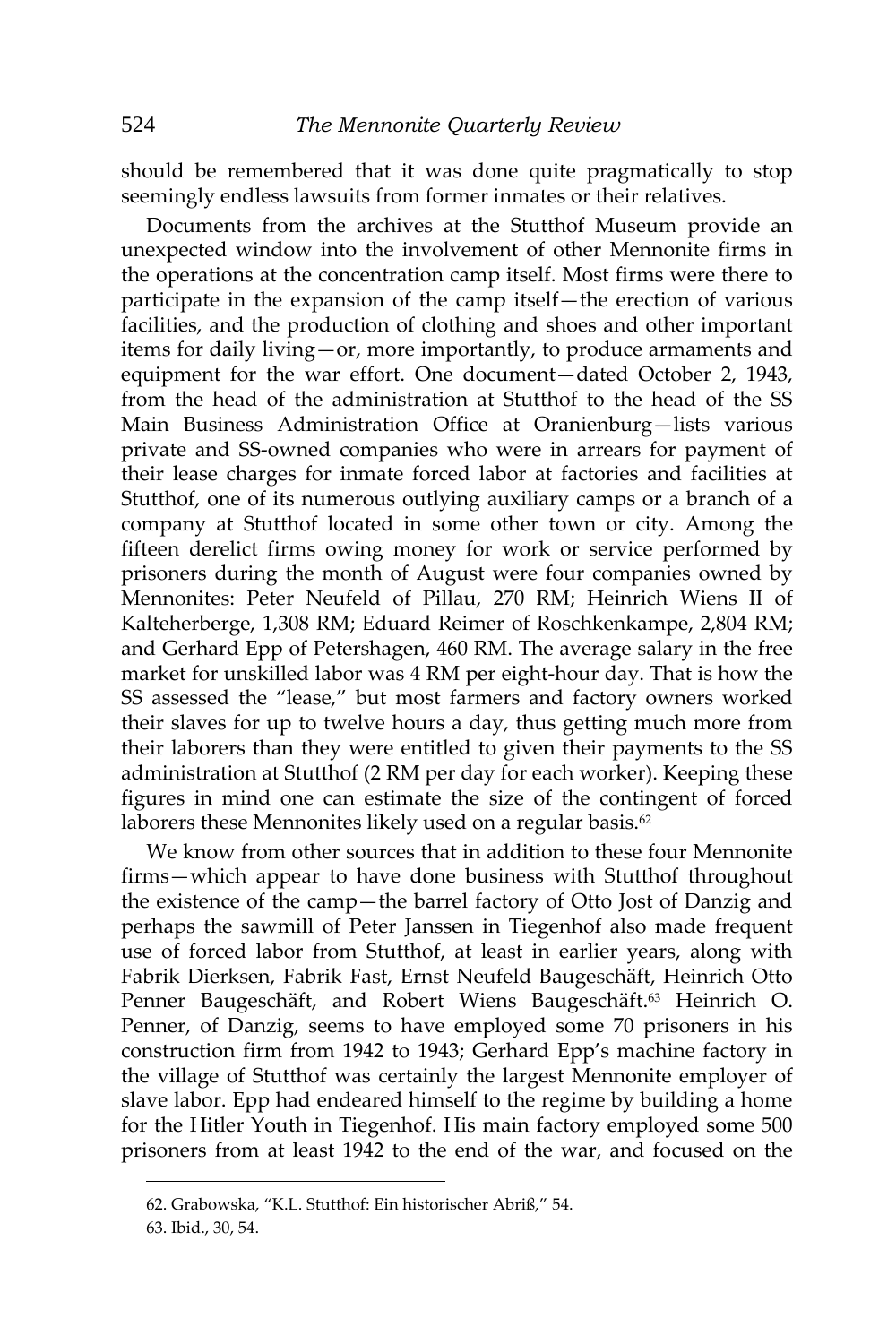production of various kinds of armaments such as small firearms. Epp's factory, along with others, evacuated machinery and stock supplies to the West in order to continue producing armaments in a place safe from the advancing Russian Army.<sup>64</sup>

## THE "MASSACRE AT ZAPOROZHIA"

In the years following the war a number of Mennonite World War II veterans were accused of war crimes and prosecuted by the U.S. Justice Department and its Canadian counterpart. Several Mennonite memoir writers and non-Mennonite historians have provided further evidence that individuals of Mennonite background were part of Himmler's machinery of death, including the notorious *Einsatzgruppen,* operating as killing squads behind the German lines in Ukraine and other parts of occupied Russia.<sup>65</sup>

Our inquiry concerned a conversation involving three Mennonites in the Felsenkeller, a Leipzig beer hall in early April 1944. John Kroeker, errant son of a beloved Mennonite writer and theologian, was meeting two German soldiers—Heinrich Janzen of the SS and Peter Dietrich Wiebe who had just arrived from Litzmannstadt—shortly before he embarked on a trip to the Warthegau.<sup>66</sup> Janzen had served "under the death head'—a euphemism for the Waffen-SS—and had a remarkable tale to tell about his recent experiences. Starting east of the Mennonite settlement of Zaporozhia in the Ukraine and moving all the way to the Warthegau in Poland, Janzen and his fellow SS soldiers had traveled for three months. Their job had been to 'clean out' the Ukrainian localities near the front and remove the Russian partisans. The SS men would visit homes at 5 o'clock in the morning and order everyone out of the locality by 8. The military unit then forcefully removed all those who were still

<sup>64.</sup> Ibid., 52-55. Drywa, 'Konzentrationslager Stutthof,' in *Natzweiler, Groß-Rosen, Stutthof*, 511-512, 517. See also James D. Yoder, *Black Spider over Tiegenhof* (Scottdale, Pa: Herald Press, 1995), a novel about the Hitler Youth in a Mennonite town.

<sup>65.</sup> See the writings of these authors: Anna Sudermann, Helen Wiens, Alexander Rempel, Martin Dean, Steve Schroeder, Karel Berkhoff, John D. Thiesen, B. H. Unruh. To be enthusiastic advocates of National Socialism and not be complicit in the genocidal actions of its agents such as the Einsatzgruppen is no longer plausible today. The SS was condemned as a criminal organization at Nuremberg. Many Mennonites were members of the SS, having joined one or the other branch of this elite killing machine.

<sup>66.</sup> Kroeker, whose family lived in Newton, Kan., was working for Himmler's Volksdeutsche Mittelstelle in Berlin at the time. Right after the end of the war, in the summer of 1945, he attempted to help Russian Mennonites escape repatriation to Russia and Siberia by Soviet occupiers. The author is doing research on Kroeker for a book on Russian Mennonites, 'Dove and Swastika: Russian Mennonites under Nazi Occupation.'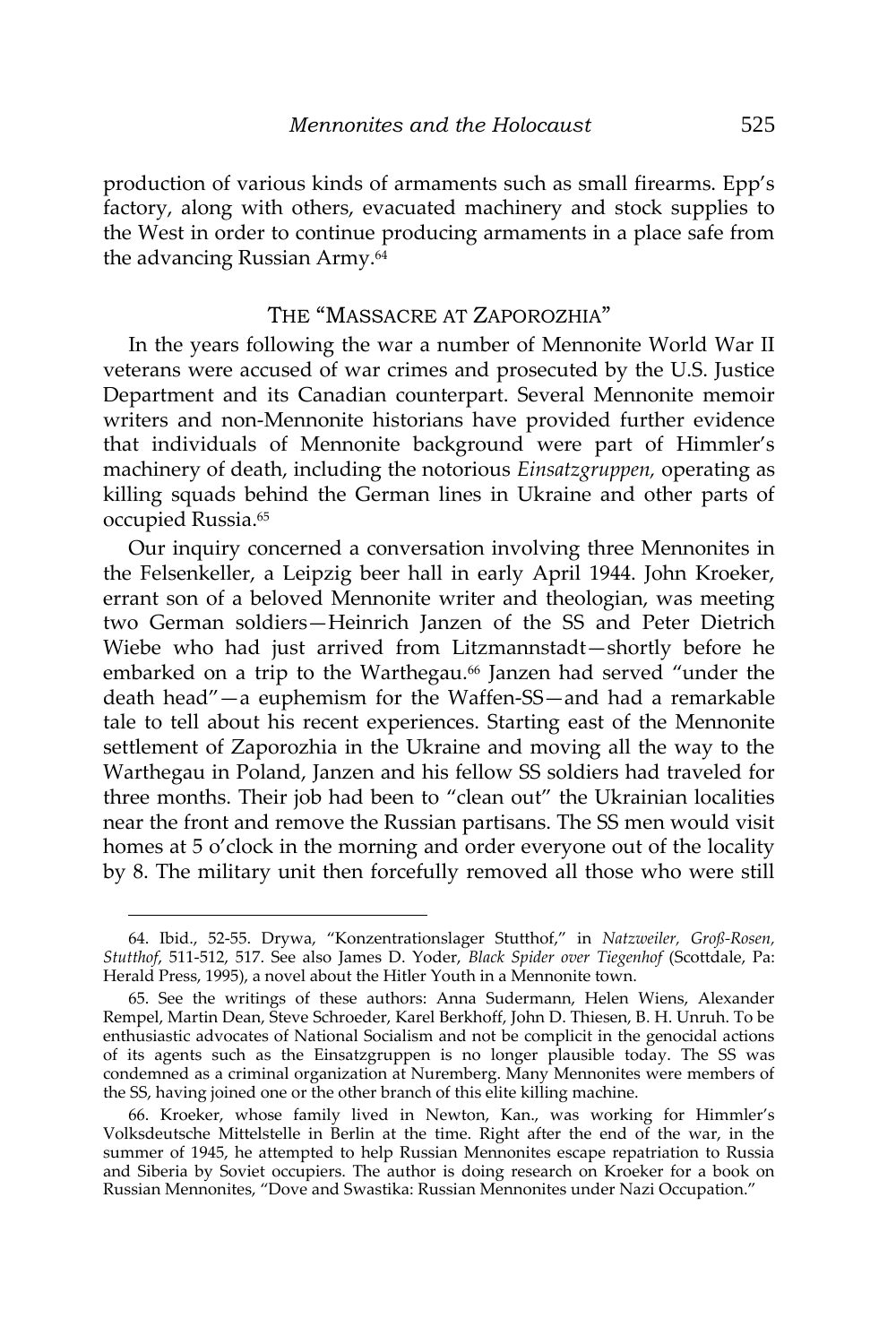there at that time, especially since many seem to have frozen in place 'when they saw the sign of the death head on the uniforms.' The troops had standing orders to shoot ("give them the bullet") anyone who showed the least little bit of resistance. 'Furthermore, Ukrainians who had served the leaders of the unit to the end, were killed . . . . those Ukrainians who moved ahead during the withdrawal were done away with (*dahingemacht*), so that some of these people no longer exist."<sup>67</sup>

West of Nikopol, Janzen continued in his account, the roads were clogged with long treks of ethnic Germans (*Volksdeutsche*), who were endangered by hungry marauding bands, who called themselves partisans in order to justify their robbery and murder. These desperadoes attacked and murdered the German refugees, frequently destroying bridges in order to prevent people from escaping. The SS units were ordered to chase down the bandits and shoot all they managed to catch.

In another instance Kroeker noted that his informants told him that whole villages abandoned during the military retreat were destroyed. 'The trees were cut down, thrown on a pile and burned—the water sources were stopped up and civilians who resisted the destroyers were killed."<sup>68</sup> To what degree Janzen and Wiebe were active participants in murder or only observers of associates who actually pulled the trigger is unclear. Janzen, in any case, was not concerned to distance himself from the perpetrators. As a rule few members of an SD killing squad were allowed to avoid active participation.<sup>69</sup>

During his first visit to the Warthegau, Kroeker heard two other reports from Mennonites who had observed mass murder, but apparently had not actively participated. A manager in the office of a district commissar in Posen, reputedly a Mennonite, told him that he had been drafted by the Red Army in Zaporozhia and later made a POW by the German Army. On the way to this prison camp he observed how undernourished and exhausted Russian prisoners were clubbed to death or simply shot when they could no longer walk. In the camp itself 'untold numbers died every day.'<sup>70</sup> During Kroeker's second visit, a certain Maria Penner in the town of Plotha (Warthegau) told him another

<sup>67.</sup> John J. Kroeker, random note, April 4, 1944, Kroeker Papers, Ms. 501, Box 14, AMC-N.

<sup>68.</sup> Ibid.

<sup>69</sup>. 'Nonshooters' did exist but had no effect on the efficiency of killing operations.— Christopher R. Browning, *Nazi Policy, Jewish Workers, German Killers* (Cambridge: Cambridge University Press, 2000), 169. The SD (*Sicherheitsdienst*) was the security service arm of the SS.

<sup>70.</sup> John J. Kroeker, report from Camp Tschiemanowsky, Dec. 21,1944, Kroeker Papers, Box 14, AMC-N.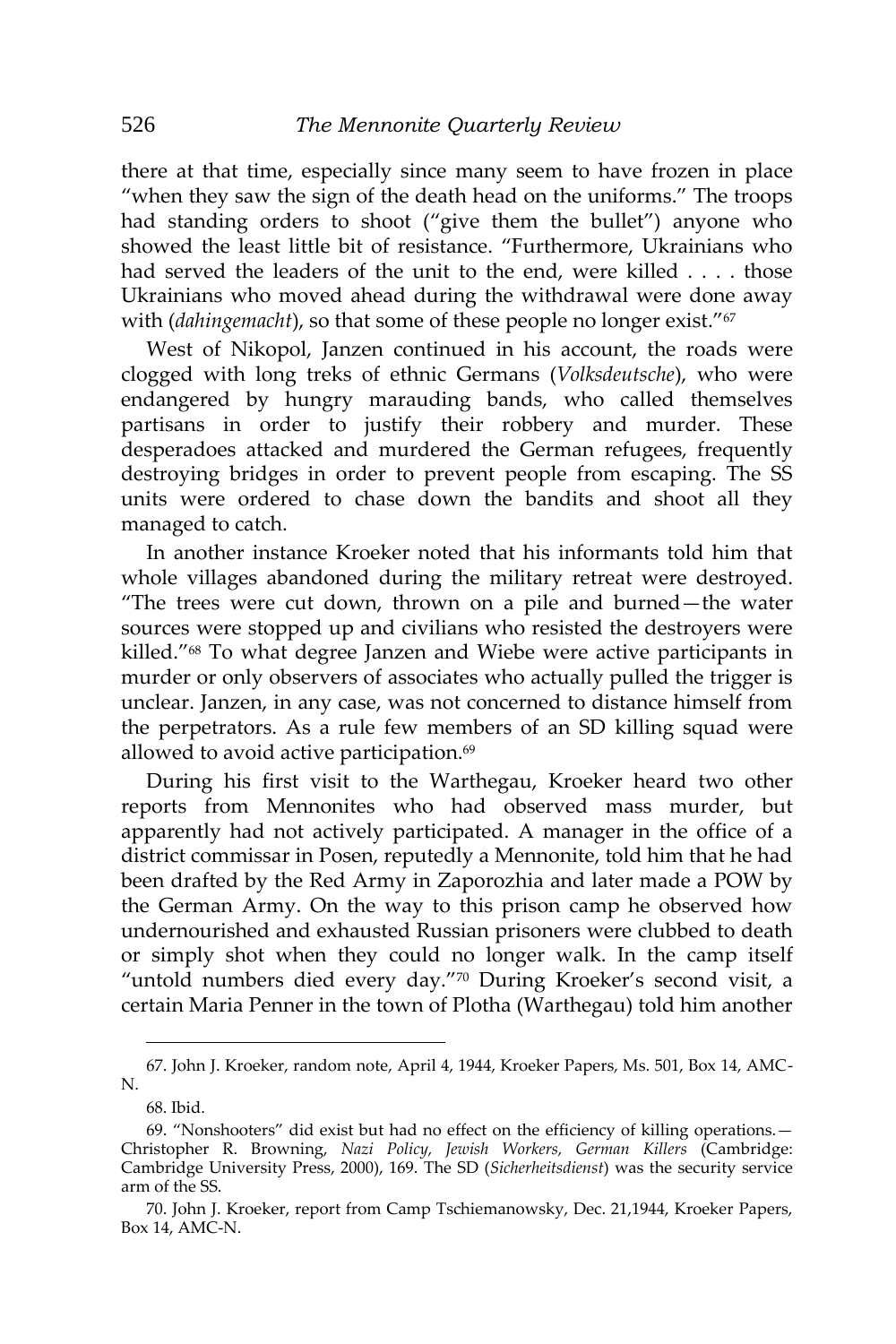horrifying story. When she and a few other elderly Mennonite refugees fled westward in the fall of 1944, they confronted a dreadful sight on the Polish-German border.

Herds of Jews, mothers, old people, women and girls were driven along the road. A few soldiers were employed as drivers. They clearly were attempting to escape from the Warthegau. Other soldiers marching toward the front spoke to them and said that it must be difficult to serve as drivers for these people. They replied that they would rather drive cattle than these people. The marching soldiers then asked what was being done with these people. The reply was: "they are driven into granaries and shot."

The poor Jews looked awful. It was at the end of January and snow was everywhere; the road was muddy, the clothing amounted to rags and bits of cloth; a few had some dirty blankets hung over their shoulders. No one had normal clothes. Shoes were torn; many walked barefoot, covered with mud. It was a pitiful sight. Haggard, tired and weak, they were completely exhausted. They sat down on the side of the road to rest; they could not go on. That was the picture of the moment.

What can one say about this? Moving, appalling, painful. And who, one asks oneself, is responsible? Is the guilt immediate or of long duration, or is it tooth for tooth? Revenge for revenge? Can we expect more evil deeds to follow? Can no one control these things? As parents raise their children, thus they will act in later life.<sup>71</sup>

Nearly all the Mennonite individuals I encountered in my research also mentioned treatment of Jews in their experience. Some attempted to explain the nature of atrocities that they observed or heard about from those that did.<sup>72</sup> The most honest and conscience-stricken was probably the Mennonite teacher Anna Sudermann, who had attended a secondary school of commerce largely populated by young Jewish women and had

<sup>71.</sup> Maria Penner story, Kroeker notes, Sept. 10, 1945, Kroeker Papers, Box 14, AMC-N. Although this account does not deal directly with Mennonite complicity, it does demonstrate that Mennonite refugees, themselves in dire straits, were capable of seeing the Holocaust in operation during the horror-filled death marches in the end. They may have been collaborators with the Nazis earlier, but they came to understand the corrupting influence and inherent evil in that association. Maria Penner did bear witness and was not afraid to say so.

<sup>72.</sup> Omer Bartov has recently called attention to the much neglected Boder interviews in his 'Eastern Europe as the Site of Genocide,' *The Journal of Modern History* 80 (Sept. 2008), 557–593. David Boder found two Mennonite refugees at the Funk Barracks in Munich and interviewed them about their knowledge of persecution and genocide: Anna Braun and Julius Kliewer (Klüver) from the Old Colony. See http://voices.iit.edu/index.html.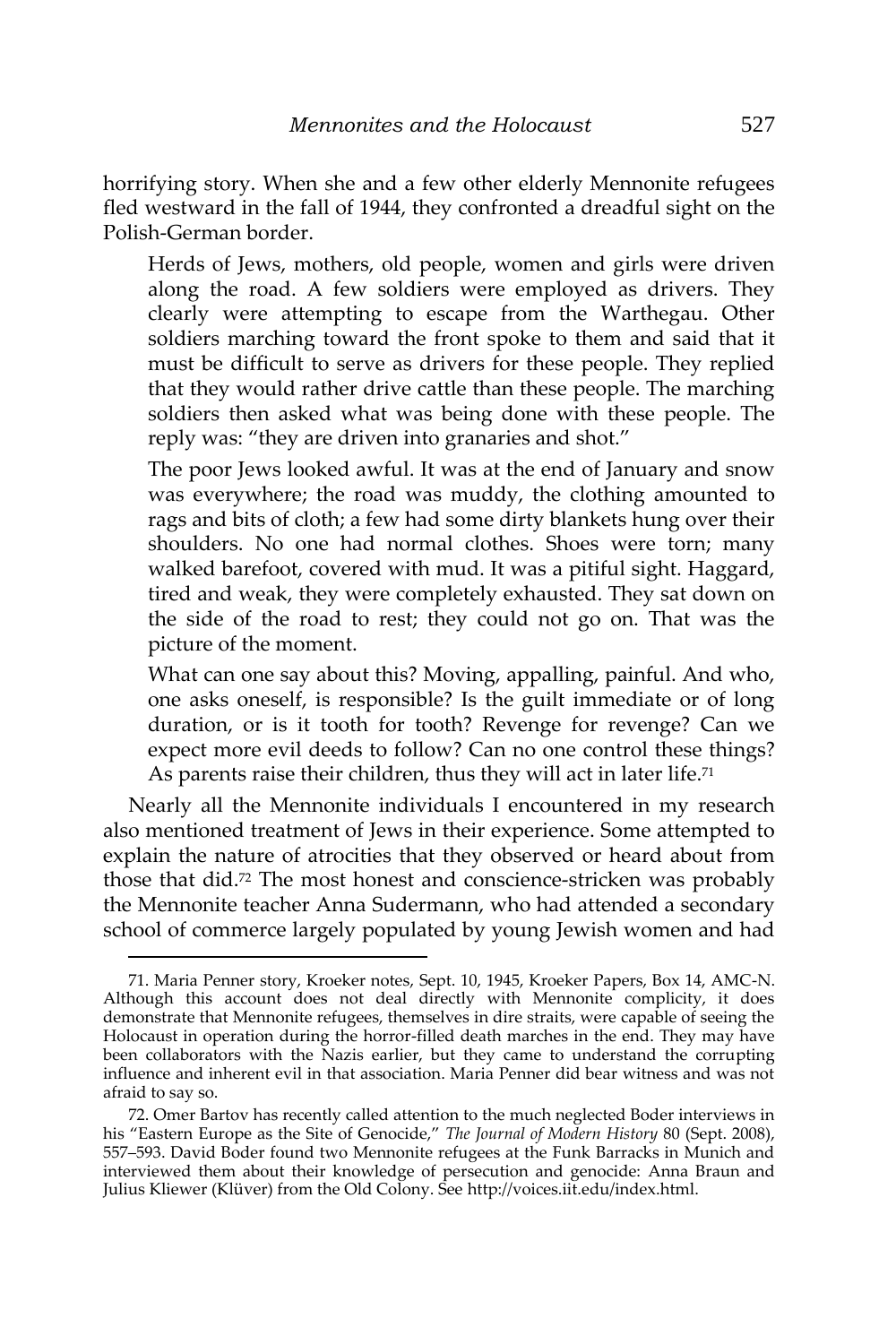pleasant memories of meeting her father's Jewish business associates on their estate. But not all her experiences with Jews were pleasant. When she was under secret police surveillance, following her brother's arrest, for example, she noted that the informants and interrogators were Jews. Once, on an unlit nighttime train ride near Halbstadt, Sudermann recalled that racist taunts were exchanged between a group of young German and young Jewish passengers. During the German occupation, Jewish merchants she knew in Chortitza were hiding from the Germans and living in daily fear of arrest, but she did not report—nor did she assist—them. Sudermann later expressed regret about having done nothing for them at the time. She also reported in her autobiography how she observed Jewish citizens being rounded up and marched out of town to be murdered en masse. She knew that that was their fate from reports by neighbors and friends. Sudermann described the upheaval and her regret:

It did not take long for the Jewish problem 'to be solved.' Today, the more I think about those times, the more a feeling of guilt overcomes me. How disturbing my judgment was at that time, with regard to the treatment of Jews by the National Socialists!<sup>73</sup>

We sensed a great uneasiness in reference to Jews since the very first day of the occupation. On the second day we discovered that the pharmacist Vogel and his wife had poisoned themselves before the occupation of Chortitza. He died but his wife survived. Many Jews had fled, but the pharmacy couple had apparently missed an opportunity to flee. Many longtime Jewish residents, who had always lived among Mennonites, who were never unfriendly toward us during Soviet times or revealed any discriminatory behavior, remained in their Chortitza homes, as did the old shoemaker Aron with his wife, hoping that nothing would happen

<sup>73.</sup> Cf. Susanna Toews, *Trek to Freedom: The Escape of Two Sisters from South Russia during World War II* (Winkler, Man.: Heritage Valley Publications, 1976), 19. She wrote: 'We were governed by the Germans for almost two years. Their army advanced far into Russia: the Caucasus, the Volga and to within 12 kilometers of Leningrad. They were sure victory was theirs. But how mistaken they were. In 1946-47 Germany was laid low, and will never rise again. How could such a system last? We observed the Germans in Russia, and saw their treatment of the Jews. They shot thousands upon thousands. It seemed incredible to us. We were forbidden to help any Jews. In the village of Nickolaidorf, a Jewish girl had managed to escape execution. We thought, surely, this girl would be spared. She was not. The S.S. commander came to investigate. 'There's a Jewess left somewhere in this area.' She was soon apprehended. After a brief release, she was again taken. She was brought to a trench on the outskirts of the village. There she was shot to death, her body tumbling into the trench. Though she had been pleading that her life be spared, she was shown no pity. We were terribly upset by this incident. How we grieved for this girl, who grew up among us, and was now so brutally murdered. Many met the same fate. Could such a system survive and be blessed? Germany did fall. Unbelief reigns in Germany.'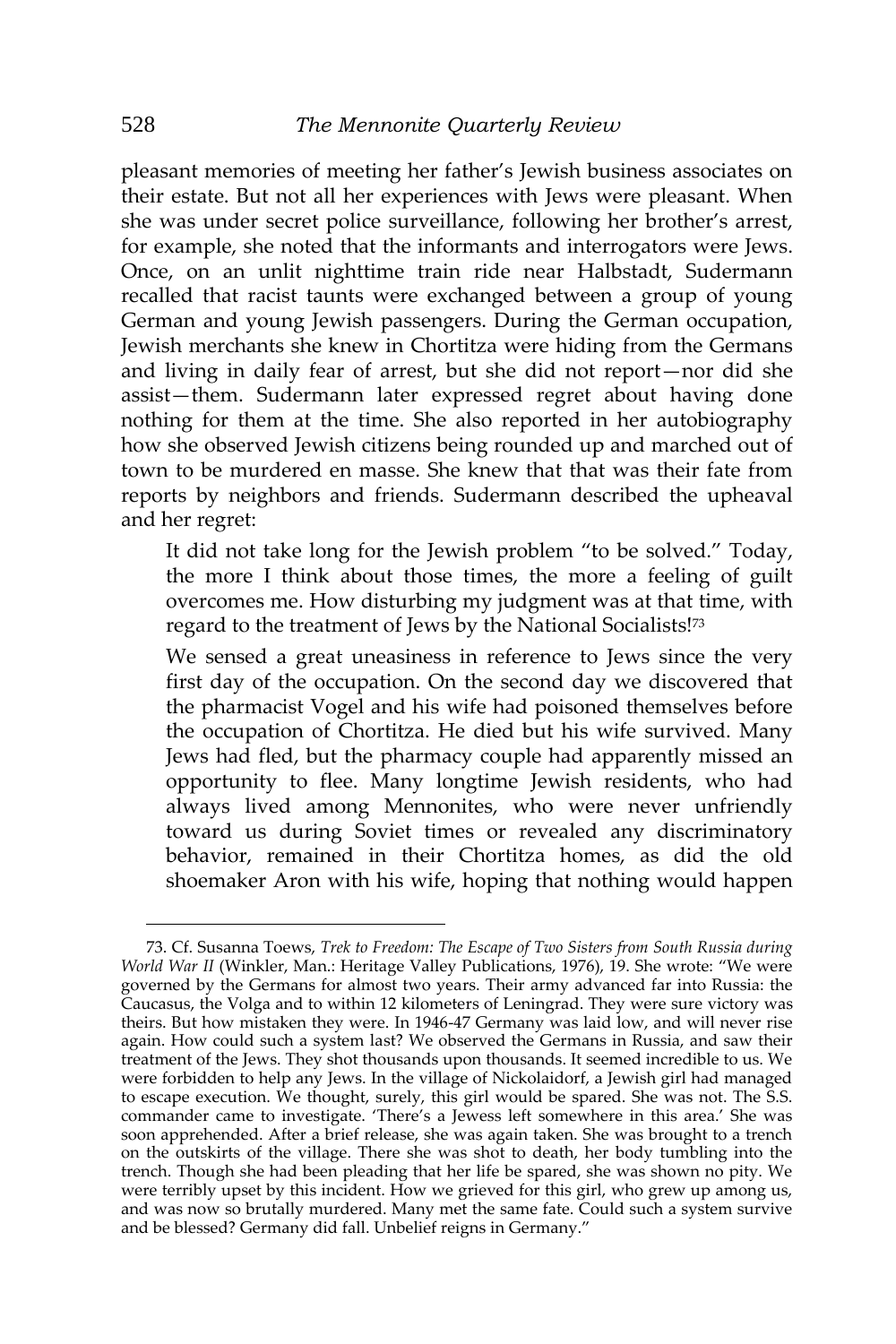to them. But all Jews lived in great fear and withdrew from public view, quietly awaiting events. I remember exactly how I felt when I once met the wife of the pharmacist, my co-worker in the hospital, where she worked as a laboratory technician. She was always correct in her behavior toward me, which was not a matter of course, since my class origin and politically tainted reputation made such things unnatural. She helped me find another job when I had to resign my position at the hospital. The nurses at the hospital had taken her in and helped her to avoid all but absolutely necessary and dangerous appearances in the street. I met her once in passing behind our garden. Our eyes met silently as we moved on. A creeping sense of guilt invaded my feelings. I should have talked to her.

One day we saw how Jews, about 50 men, women and children, were marched down the street. They were all shot outside the village, including half-Jews. A Russian mother with her half-Jewish child is supposed to have gone along with the child to her death. The rural constabulary was ordered to carry out these actions.<sup>74</sup>

With horror I write these lines today. This event was a heavy burden for all of us to bear. Inconceivable it is today and will never be understood by people who did not experience these times with us how we could accept these inhuman deeds without open protest. I would like to mention the following facts, not to make excuses, but only to make understanding of our behavior possible: under the Soviet regime we lived through a great deal of inhumanity, and also were aware of the prominence of Jews in the economic and political life of the country. At the top of the GPU we noticed many Jews and the interrogating judges were also Jews.<sup>75</sup> Millions of people

 $\overline{a}$ 

75. Anna Sudermann, *Lebenserinnerungen: 1893-1970* (Winnipeg, Man.: Mennonite Heritage Center, 1970), 349-352. In these pages Sudermann gives her detailed and

<sup>74</sup>. 'In southern Ukraine the remaining Jews were also 'liquidated' by the summer of 1942. In Kamenka, Cherkassy district, the local police participated in the shooting of more than one hundred Jews in March. On 29 May 1942 in Stalindorf, Kherson district, the remaining elderly Jews and Jewesses were rounded up and shot, after their men folk had been sent to work on the Dnieperpetrovsk-Zaporozhe highway in April. In the *rayon* town of Ustinovka the *Gebietskommissar* issued orders in June 1942 for about 30 Jews from the surrounding villages to be arrested and brought in to the local police station by the *Gendarmerie* and local *Schutzmannschaft*. Another 30 or so Jews were brought in from the nearby town of Bobrinets. . . .'—Dean, *Collaboration in the Holocaust*, 83. For the fascinating story of the half-Jewish child see Harry Loewen, ed., *Road to Freedom: Mennonites Escape the Land of Suffering* (Kitchener, Ont.: Pandora Press, 2000), 61-62; John Sawatzky, *One Out of Three*: *How my Family and I Survived Russian Communism* (Mountain Lake, Minn.: John Sawatzky, 1996).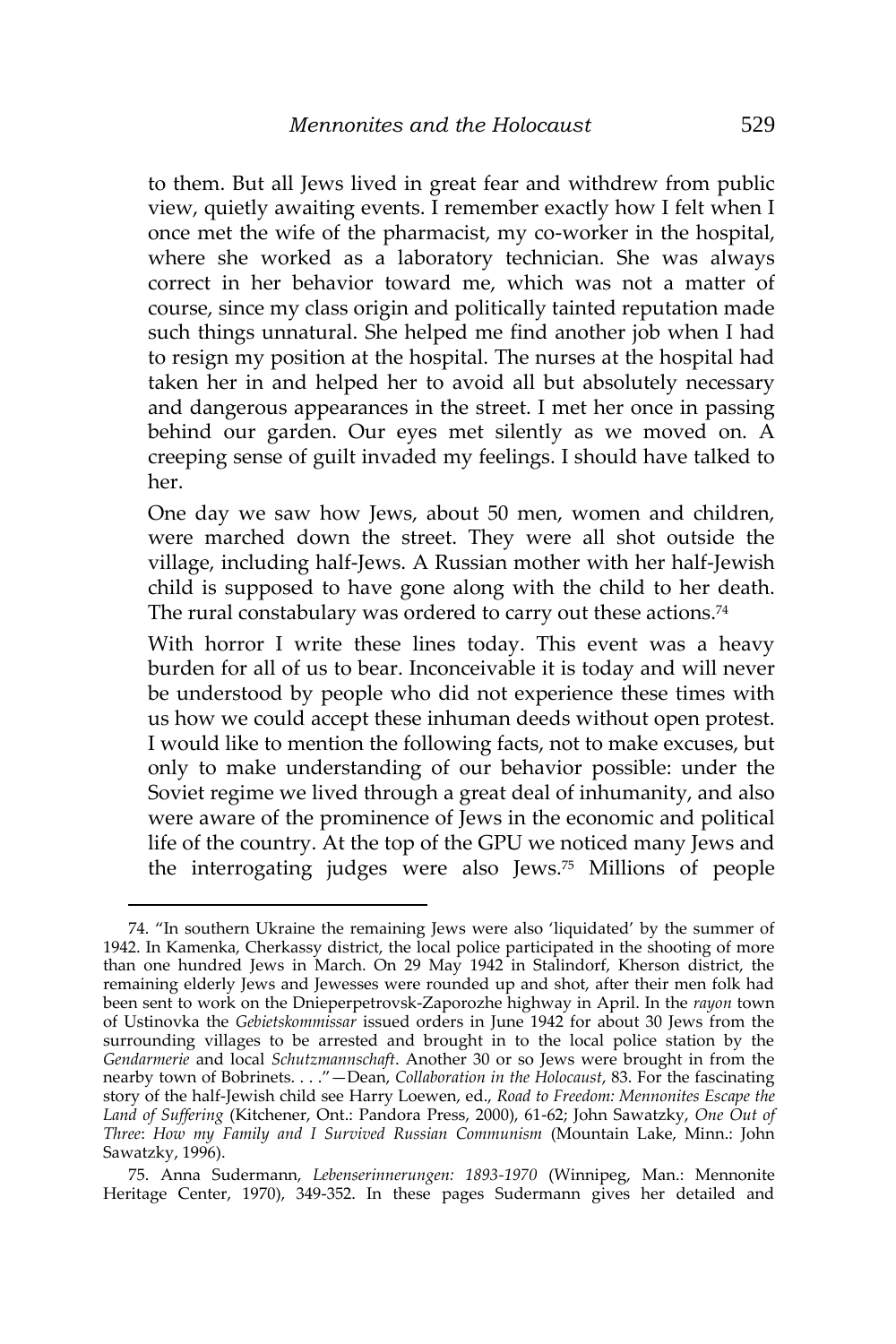disappeared and died in the 'silent camps.' We knew what life was like in a totalitarian state. Our concepts of law and justice had been confused. In Germany we saw the opposite of Soviet Russia, that is to say something better. At that time we still revered Hitler. If he had decided upon such a solution of the Jewish question, than the Jews apparently were endangering the political security of Germany. In this manner I tried to justify the inhuman treatment of Jews. In this lies my great guilt, which cannot be expiated by any means. I can only hope for forgiving mercy. It is not particularly easy to confess this guilt. I see this admission in my memoir as a kind of public confessional, at least on paper.<sup>76</sup>

This extraordinarily revealing passage from Anna Sudermann's memoir is rare in the Mennonite literature on the subject. Alexander Rempel, son of a prominent Mennonite bishop who disappeared in Stalin's Gulag and a relative of Sudermann, offers another expression of remorse. For over forty years Rempel carried a horrible secret in his head of an event that took place one spring night in Einlage near Chortitza in occupied Ukraine. The few Mennonite leaders with whom he shared the secret rejected it out of hand—it was too awful to contemplate. In 1984, the year before his death, Rempel wrote a jumbled letter, couched in the form of a research article, addressed to the archivists at the Winnipeg Mennonite Heritage Center. In it, Rempel revealed what he called the 'Massacre of Zaporozhia' with Mennonite participants as perpetrators, and he charged Mennonite leaders with a conspiracy of silence.

The massacre occurred in the region of Chortitza, the Mennonite capital of the Old Colony on the Dnieper River. Historian Michael Gesin has provided a succinct overview of the events:

When in October 1941, the Germans occupied the city of Zaporozhe itself, they immediately ordered the Jews to form their own government of ten German-speaking people to whom they would transfer all future orders. The next day, the registration of all Jews in the city began. All Jews were ordered to wear on their left arm a Star of David sewn with yellow thread onto a white band. At the end of 1941 and the beginning of 1942, 150 Jews were ordered to gather in the center of town to be transported to their new workplace. On January 3, 1942, they were all killed. After this event, the procedure became more orderly with the killing of thousands

insightful description and analysis of her own arrest and interrogations. This passage rivals anything I have seen on interrogation methods utilized by the Soviet secret police, or the Gestapo for that matter. One wonders who learned from whom when it came to inhuman and terrorist techniques.

<sup>76.</sup> Ibid.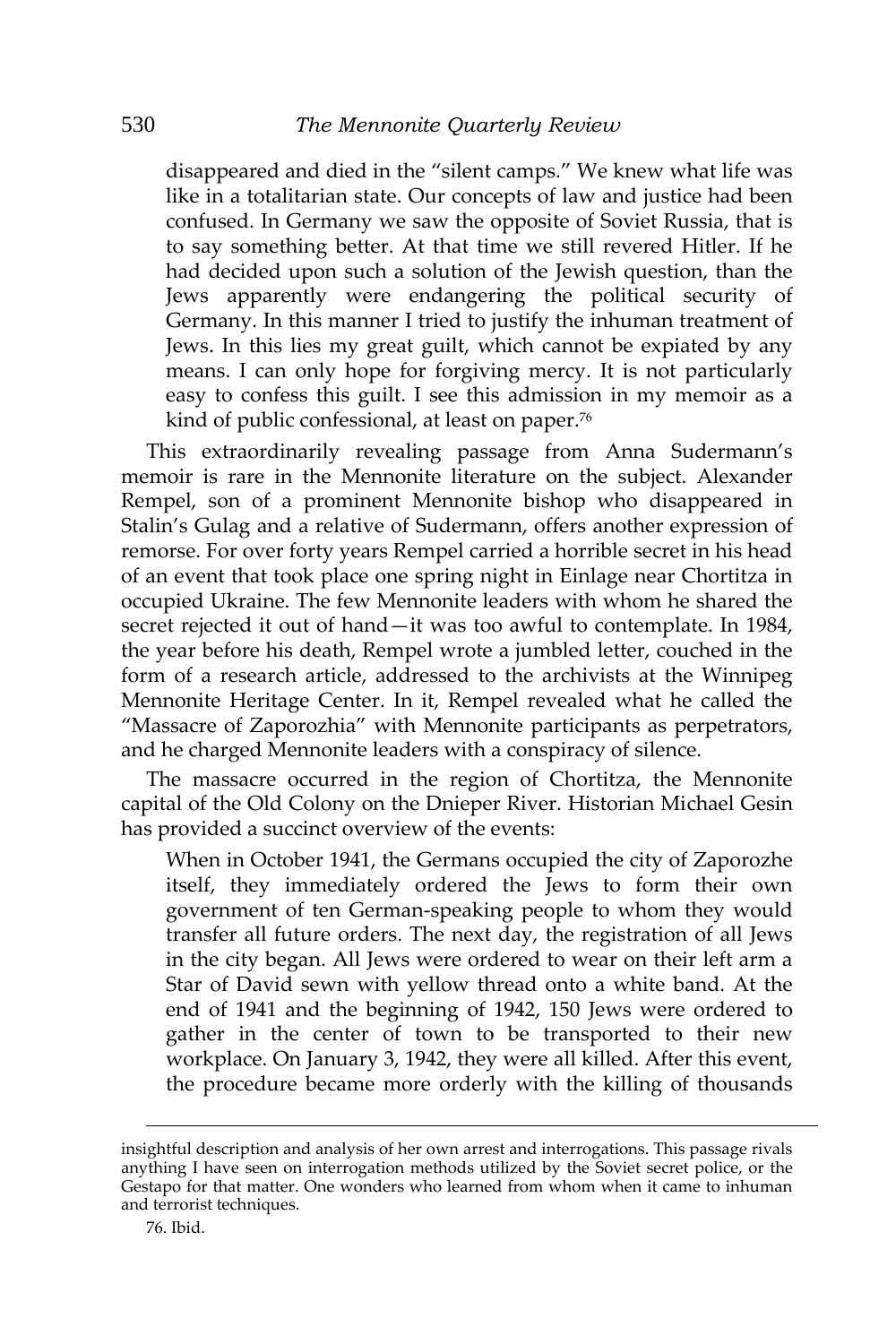within a month. On March 29, 1942, all the remaining Jews were ordered to stay home and await further instructions. They were told to take clothing and food to last for three weeks for their resettlement in Melitopol, and at ten in the morning, the process of herding Jews into the police headquarters began. On April 1, they were all transferred to the outskirts of the city and shot.<sup>77</sup> Over time all the remaining Jews were killed, whenever and wherever they were found. The killings continued until the autumn of 1943. In all, more than 44,000 Jews were murdered in the Zaporozhe oblast.<sup>78</sup>

For Rempel, Mennonite complicity in the massacre was associated both with his own experiences as well as his recollection of an evening conversation in the spring of 1942 with several Mennonite participants 'as they celebrated the completion of the extermination of Jews for the region of Zaporozhia.' 'My recollection of the killing of Jews in this district,' Rempel noted 'coincides with the German documents in the case.'<sup>79</sup>

Rempel supplemented his description with further details. After spending time with his exiled father in his last days in Siberia, Rempel escaped GPU (Soviet Secret Police) surveillance and crossed the front line somewhere near Kiev. For a period of time he worked as a translator for a German divisional staff; then he made his way to Einlage, where some relatives lived. There, in October of 1941, he observed the semiclandestine events in the Chortitza area. On October 3, the Wehrmacht had occupied the city of Zaporozhia ending seven weeks of bombardment during which the Einsatzkommando 6, subunit of the infamous Einsatzgruppe C assigned to Army Group South, had already

<sup>77.</sup> The Melitopol site has been graphically confirmed by the interviews with witnesses conducted by Father Patrick Desbois, *The Holocaust by Bullets: A Priest's Journey to Uncover the Truth Behind the Murder of 1.5 Million Jews* (New York: Palgrave-Macmillan, 2008), 75ff.

<sup>78</sup>. Michael Gesin, 'Holocaust: The Reality of Genocide in Southern Ukraine' (Ph.D. diss., Brandeis University, 2003), 259-260. See also Michael Gesin, *The Destruction of the Ukrainian Jewry during World War II* (Lewiston, N.Y.: Edwin Mellen Press, 2006). The last figure for the entire Oblast of Dnepropetrovsk matches closely the number of killings claimed in the Einsatzgruppen reports. Gesin arrived at it by adding up totals for the various cities and towns found in the documents of the Extraordinary Commission. According to Gesin an independent researcher named Semyon Orlyanski came pretty much to the same conclusion. Alexander Rempel, with much less evidence to work with, also arrived at a total number pretty close to the Gesin figure.—Alexander Rempel, 'Ein Protest gegen die Judenvernichtung,' appendix, map 3.

<sup>79</sup>. Alexander Rempel, 'Ein Protest gegen die Judenvernichtung, Untersuchungen zur Frage nach der Beteiligung von Volksdeutschen aus dem Schwarzmeergebiet in der Ukraine an der Judenvernichtung während des II-ten Weltkrieges' (Winnipeg, Man: Mennonite Heritage Center, 1984), MHC, vol. 3440: 3.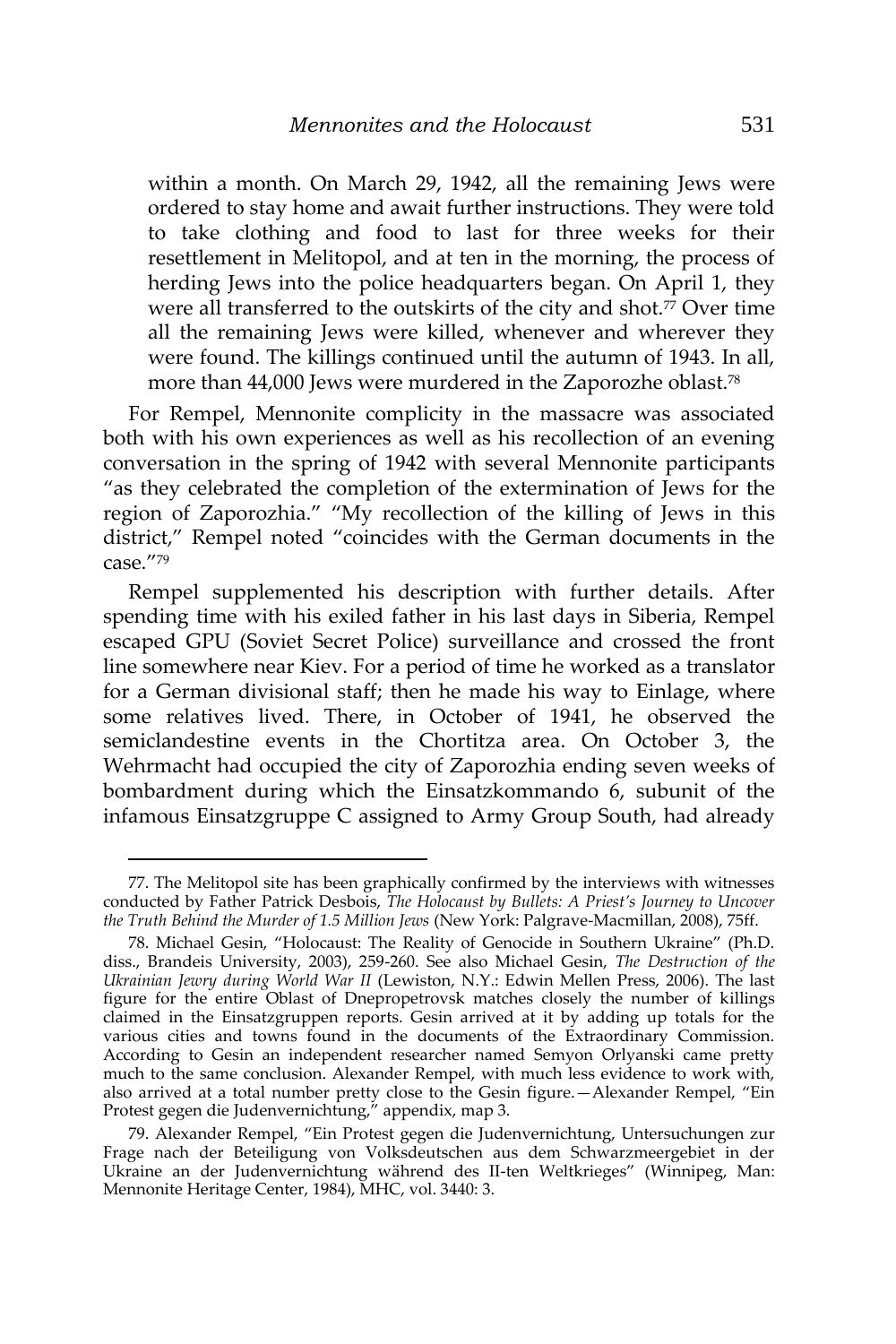completed its work. Between the middle of August and September 1941 EK 6, commanded by E. Kroeger, had been headquartered at Krivoy Rog. From there Kroeger sent an advance commando to Chortitza, part of the large area in the Dnieper bend, incorporating the cities of Dniepropetrovsk, Dnieperodserzinsk, Zaporozhia and Nikopol, in which they 'processed,' as these killer squads euphemistically characterized their work, all the Jews they could lay their hands on. Since the region included an estimated population of 1.2 million people, the small commando teams were totally inadequate and had to be enlarged by recruiting assistant policemen. These assistants wore the SS *Sicherheitsdienst* (Security Service), or SD, uniform and were recruited from the local residents willing to help the commandos in their gruesome work.<sup>80</sup> According to Rempel, commando EK 6:

had won the cooperation of some young Mennonites and a Lutheran man—altogether about one to two dozen persons—mostly from Chortitza and Rosenthal who voluntarily joined the commando. They had marched across the Dnieper on October 3-4, 1941, added 50 to 60 Russian and Ukrainian volunteers to their ranks, and were then given control over the city administration and the area around the city, under the leadership of the men of EK 6.81

At the end of November, Robert Mohr replaced Kroeger, and moved his staff from Dnepropetrovsk, taking a detour from Krivoy Rog to Zaporozhia. The Wehrmacht appointed a Mennonite named Wiebe as the temporary mayor of Zaporozhia, although he seems to have worked under the close supervision of a German commissar, sent from Germany, probably by the *Ostministerium*. On December 8 Mohr reported to his superiors in Berlin that 'in Zaporozhia we were successful in filling the most important positions in the administration with ethnic Germans, Ukrainians and Russians, . . . the city government, supplementary police. . . .'<sup>82</sup> Left unsaid is the fact that key positions were filled with ethnic Germans who controlled the minor positions occupied by fully-vetted Ukrainian and Russian collaborators.

As for the identity of the alleged Mennonite supplementary policemen who participated in the massacre south of the former German village of Schoenwiese, a southern suburb of the city, Rempel makes a plausible argument. They had to come from the Chortitza villages, he

<sup>80.</sup> Helmut Krausnick, *Hitlers Einsatzgruppen: die Truppe des Weltanschauungskrieges, 1938-1942. (*Frankfurt: Fischer Taschenbuch Verlag, 1985), 166-167.

<sup>81</sup>. Alexander Rempel, 'Ein Protest gegen die Judenvernichtung,' 7.

<sup>82</sup>. SD 'Ereignismeldung UdSSR Nr. 143 vom 8. Dezember 1941,' copy in Mennonite Heritage Center ("Alexander Rempel fonds," vol. 3781). Also available online and at the U.S. National Archive.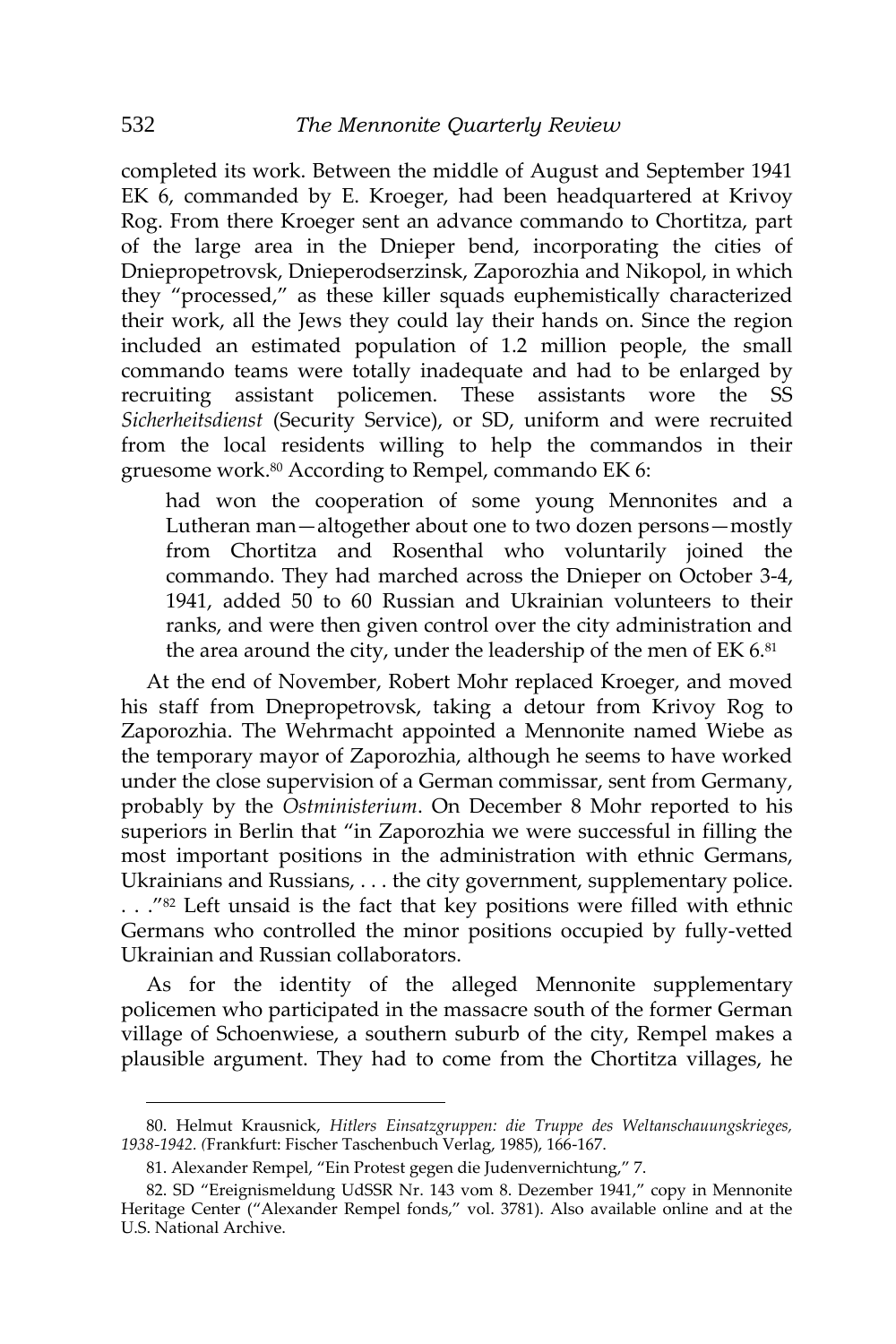reasons, because there were no other available ethnic Germans.<sup>83</sup> The Mennonite villages of Schoenwiese and Hochfeld (north of Zaporozhia) and the Lutheran village of Katharinendorf had been 'evacuated' to Siberia. A man from Katharinendorf, who had worked in one of the factories of Chortitza, was surprised by the rapid arrival of the tanks belonging to the 9th Panzer Division and could therefore not return home since it remained under Russian control for the following seven weeks. In his idleness he decided to sign up with EK 6 as a supplementary policeman and put on the SD uniform. Ethnic Germans from other villages could not meet the requirement that they be familiar with the local landscape.

In the current spate of Holocaust research in the area of the Black Sea new evidence has emerged that confirms Rempel's accusations that Mennonites participated in significant ways in the massacre at Zaporozhia and in other Holocaust atrocities in the region. In a recent unpublished memoir, Wilhelm Janzen, a Mennonite from Osterwick, declared categorically that 'all the Jews were being herded together to a particular spot and summarily executed by the German Army. Not one escaped this purge."<sup>84</sup> Although Janzen assigned responsibility to the German Army, calling it a mere 'purge,' his report nonetheless clearly refers to the general massacre at Zaporozhia.

This sort of stark evidence from memory is further confirmed by recent scholarly research. Two different Einsatzgruppen (C and D) overlapped in Zaporozhia, which was also located in the middle of a region where Einsatzgruppe D had already massacred 35,782 Jews by the end of September 1941. Shortly after October 4, 1941, both Old Zaporozhia and Novo Zaporazhia, including Chortitza, were firmly in

<sup>83</sup>. Bits and pieces of evidence, which support Alexander Rempel's argument, show up in unusual places. James Urry for example, recently scoured through the research files of Frank H. Epp again and found a little gem—replicas of three Einwandererzentralstelle identity cards of a kind John Kroeker examined in Litzmannstadt. One of them identifies a certain Jakob Ediger, born May 29, 1917, at Millerrovo. He listed himself as a 'mechanic' by trade and also gave the date of his naturalization by the Einwandererzentralstelle, April 13, 1944. 'From November 1941 to 1943 he was with the Sicherheitspolizei und Sicherheitsdienst Saporoshje as a Hilfspolizist, and from 1943 to March 1944 with the Einsatzkommando 6B as a SS Mann. Picture available, (Einwanderer Zentrale).'—Conrad Grebel College Archive, University of Waterloo, Frank H. Epp Papers, Hist. Mss. 2.26.7 M. Exodus Res. Chap. 26.

<sup>84</sup>. Wilhelm Janzen, 'A Refugee Travels from Russia through Germany over Paraguay to Canada,' an unpublished memoir (Winnipeg, Man.: Mennonite Heritage Center, n.d.), 52-53. Connie Braun, *The Steppes are the Colour of Sepia: A Mennonite Memoir* (Vancouver, B.C.: Ronsdale Press, 2008), 217f.; Helen Wiens Franz, *My Memoirs* (Abbotsford, B.C.: Memoirs Publishing, 1996), 15.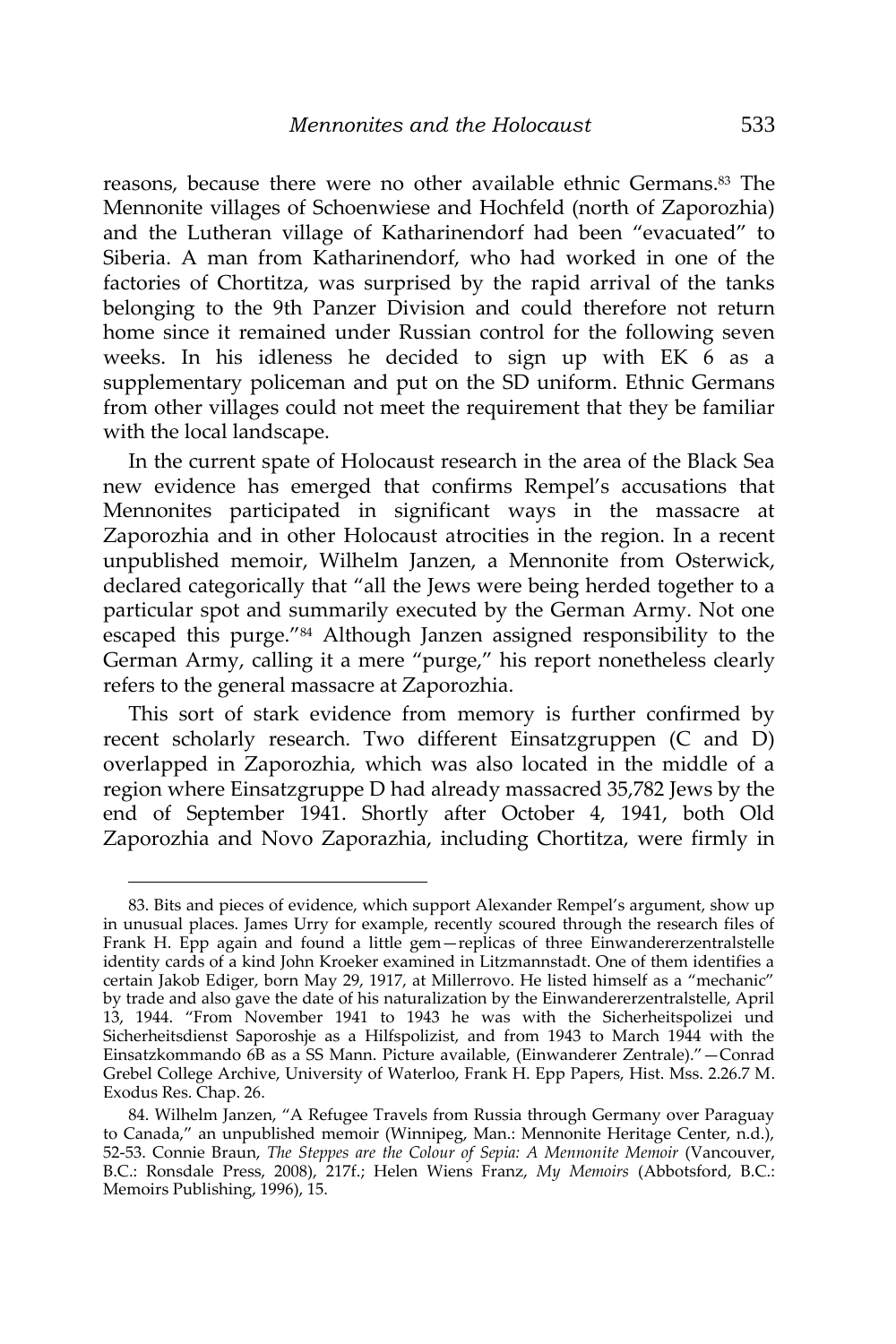the hands of Mennonite administrators, appointed by the Wehrmacht. In Old Zaporozhia, Heinrich Jakob Wiebe, a bookkeeper and veteran administrator from Bolshevik times, was firmly in control, having staffed his administration with fellow Mennonites and reliable Ukrainian and Russian allies. Isaac Johann Reimer was put in charge of Novo Zaporozhia. Both were subordinate to a city commandant supplied by the Wehrmacht since this front line area was still under army jurisdiction and not German civilian control. Both Wiebe and Reimer responded directly to the 'Jewish Question' by compelling all remaining Jews to wear the infamous armband with the Star of David. When asked by the Wehrmacht security division inspector about the Jewish situation, the Mennonite mayors and their subordinates were utterly circumspect, virtually admitting that since most Jews had been killed recently there was no problem with the remnants—100 in Novo Zaporozhia held in a ghetto and 4,000 Keraims in the old city. The Keraims, a Jewish sect, were exempt from the massacre by official order from SS headquarters in Berlin. Since the mayors spoke to inspectors only two weeks after the first massacre, it can be assumed that both were fully aware of the ongoing Holocaust and knew that Mennonites as auxiliary policemen were involved in the killings. Scattered comments in the Mennonite memoir literature suggests that such matters could not be hidden from the village grapevine for long.<sup>85</sup>

When Wiebe discussed the population figures of 75,000 Jews, believing that some 12,000 of those who had fled from the Germans would soon return, he simply ignored the fact that the remaining 43,321 Jews had totally disappeared and not only by flight. Indeed, during the month of October alone, some 3,000 Zaporozhian Jews had been killed. Wiebe did not hesitate to report that all former Jewish properties had been confiscated by the city and would be used to meet the financial shortfall<sup>86</sup>

<sup>85</sup>. Dr. Kieling, Wehrmacht Field Command 676, 'Report about the Inspection of the Administration in Zaporozhia,' 2.11.41, U.S. Holocaust Memorial Museum, RG-11.001M, Reel 92, Osobyi Archive Moscow records, 1932-1945; Franz, *My Memoirs*, 15. While she does not refer to the 'Zaporozhia Massacre' per se, she certainly was aware of it. Her claim that it happened in all the villages is confirmed by Stumpp's village reports, which faithfully record the number of Jews present before the invasion and the lack of any Jews after the invasion. There are two situation reports by the Einsatzgruppen that apply here: Reichsicherheitshauptamt, Ereignismeldung UdSSR Nr. 135, especially the section reporting on the actions of Einsatzkommando 6 starting on Oct. 5, 1941, and covering the area of the Dnieper bend, including the city of Zaprozhia; and Ereignismeldung UdSSR Nr. 143, section entitled 'Allgemeine Lage in Saporshje.' Originals are in the Bundesarchiv, but paper copies can be found in the Mennonite Heritage Center, vol. 3423.

<sup>86</sup>. Dr. Kieling, 'Report about the Inspection of the Administration in Zaprozhia'; Alexander Kruglov, 'Jewish Losses in Ukraine, 1941-1944,' in *The Shoa in Ukraine: History,*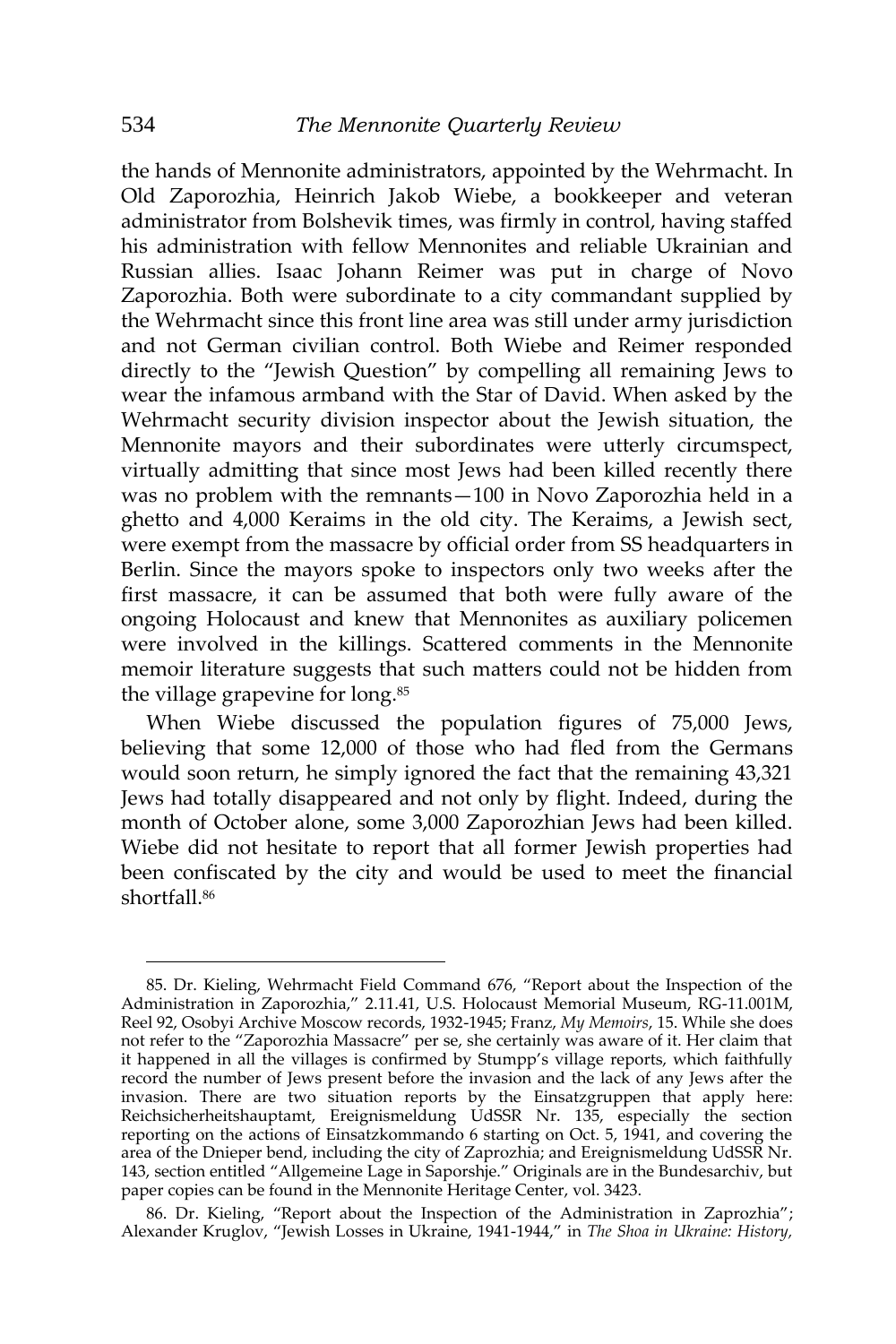Victor Klets, a graduate student at the University of Dnepropetrovsk, has recently identified three Mennonite men who were members of the local gendarmerie, frequently used as executioners in the Holocaust: Ivan Frantsevich Jantsen of Dnepropetrovsk; Peter Jakovlevich Penner of Novo-Vitebsk, who served as a policeman in Friesendorf (Stalindorf), and then in the gendarmerie in Pyatikhatkakh; and Peter Frantsevich Dick, a member of the German gendarmerie of Orlovo in the Nikolayev region who, according to a witness, 'beat up Soviet citizens and transported them to the shooting site.' Klets also found a native of Chortitza named Wiens who served as chief of the Dnepropetrovsk Schutzpolizei school that supplied guards for the concentration camp of the city.<sup>87</sup> The names of these men were extracted from the so-called 'infiltration files' not readily available to Western scholars and may only indicate the tip of the iceberg in terms of Mennonite involvement with the Holocaust.<sup>88</sup>

### JACK REIMER AND THE ART OF SURVIVAL BY METAMORPHOSIS

On August 12, 1998, the U.S. Justice Department brought an early war crimes case against Jack Reimer, a Russian Mennonite born in the Molotschna town of Halbstadt, then living in Carmel, New York. The charges focused on Reimer's dishonesty about his wartime activities in order to get past immigration officials. The nature of his actual offense was determined more precisely than in some previous cases in Canada. According to the charges, Reimer:

*Testimony, Memorialization,* ed. Ray Brandon and Wendy Lower (Bloomington, Ind.: Indiana University Press, 2008), 279, 284.

<sup>87</sup>. Viktor Klets, 'The Ukrainian Mennonite Population Under Nazi Occupation,' paper presented at the "Molochna 2004: Mennonites and Their Neighbours, 1804-2004" (Zaporizhzhia, Ukraine, June 2-5, 2004). Viktor Klets kindly provided a copy to the author. For a report on this conference and an assessment of this paper see Peter Letkemann, 'Molochna 2004,' *MQR* 79 (Jan. 2005), 109-120.

<sup>88</sup>. 'So-called filtration (*fil'tratsionnye*) files consist of the extensive records involving repatriation verification after the Second World War (1944–1949) of individuals in enemyoccupied territories, those who were taken to Germany for forced labor, or ones who were incarcerated in concentration or displaced-person camps. This group of materials also includes extensive 'trophy' Nazi records or reports and analysis thereof, which were prepared after the war in connection with the campaign against alleged Volksdeutsche or other suspected Nazi sympathizers. Other groups of records include extensive files and reports on former imperial high officials, prerevolutionary police and penal officials, and White Army officers.'—International Institute of Social History Web site, ArcheoBiblioBase: Archives in Russia: C-6, Tsentral'nyi arkhiv Federal'noi sluzhby bezopasnosti RF (TsA FSB Rossii), http://www.iisg.nl/~abb/rep/C-6.tab3.php.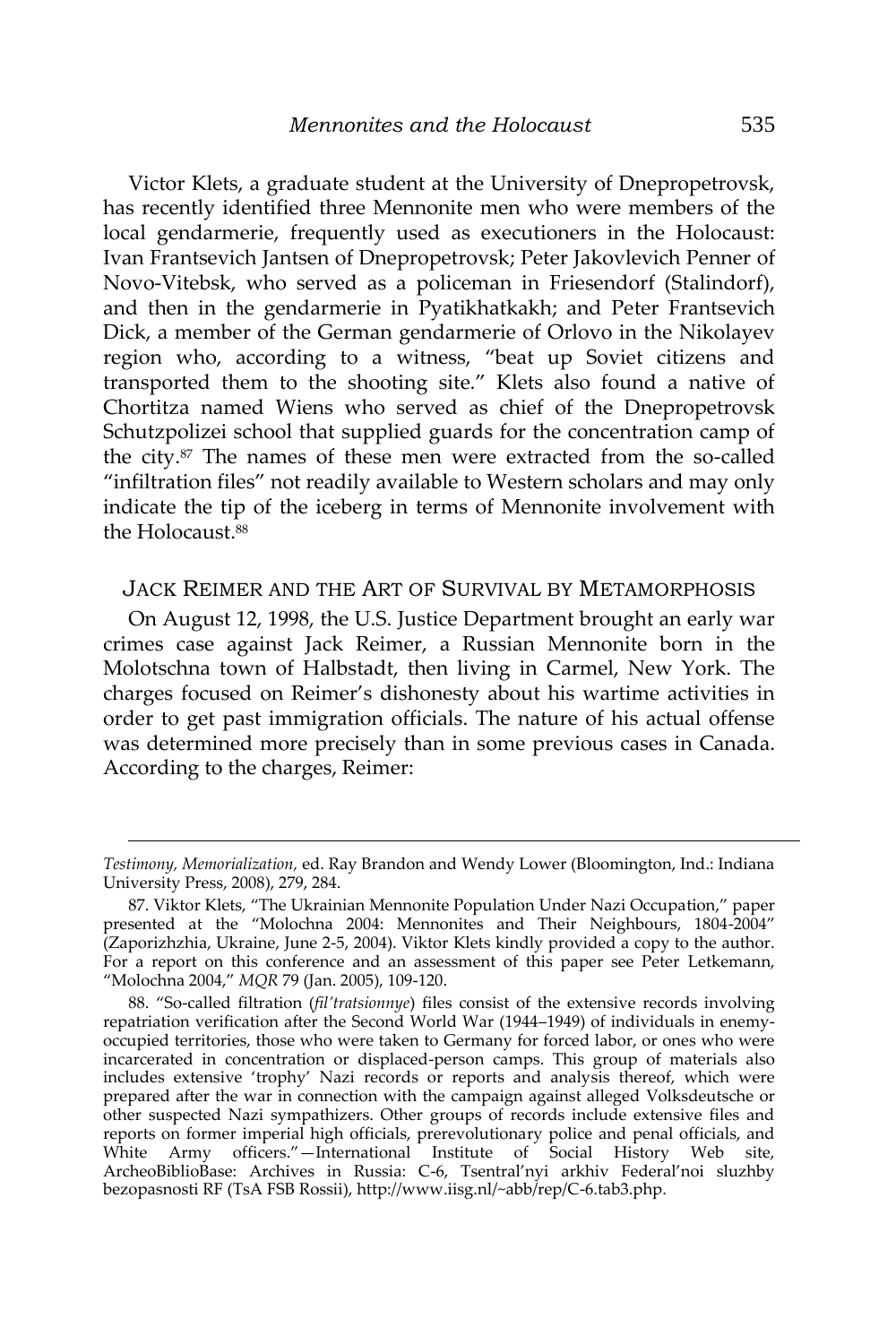was captured by the Germans in the summer of 1941 and kept in a prisoner of war camp where at least a truckload of soldiers a day died from the cold or starvation. Being of German descent, he was transferred to the SS Training Camp at Trawniki, Poland, where he allegedly helped to train men whose job it was to assist the SS in killing European Jews.<sup>89</sup>

While at Trawniki in the winter of 1941-1942, Reimer was 'accused of having taken part in the mass murder of a group of Jewish prisoners in the woods near the camp. He [was] also accused of taking part in the deportation of Jews from ghettos in Czestochowa and Lublin in 1942 and Warsaw in 1943.' Reimer's defense attorney, a former attorney general of the United States, Ramsey Clark, maintained that Reimer was a normal POW who had nothing to do with the alleged crimes. The Office of Special Investigations at the Justice Department earlier established that he had lied to immigration officials about his actions as a sergeant at Trawniki when he came to the U.S. in 1952. In 1992 he told justice officials that another man was sent to take him to the pit where Jews were being killed. He said he 'shot toward a man in the pit full of murdered Jews after the man pointed to his head in what Reimer said was a request for a mercy killing.' In essence this was the Reimer story at the time of his death, but more recently the entire historical landscape of this curious saga has changed with the painstaking research of Eric C. Steinhart.<sup>90</sup>

Jacob Reimer first showed up after the war at the Mennonite Central Committee refugee station at 12a Viktoria Luise Platz in Berlin, headed by John J. Kroeker. Neither the court nor the Office of Special Investigations at the Justice Department knew that Kroeker and the Dutch M.C.C. representative, T. O. Hylkema, were instrumental in providing Reimer with a "Menno Pass" that facilitated his escape into Holland and eventually to the U.S. under the Displaced Persons Act passed by Congress. The suspicion harbored by some scholars that M.C.C. was consciously running some kind of escape route for Mennonites complicit in war crimes is doubtful.

In a letter to Pastor Hylkema, Kroeker enclosed a sample identity document—made out to a 'Mr. Jacob Reimer, born October 24 in Halbstadt . . . a Mennonite of Dutch origin" - for Hylkema's approval.

<sup>89</sup>. Shofar FTP Archive file consisting of a Reuters news story, 'Accused Nazi collaborator testifies that war is evil," 08.12.98; http://www.nizkor.org/ftp.cgi/people-/ftp.py?people//r/reimer.jack/press/war-is-evil.980812.

<sup>90.</sup> Ibid. Eric C. Steinhart, 'The Chameleon of Trawniki: Jack Reimer, Soviet *Volksdeutsche*, and the Holocaust,' *Holocaust and Genocide Studies* 23 (2009), 239-262, especially 241ff.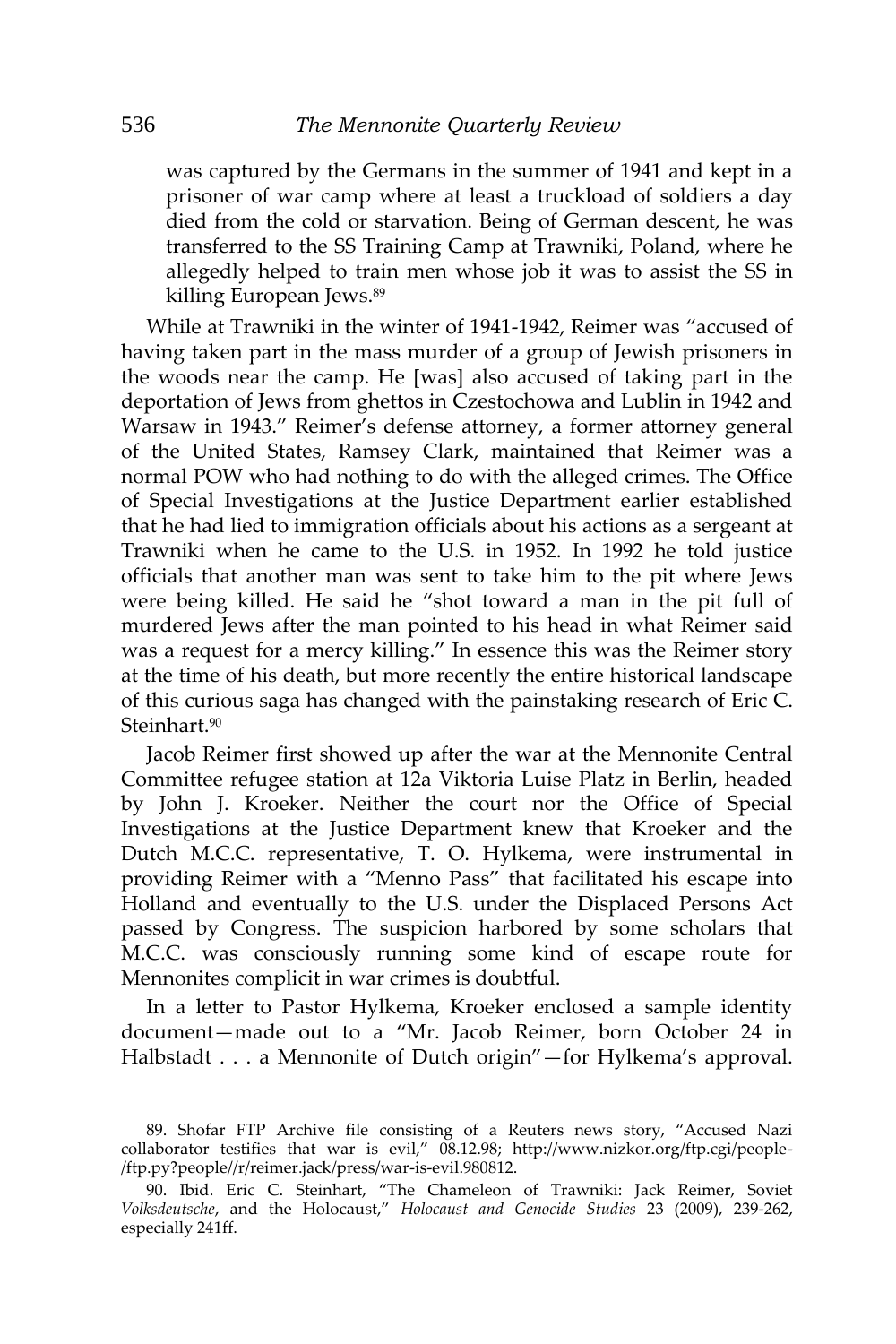The document, signed by Hylkema and the commander of the Dutch Frontier Guard, was to provide safe passage to those who could not come to Berlin but somehow managed to get to the West and cross over the border into Holland. The bearer would be delivered to one of the Mennonite refugee camps run by the Dutch Mennonite Church and prepared for emigration to Canada or the U.S. Thus Hylkema and Kroeker, probably unknowingly, became part of the underground machinery facilitating the escape of those involved with SS atrocities in one way or another.<sup>91</sup> Whether or not Kroeker and Hylkema or any other M.C.C. official was aware of Reimer's background is uncertain. What is certain, however, is that Kroeker was aware that many Mennonites had been in the SS. In a letter to Benjamin Unruh he complained that:

the American CIC [Secret Police] put everyone through a rigorous sieve. They put me in prison for two days, because I violated military law by dragging 192 people to Berlin. We are always under observation in the camp. We do have in our midst several people who were drafted into the Wehrmacht and SS and this costs us a lot of problems about why and how.<sup>92</sup>

The Reimer case illustrates an important aspect of these Mennonite perpetrators and participants in the Holocaust—namely the tension between the demands of survival and the tug of a moral conscience below the surface embedded in the Mennonite heritage and religious upbringing. In Reimer's situation we now have an interesting study that examines the phenomenon. Eric C. Steinhart probes Reimer's motivations and suggests that he was compelled by circumstances to metamorphose in order to fit into every new environment. By becoming nearly invisible he survived thanks to his chameleonic malleability. This was a special talent that Mennonites and others cultivated as members of a "mobilized ethnic diaspora."<sup>93</sup>

<sup>91.</sup> Kroeker to Hylkema, March 7, 1946, Kroeker Papers, Box 14, AMC-N; U.S. Dept. of Justice, 'Government Moves To Deport New York City Area Man For Involvement In Nazi Mass Murder Of Jews,' May 2, 2005. E-mail from James Urry to Gerhard Rempel, March 20, 2006.

<sup>92</sup>. Kroeker to Unruh, 'Lieber Onkel Benny,' April 11, 1946, Kroeker Papers, Box 14, AMC-N. The judges and lawyers involved with the thirteen-year legal saga of Reimer's case were not aware of the Kroeker angle.

<sup>93.</sup> Steinhart, 'The Chameleon of Trawniki' and Terry Martin's review of David G. Rempel with Cornelia Rempel Carlson, *A Mennonite Family in Tsarist Russia and the Soviet Union, 1789-1923* (Toronto: University of Toronto Press, 2002), in *Journal of Modern History* 78 (March 2006), 271-272.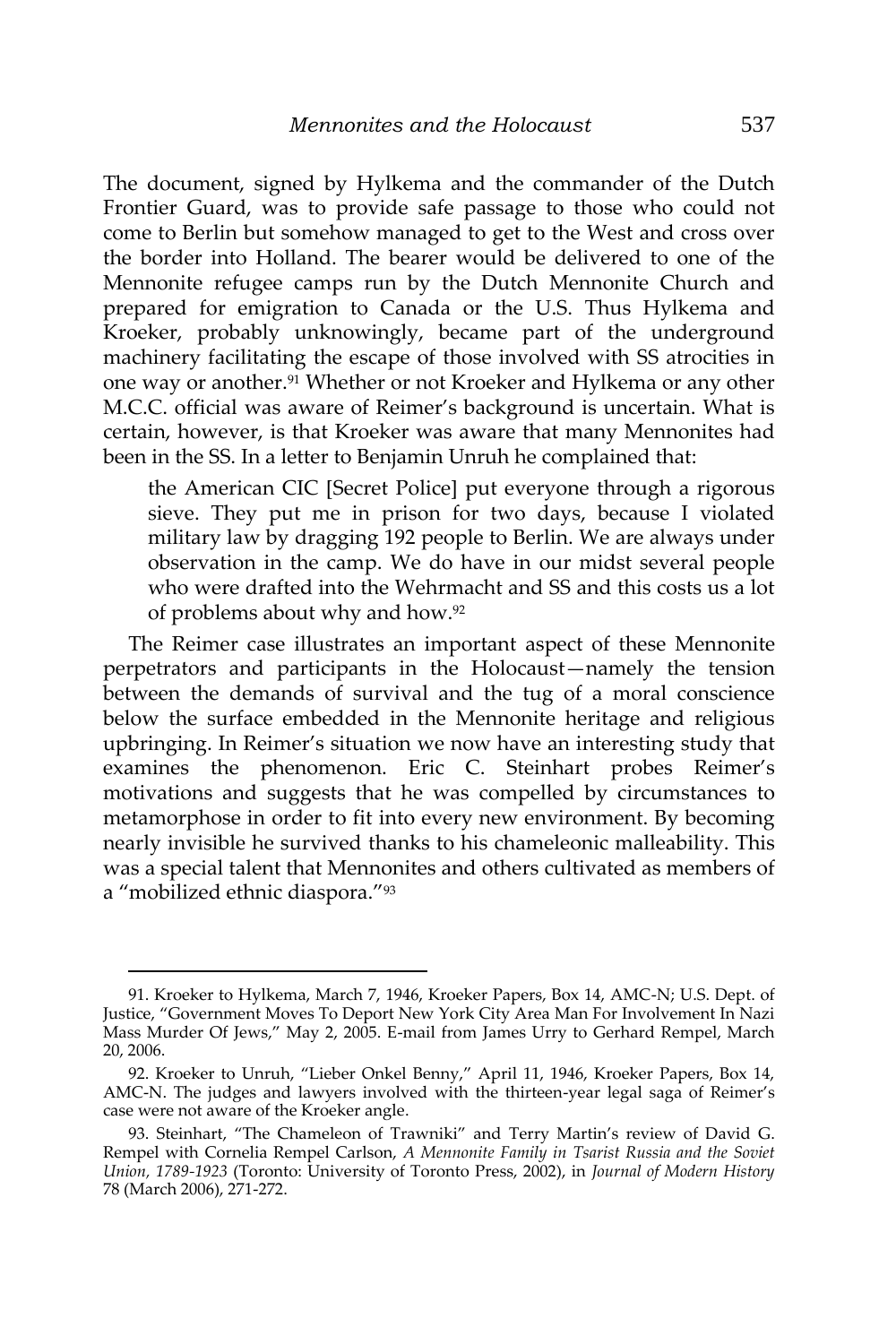What emerges from Steinhart's careful examination of Reimer's various personal profiles and military careers during the course of World War II is a portrait of Mennonite survival.<sup>94</sup> Reimer was a child of collectivization, whose parents had been dekulakized, making him persona non grata everywhere he went. Initially, Reimer fled to the Caucasus, where he attended school and enlisted in the Red Army. Along the way, he joined the Komsomol and the Communist Party, and quickly pushed to get to the front units of the 447<sup>th</sup> Infantry Division. Within a year and a half he received a commission as a second lieutenant, and was in the process of creating a new persona as a soldier loyal to the Soviet cause. Invading German troops, however, devastated his unit, and Reimer soon found himself in a Stalag as a prisoner of the SS. Conditions in the camp were atrocious. Russian POWs were systematically starved, exposed and maltreated. Reimer knew it was time to reinvent himself by erasing his Soviet past and gradually revealing his heritage as an ethnic German who could be useful to the SS, now engaged in a campaign to form self-defense units with Russian-German recruits.<sup>95</sup>

In the town of Trawniki, near Lublin in Poland, the SS was organizing a camp to train SS auxiliaries by using Soviet turncoats and ethnic German noncommissioned officers to command ethnically non-Russian POWs. They intended this allied SS sub-army to assist them in the Holocaust operations in occupied eastern countries. Without any difficulty he became a German citizen since Hitler had issued a decree making this possible for ethnic Germans serving in the Wehrmacht. Then, by wangling an appointment to Trawniki, Reimer found a perfect way to prove his ethnic German status and suppress his Soviet past. According to Steinhart, Reimer thrived in his new role.

Since they exploited Trawniki as a manpower pool, the SS assigned its erstwhile POWs and their Volksdeutsche NCOs to a variety of roles in Poland, ranging from guarding strategic railway crossings to clearing ghettos to operating death camps. Reimer himself not only trained hundreds of Holocaust perpetrators, but—according to the U.S. Department of Justice's Office of Special Investigations (OSI)—he also had been an active mid-level leader entrusted by the

<sup>94</sup>. As one Mennonite refugee told C. F. Klassen's coworker, Peter J. Dyck, after the war, when service in the Waffen-SS threatened to sabotage his application for a visa to Canada, 'naturally we Mennonites always speak the truth if it is convenient.'—Frank H. Epp, *Mennonite Exodus: The Rescued and Resettlement of the Russian Mennonites Since the Communist Revolution* (Altona, Man.: Canadian Mennonite Relief and Immigration Council, 1962), 419.

<sup>95</sup>. Steinhart, 'The Chameleon of Trawniki,' 242-243; 'Trawniki,' *Holocaust Encyclopedia.—*http://ushmm.org/wlc/article.php?lang=en&ModuleId=10007397 (accessed Feb. 5, 2010).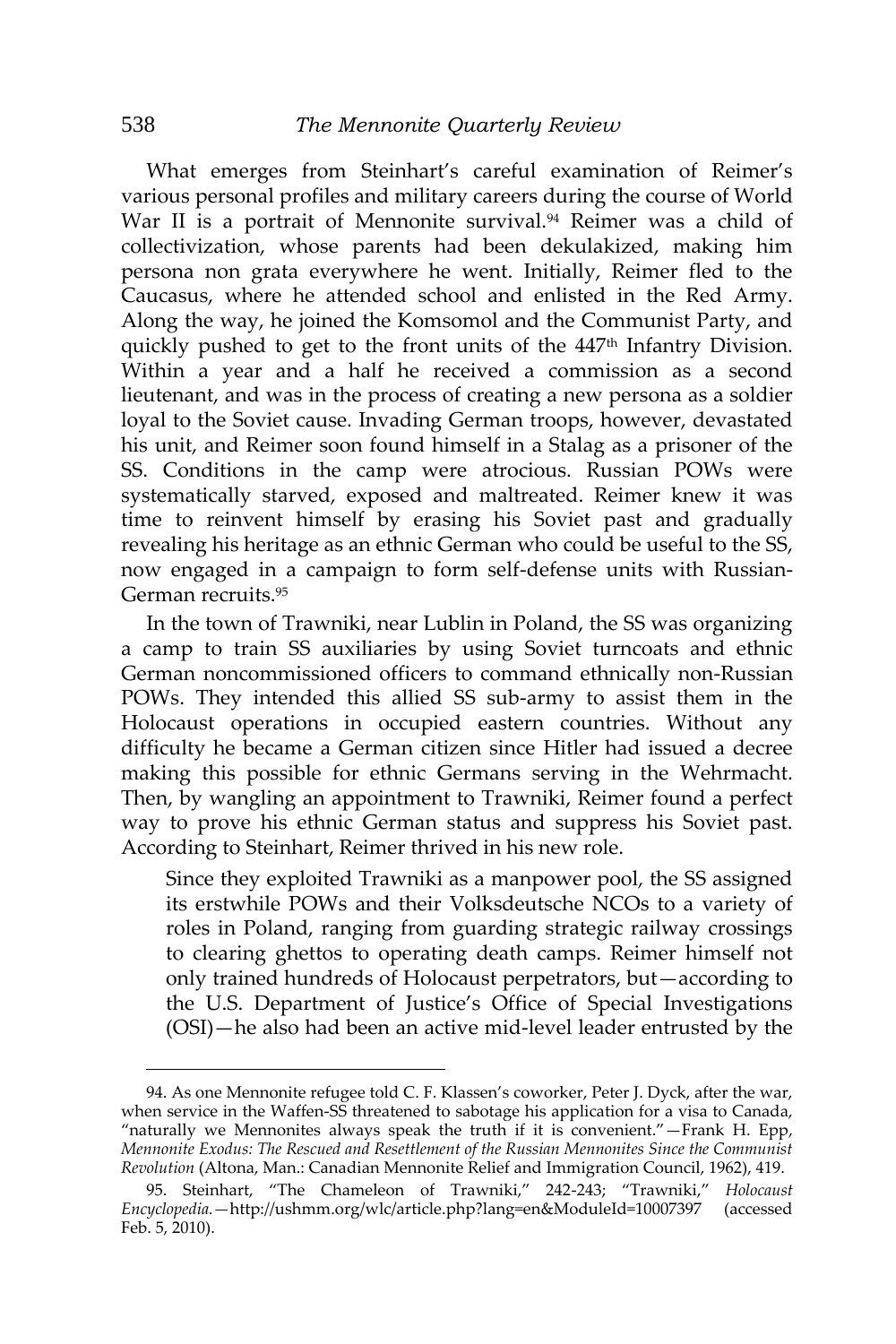Nazi regime to carry out the Final Solution in Poland. Between the spring of 1942 and early 1943 Reimer took part in the deportation of Jews . . . to death camp(s) . . . [and] helped in the suppression of the Warsaw Ghetto Uprising. . . . [He] was implicated in the mass shooting of Jews. . . . Reimer and several other Volksdeutsche NCOs led a group of twenty to thirty Wachmänner on an operation to murder Jews . . . [in a] wooded location some fifteen kilometers from the edge of Lublin. [He] escorted small groups of Jews to a shooting pit, [where] . . . SS officers and Volksdeutsche NCOs, including Reimer, clubbed their 200 to 300 victims into a mass grave and gunned them down at close range with submachine guns.**<sup>96</sup>**

Knowing that after the Battle of Stalingrad the tide was turning against Germany, Reimer began initiating the next step in his transformation. As the Red Army overran Trawniki, forcing its personnel to withdraw into Poland, Reimer read the handwriting on the wall and reinvented himself once more. This time he sought a convenient camouflage for the postwar world in the form of a girlfriend who could help him hide his dangerous associations with the SS killers at Trawniki. Ludmila Davidovics, a young ethnic Russian Jewess serving as a cook, along with her mother, enabled him to transform into the next role. Traveling with the two women made him less suspicious to the Russians and the Germans. When the war ended, Reimer, Davidovics and her mother merged into the polyglot mass of homeless and stateless refugees. Once again his ingenuity helped him to find a job, this time with the occupying American troops, who helped him to emigrate as a displaced person to the United States. His girlfriend preceded him and served as a witness to his 'clean' record for immigration. In order to accomplish this he actually had to marry her, but the marriage was dissolved once they both established themselves as American citizens.

For the next two decades Reimer lived quietly in the U. S. until the Office of Special Investigation found him and began court proceedings. 97 In September 2002, Judge Lawrence M. McKenna of the Federal District

<sup>96.</sup> Steinhart, "The Chameleon of Trawniki," 245, fn. 70-74.

<sup>97.</sup> *The New York Times* followed the case carefully and published some thirteen major articles on the case in the dozen years. The final report, by Dan Barry, is a melodramatic account ('About New York: A Face Seen and Unseen on the Subway'), revealing how the 'unassuming, unremarkable' Jack Reimer escaped deportation to Germany at the last minute by having the temerity to die a natural death. Barry evokes an ethos that would have reminded the informed reader of Hannah Arendt's theory of the "banality of evil." -*The New York Times*, Sept. 17, 2005.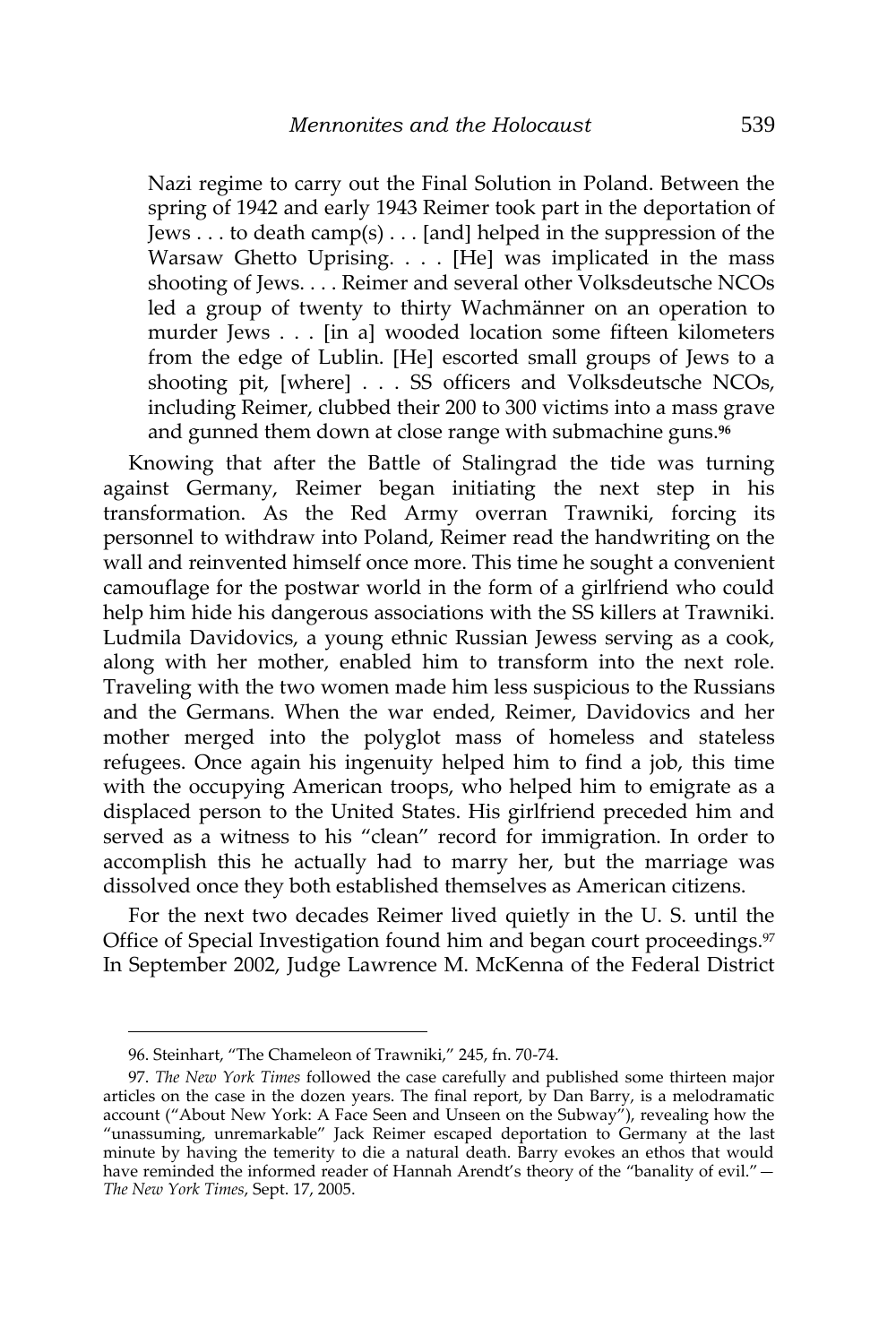Court in Manhattan revoked Reimer's citizenship.<sup>98</sup> In 2005 the U.S Court of Appeals determined that Reimer had misrepresented his background in war crime episodes, and he was officially deported.<sup>99</sup> Before he could be extradited, however, Reimer died at the age of 86.

#### HEINRICH WIENS AND THE MASSACRE AT THE GLASS FACTORY

Reimer's story is relatively well known. Recent study has revealed another, even more shocking, account of war crimes committed by the son of a prosperous Russian Mennonite farmer and merchant. Heinrich Wiens was born on March 22, 1906, in the village of Muntau, a southern suburb of the capital, Halbstadt, in the South Russian Mennonite settlement of Molochna. In Mennonite circles Muntau was known mainly for its excellent hospital along with its numerous professionals, wealthy merchants and estate owners, who preferred the town for the greater security it provided over their isolated country manor houses.<sup>100</sup> During World War I, Wiens and his family were interned by the Russian Army since they all were still German citizens, suggesting a late resettlement from the Danzig region or Prussia.<sup>101</sup> He attended the village elementary school, graduated from an agricultural secondary school and finished a one-year pedagogical seminar. Between 1926 and 1930 he appears to have been trained and employed as a dairy inspector in various localities in the Ukraine, leaving for Danzig in 1930 with the goal of starting his own "association of dairy inspectors."<sup>102</sup>

<sup>98</sup>. Ronald Sullivan, 'U.S. Moves Against Man It Links to Death Camp,' *The New York Times*, June 25, 1992. See also subsequent articles in *The New York Times* for July 10, 1993; Aug. 2, 1998; Aug. 4, 1998; Aug. 9, 1998; Aug. 13, 1998; Aug. 14, 1998; Aug. 18, 1998; Aug. 19, 1998; Aug. 20, 1998; Aug. 23, 1998; and June 9, 2006. Two ragged pages of a German soldier's diary written at the time at Trawniki were also inconclusive in terms of the evidence against Reimer. It was established that Reimer was present at Trawniki at the time of the massacre, but what he actually did there at the noted concentration camps remained in doubt. This may have been enough for Judge McKenna.

<sup>99.</sup> The newspaper stories announcing this at the time did not specify the country to which he had been deported. It could have been Ukraine, Germany or Poland. The case was appealed but the lower court's decisions was upheld with an opinion written by current Supreme Court Associate Justice Sonia Sotomayor. U.S. Court of Appeals for the Second District, *United States v. Jack Reimer, a/k/a Jakob Reimer*, Jan. 27, 2004. http://caselaw.lp.findlaw.com/data2/circs/2nd/026286p.pdf.

<sup>100.</sup> James Urry in e-mail to Gerhard Rempel, March 20, 2005.

<sup>101.</sup> On internment and late-nineteenth-century migrations from Prussia see Hans Harder, *Das sibirische Tor: Vier Jahre Orenburger Zivilgefangenschaft, 1914-1918* (Stuttgart: Verlag von J. F. Steinkopf, 1939).

<sup>102.</sup> George C. Browder, notes taken at the Berlin Document Center/Bundesarchiv Berlin in 1990 on Wiens files in both the 'SS Officers' and the 'Race and Settlement Main Office' collections. I am grateful to Prof. Browder for providing me with his notes on Heinrich Wiens. See his book, George C. Browder, *Hitler's Enforcers: The Gestapo and the SS Security Service in the Nazi Revolution* (New York: Oxford University Press, 1996). This is now the acknowledged standard work in the field.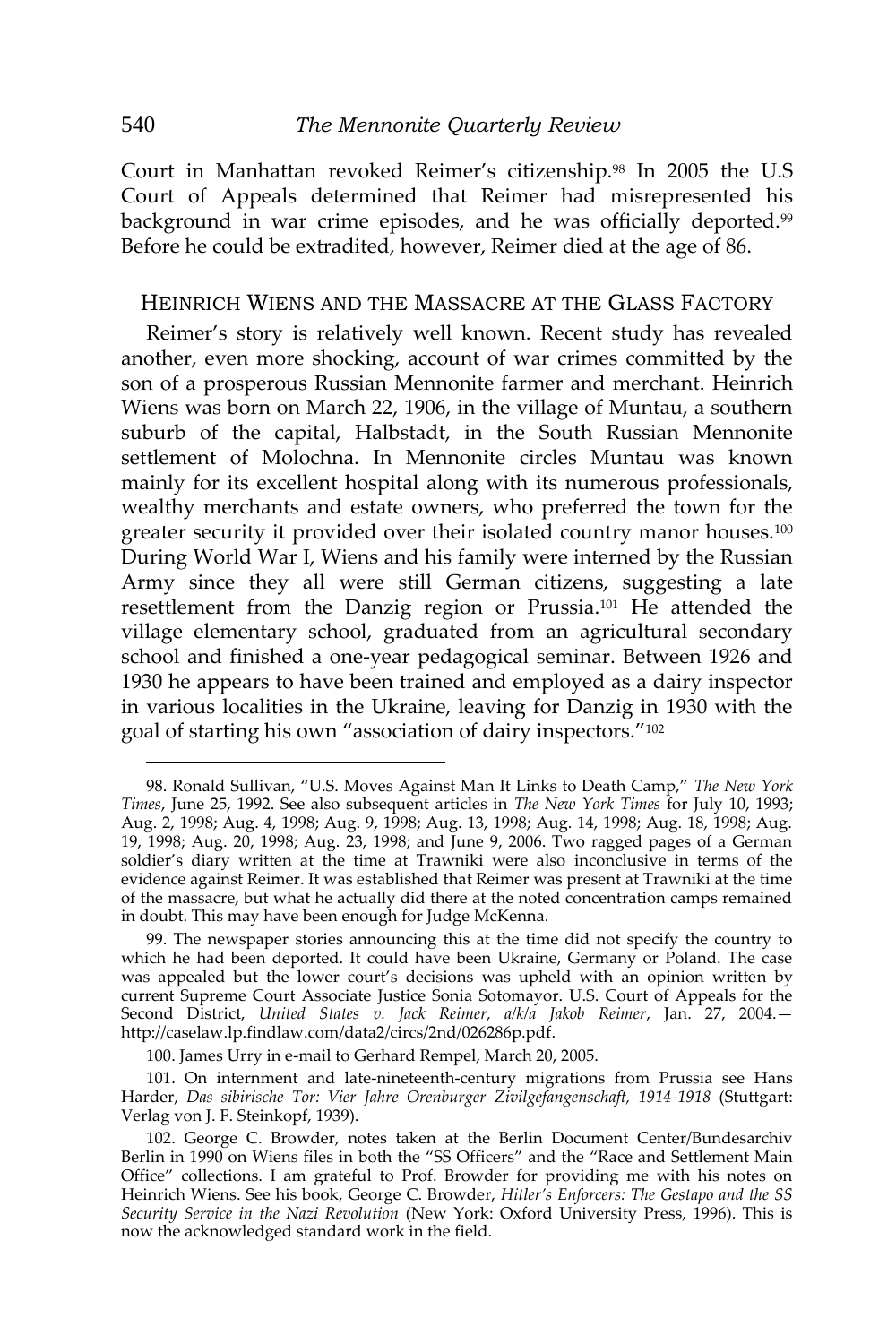Within a year Wiens joined the Nazi Party in Danzig and received a fairly low membership number (633,222), dated January 10, 1931, the year after the first electoral success of the National Socialists in the Reichstag and in various provinces. On January 12, 1931, he also joined the SS (membership number 22,914) followed by a fairly rapid rise in rank from staff sergeant (*Scharführer*) in 1933 to captain (*Hauptsturmführer*) in April 1939. From the start he appears to have been meticulous in complying with standard SS personnel policy in that he declared his Mennonite heritage. But he also described himself as *gotgläubig* (believer in God), the ruse Himmler allowed for those who wanted to retain some element of personal faith, while otherwise spending their entire life within the confines of an officially atheistic SS family. At some point after 1931 he left the Mennonite church, or at least he told the SS ideological watchdogs that he had canceled his membership. In a sign of confidence and trust in Wiens's commitment, the SS transferred him in 1937 from the 71. General SS Standarte of SS Abschnitt XXVI to the elite Security Service (*Sicherheitsdienst*),<sup>103</sup> a special internal party intelligence agency and external spy service that competed with the Army's Secret Service (*Abwehr)*. 104

There Wiens served initially in the personnel department of the civilian SS unit in the Danzig District and became a fulltime personnel director in 1939, when he received his first medal for good service and a recommendation for promotion. As soon as the war began he served in SD units in the occupied eastern territories, where he received the *Ostmedaille* in 1941 along with several additional war-related medals in subsequent years. His otherwise spotless record was slightly blemished by an internal field mail service court, which punished him for losing a secret courier package he had been charged to carry from the police commander in Kiev to the police commander in Simferopol. The judgment was not made until 1944, but the incident appears to have occurred in 1942 and may have had something to do with his transfer to Einsatzkommando 12 of Einsatzgruppe D, headquartered at the time in Simferopol. At least this is what Wiens's record in the Berlin Document Center files indicates. Recent research by Adrej Angrick, however,

<sup>103.</sup> On the reason for the creation of this unit see *Stutthof: Ein Konzentrationslager vor den Toren Danzigs*, ed. Hermann Kuhn, 2nd ed. (Bremen: Temmen, 2004), 12. Heinrich Wiens appears to have been under the direct command of SS Sturmbannführer Max Pauly, later the first commandant of Stutthof Concentration Camp. In fact Pauly and Wiens were both transferred from the 71. SS Standarte to the special SD unit at this time. Wiens's rapid advance in the SS could have been partially due to Pauly's positive evaluations.

<sup>104.</sup> Browder notes, Berlin Document Center/Bundesarchiv Berlin.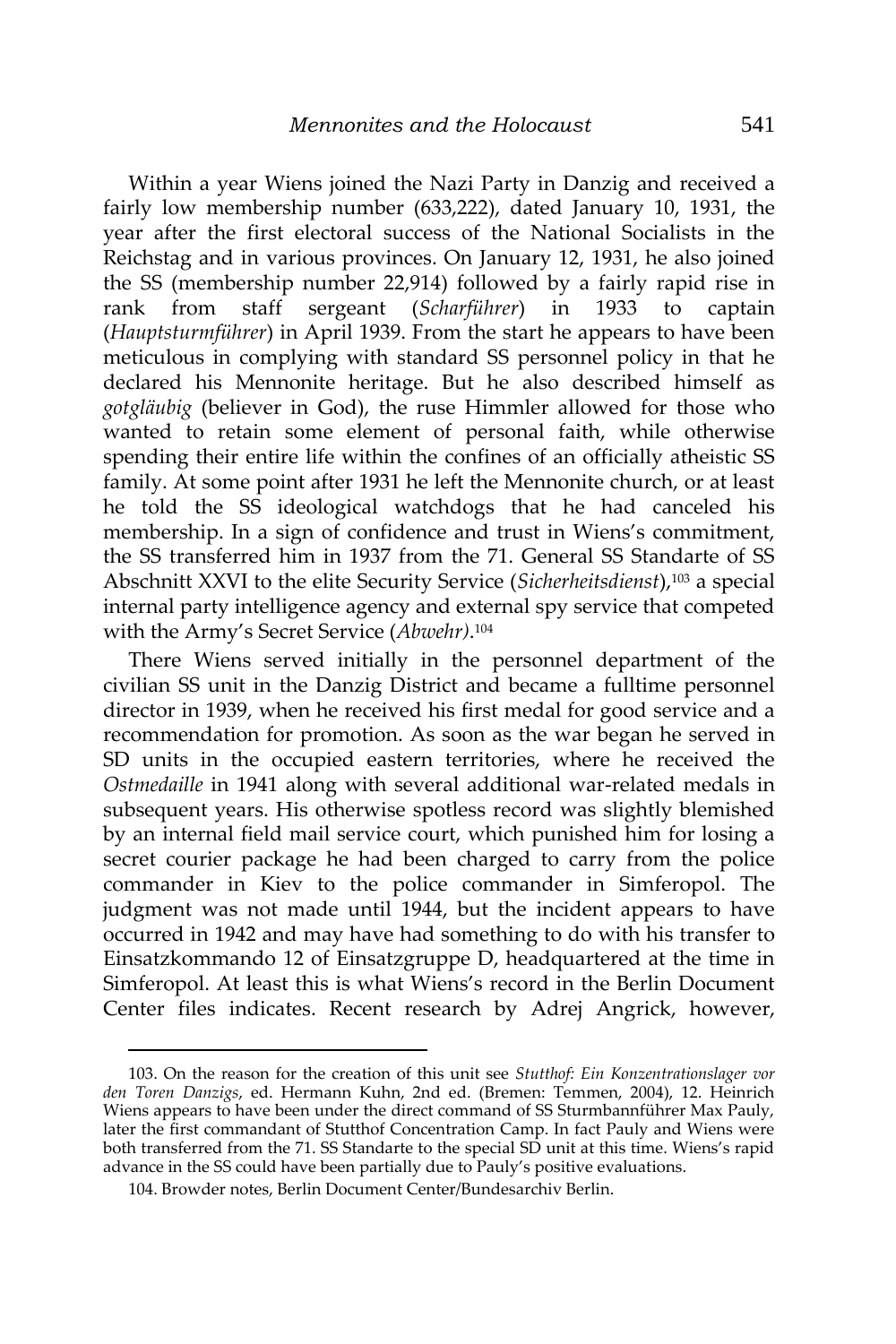suggests that Wiens was active as deputy commander of EK 10a in Simferopol as early as November 1941. Thus, his entire career in the East may have transpired within the Einsatzgruppen rather than as a regular urban SD officer in Kiev and other cities. After the German retreat began following the defeat at Stalingrad, Wiens was transferred to the 14. Galician SS Division as an intelligence (Ic)<sup>105</sup> officer, where he was entrusted with the political monitoring of the Ukrainians who were serving in this volunteer Waffen SS division. The records suggest that his service was indispensable and that the division 'could not have functioned without him."<sup>106</sup>

In November 1941, about the same time that Mennonites were being recruited to serve in the role of auxiliary policemen for Sonderkommando 6 of Einsatzgruppe C in the villages of Chortitza, "SS captain (*Hauptsturmführer*) Heinrich Wiens of Muntau in the Molochna' was leading a section of Einsatzkommando 10a for Einsatzgruppe D in Simferopol. At some point, Kurt Christmann, the commander of EK 10a and a major perpetrator of genocide in Ukraine, sent him to the Crimean capital to arrange for a new headquarters for Einsatzgruppe D. The military situation in the Crimea had been stabilized and Otto Ohlendorf, commander of Einsatzgruppe D, wished to move his staff deep into the Eastern front line region in order to send out his murdering teams known as action commandos (*Einsatzkommandos*)—right behind the Wehrmacht. Sometimes the EKs actually moved into army positions thereby forcing regular soldiers to collaborate in the rounding up of Jews and commissars. As a member of one of these partially intact commando units (EK 10a) Wiens searched through the building formerly occupied by the Soviet secret police in Simferopol. He sequestered a comfortable set of rooms for his chief, gathered material about German POWs who had been murdered by the Soviets, and recruited all the necessary technical personnel to assist in a functioning headquarters for

<sup>105</sup>. 'Ic' in a military unit stands for the third general staff officer in charge of enemy intelligence and defense for the unit.

<sup>106.</sup> Bundesarchiv Berlin/BDC/SSO and RuSHA files and Browder notes on same; Andrej Angrick**,** *Besatzungspolitik und Massenmord: Die Einsatzgruppe D in der südlichen Sowjetunion 1941-1943* (Hamburg: Hamburger Edition, 2003), 324. Angrick did not use the Berlin Document Center material on Wiens in his book but has since generously provided me with biographical information based on the latter's biography. Angrick has specific details from Einsatzgruppen activity reports and postwar court trials of the major perpetrators, including Heinrich Wiens. There is, however, no information about Heinrich Wiens's life after his transfer to the 14. Waffen-SS Division in January 1945. This division was engaged in some last-minute military actions in Czechoslovakia, Hungary and especially Budapest. If Wiens was still with the division in these suicidal actions, he could have died in any of them or been captured by Soviet troops; or he might have survived them all, escaped west and went underground. It would be hard to trace him in any of the postwar Displaced Persons Camps, especially if he changed his name and identity papers.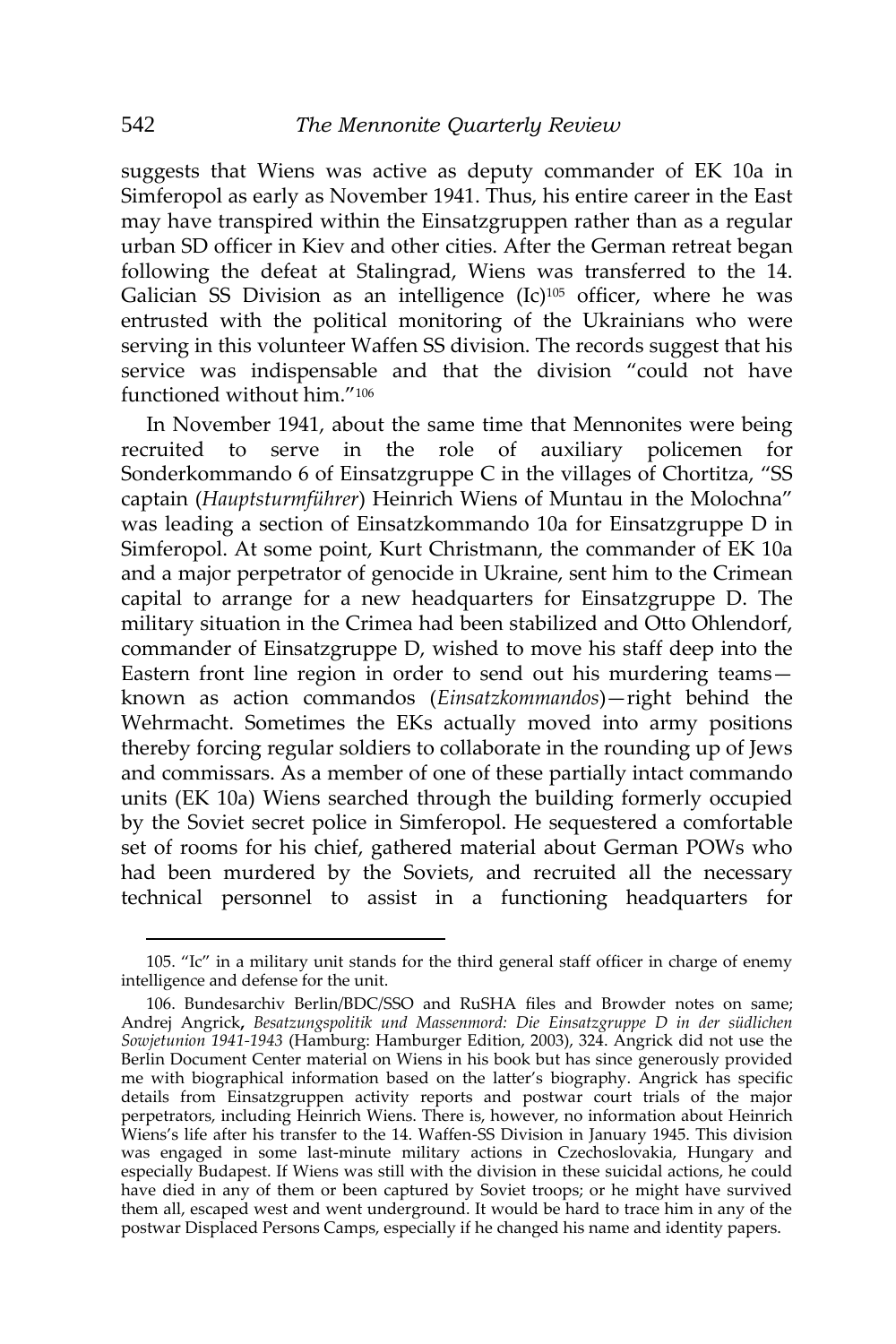Ohlendorf's Einsatzgruppe D. This was an important activity entrusted to Heinrich Wiens, since the capital of the Crimea soon became a major administrative center for the German military formations on the southern front as well as a strongpoint for the SS. Ohlendorf served as Himmler's mouthpiece from this location.

Early in 1942 Wiens appears to have been still with EK 10a under Christmann, probably stationed at Krasnodar.<sup>107</sup> Krasnodar is one of the cities cited in the court records of Helmut Oberlander,<sup>108</sup> where a major atrocity took place, perpetrated by EK 10a.

 $\overline{a}$ 

108. Helmut Oberlander is a Canadian who was tried for war crimes in Canada after extraction from the U.S. but never convicted and deported. See Peter Worthington, 'Citizenship at Risk,' *Toronto Sun*, May 4, 2006. Oberlander was an ethnic German (probably not a Mennonite) from the vicinity of Zaporozhia and had served with Himmler's SD from 1941 to 1944. SK 10a, writes Worthington, was composed of over 100 men 'responsible for annihilating all persons in its areas of operation who were considered 'undesirable' by the Nazi regime, particularly the Jewish and Sinti and Roma (so-called Gypsy) inhabitants. . . . In one report to Berlin, Einsatzgruppe D declared that 'the Jewish problem has been solved' in the area in which Special Detachment 10a was then operating. In January 1943, Oberlander was awarded the War Meritorious Service Cross Second Class for his service in Special Detachment 10a.' The Canadian Minister of Immigration presented more details in his summary of facts and evidence in the Oberlander case than was provided in any other war crimes case, probably because he had access to the rich collection of documents available to the U.S. Department of Justice—the documents unearthed for the Nuremberg trials. Thus the court knew that 'Mr. Oberlander was born in 1924 and raised in the town of Halbstadt, as it was known before the Second World War to the local community of *Volksdeutsche*, that is persons of German descent, in southeastern Ukraine. His forebears had lived there for more than 250 years, having originally come to settle there as members of a German Mennonite  $[!]$  community." $-$ U.S. Department of Justice, 'Accused Nazi Murderer Is Expelled from the United States,' May 9, 1995; http://www.usdoj.gov/opa/pr/Pre\_96/ May95/ 261.txt.html.

<sup>107</sup>. The Krasnodar trial records mention his name ('Winz').—*The People's Verdict: A Full Report of the Proceedings at the Krasnodar and Kharkov German Atrocity Trials* (New York: Hutchinson & Co., 1944), 8. The first trial was held July 14-17, 1943, before the military tribunal of the North Caucasian front. The defendants were I. F. Kladov, I. F. Kotomtsev and others. Proceedings in the second trial were held Dec. 15-18, 1943, before the military tribunal of the 4th Ukrainian front. The defendants were Reinhard Retzlaff, Wilhelm Langheld and others. The only Mennonite name mentioned in the document is 'Winz.' 'Retzlaff' may also have been a Mennonite, although there is no specific evidence as such. Alexander Rempel appears to have seen a copy of this book. The relevant passage reads as follows: 'The Sonderkommando SS-10a was a punitive unit of the Gestapo, numbering about 200 men. The head of this Sonderkommando was Colonel Christmann, a German, Chief of the Gestapo. His immediate assistants in the work of exterminating Soviet citizens were the German officers: Rabbe, Boss, Sargo, Salge, Hahn, Erich Meier, Paschen, Winz and Hans Münster, the German Army Surgeons in the prison and the Gestapo, Herz and Schuster and also officials of the Gestapo, the interpreters Jakob Eicks and Scherterlan' (8). For an excellent analysis of these Soviet trials and their propagandistic purposes see Alexander Victor Prusin, ''Fascist Criminals to the Gallows!': The Holocaust and Soviet War Crimes Trials, December 1945-February 1946,' *Holocaust and Genocide Studies* 17 (Spring 2003), 1-30. When Alexander Rempel makes reference to this trial, and to the fact that a Mennonite was involved, he was obviously on the right trail.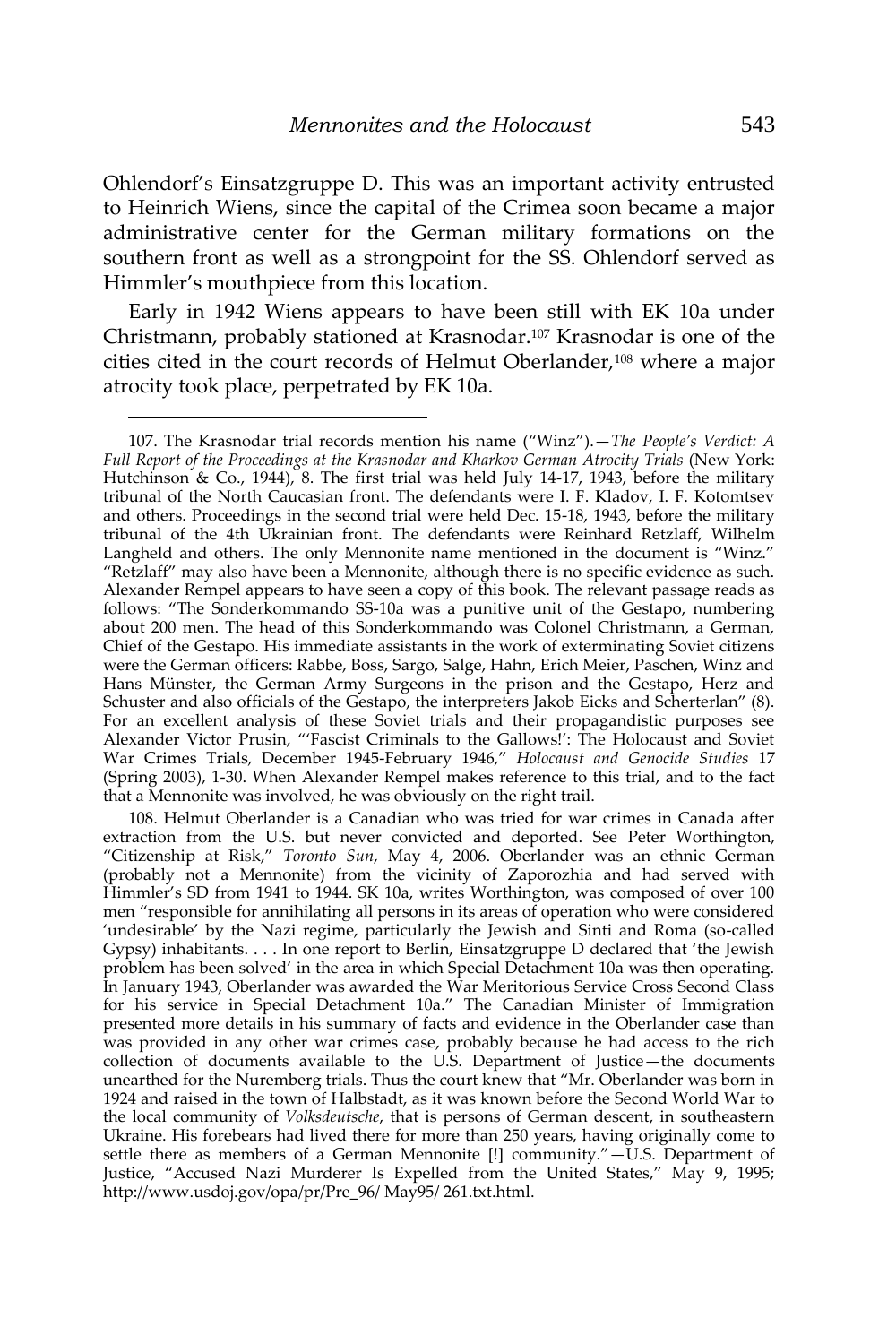At some point in the summer 1942 Wiens was transferred to EK 12, another subunit of Einsatzgruppe D and given more leeway in organizing his own killing operations. Commanded by Erich Müller between February and October 1942, EK 12 moved rapidly into the Caucasus region—as the main German military force advanced on Stalingrad—and set up headquarters in Pjatogorsk at the end of August 1942. One of several resort towns in the northern Caucasus, Pjatogorsk was hardly touched by the war. Most of its cultural institutions and its food supply were left intact, along with the essential infrastructure, when the Red Army withdrew rather hastily on the approach of German tank forces. Shops remained open, making a black market unnecessary, while opera and stage theater performances continued on schedule. But the normal benefits of mineral baths and other health facilities were not available to all people in this mixed population of the region. Large numbers of GPU prisoners, sick with syphilis and scabies, vegetated in the cellars of the prisons, where Wehrmacht officers were eager to keep them isolated.<sup>109</sup>

Soon after their arrival at the end of August 1942, EK 12 dealt with the Jewish population of Pjatogorsk and neighboring towns in the 'established manner' according to their 'resettlement' procedures. SS-Standartenführer Müller left the planning and actual implementation of the anti-Jewish measures to his deputy, SS-Hauptsturmführer Heinrich Wiens, not only because Wiens had a record of efficient methods in this ghastly business, but probably also because Müller was intent on enjoying the unforeseen advantages of residing as lord in a wealthy and undamaged resort region. For his tasks Wiens had the advantage of using 'gas vans,' newly arrived from the manufacturer of 'murder implements' in Berlin.<sup>110</sup> As in all massacres by the Einsatzgruppen the 800 to 1,000 Jewish people in the area were first 'registered,' which took

<sup>109.</sup> Angrick, *Besatzungspolitik und Massenmord*, 613.

<sup>110</sup>. 'The development and production of the gas van constituted an intermediate stage between the mobile firing squad procedures of the *Einsatzgruppen* in Russia and the stationary gas chambers of the death camps in Poland in the Nazi attempt to murder the European Jews. The ancestry of the gas van, in both technology and personnel, traced back to the euthanasia program aimed at mentally and hereditarily ill Germans that had been ordered by Hitler in 1939. The motive behind developing the gas van sprang from the desire to alleviate the psychological burden upon the firing-squad murderers, many of them middle-aged family men who were disturbed most of all by the endless shooting of women and children. And the most effective use of the gas van was in stationary camp settings—above all, Chelmno (Kulmhof) in the Warthegau but also Semlin near Belgrade and Trostinez near Minsk—presaging the more sophisticated factories of assembly-line murder at the major death camps such as Treblinka and Auschwitz.'—Christopher R. Browning, *Fateful Months: Essays on the Emergence of the Final Solution* (Teaneck, N.J.: Holmes & Meier, 1991), 57. See also Doris L. Bergen, *War and Genocide: A Concise History of the Holocaust* (Lanham: Rowman & Littlefield, 2003), 127, 175-178.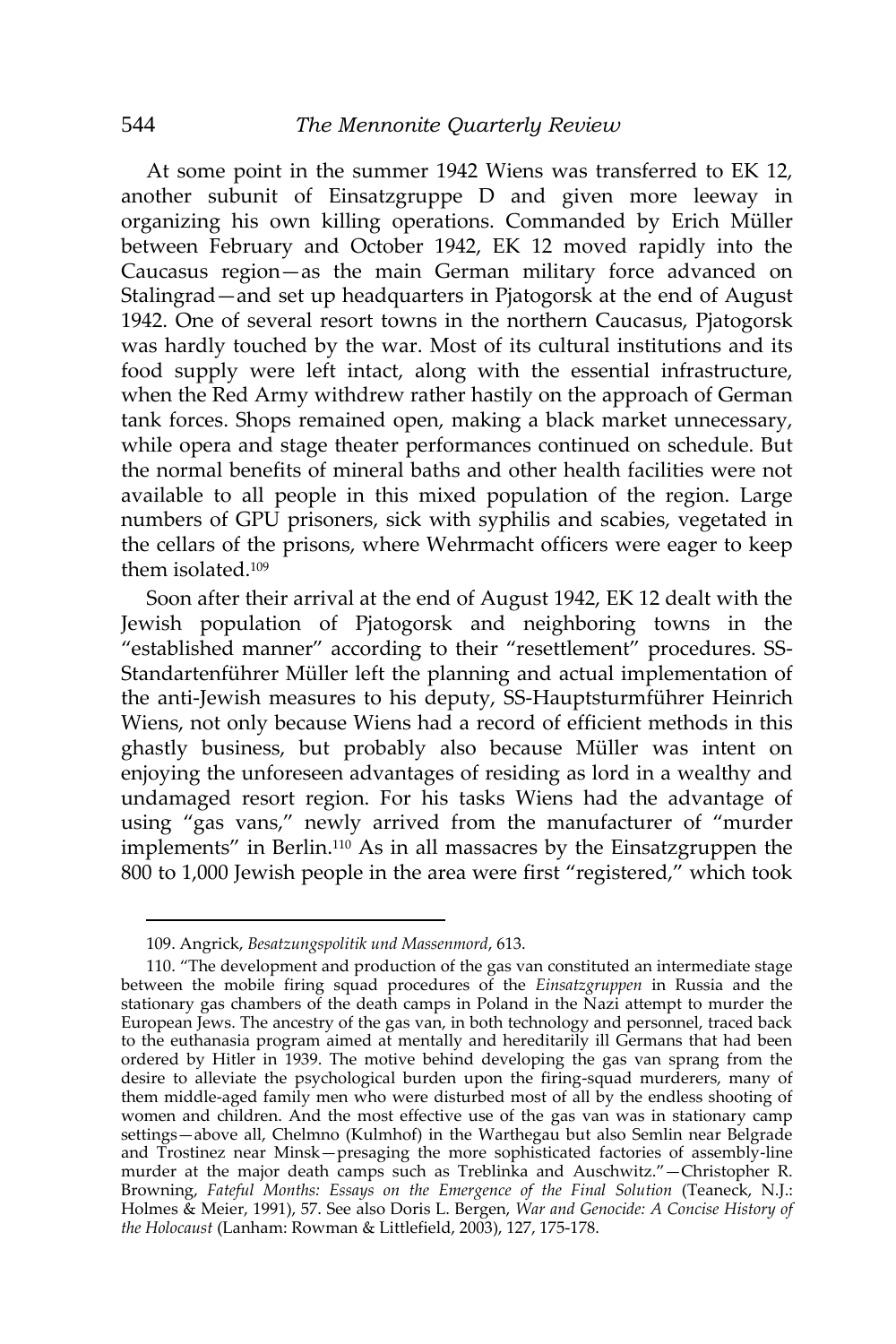eight days. Then came the command to start the killing process. Jews from the city itself and the surrounding localities of Gorjatshevodskij, Svoboda, Novo-Pjatigorsk and Krasnaja Sloboda had until September 5, 1942, to report to the cavalry barracks in Pjatigorsk. At the barracks they were told that they would be resettled and were to prepare themselves for travel. Then they were transported in trucks a short distance to a gravel pit guarded by the members of EK 12 and a battalion of 'Caucasians' commanded by a Wehrmacht officer named Kehrer. As each truckload of Jews arrived they were ordered to disembark, deposit their valuables on spread-out blankets and then told to remove all their clothes. They were then forced to climb into the 'gas van,' which drove back and forth several times before it finally stopped on the edge of the pit. There several Jewish prisoners were compelled to pull the bodies from the truck and throw them into the pit on the promise that they 'would be saved' from such a fate. None of the Pjatigorsk victims survived, including the prisoners unloading the corpses of their fellow Jews, who were killed when their grisly work was done. Now Pjatigorsk was also 'free of Jews' as the activity reports of the Reich Security Main Office (RSHA) euphemistically referred to these massacres.<sup>111</sup>

Subsequently, members of EK 12 began to destroy the Jewish population in the neighboring resort towns of the region. For Heinrich Wiens, Kislovodsk became the next moment of truth. A Mennonite settlement, Tempelhof, was located in the immediate vicinity of Kislovodsk.<sup>112</sup> Templars from the Molochna village of Gnadenfeld had originally settled the town—hence the name—followed by a large contingent of Mennonites. By 1942 few Mennonites were still there, thanks to emigration and Soviet deportations. Wiens likely had no idea of the history of his fellow pacifists so near his field of genocidal activity. The people of Kislovodsk appear to have received the men of the EK 12 now with open arms, an ominous sign for the Jewish population, many of whom had fled to this resort in the hills from the Crimea, the Donbas and Rostov and had no personal contacts in Kislovodsk. The town's German commandant, along with Wiens and Strohschneider, the two section leaders of EK 12, ordered the formation of a Jewish Committee, led by Moses Belinsch, which had to follow the instructions of the German administration. Starting on August 18, 1942, the committee was

<sup>111</sup>*.* Müller was not satisfied. He told his fellow Einsatzgruppen commanders during a social gathering at the officers' casino that he preferred shooting Jews to the cumbersome method of gas van killings.—Angrick, *Besatzungspolitik und Massenmord*, 614-615.

<sup>112.</sup> William Schroeder and Helmut T. Huebert, *Mennonite Historical Atlas*, 2nd ed. (Winnipeg, Man.: Springfield Publishers, 1996), 119.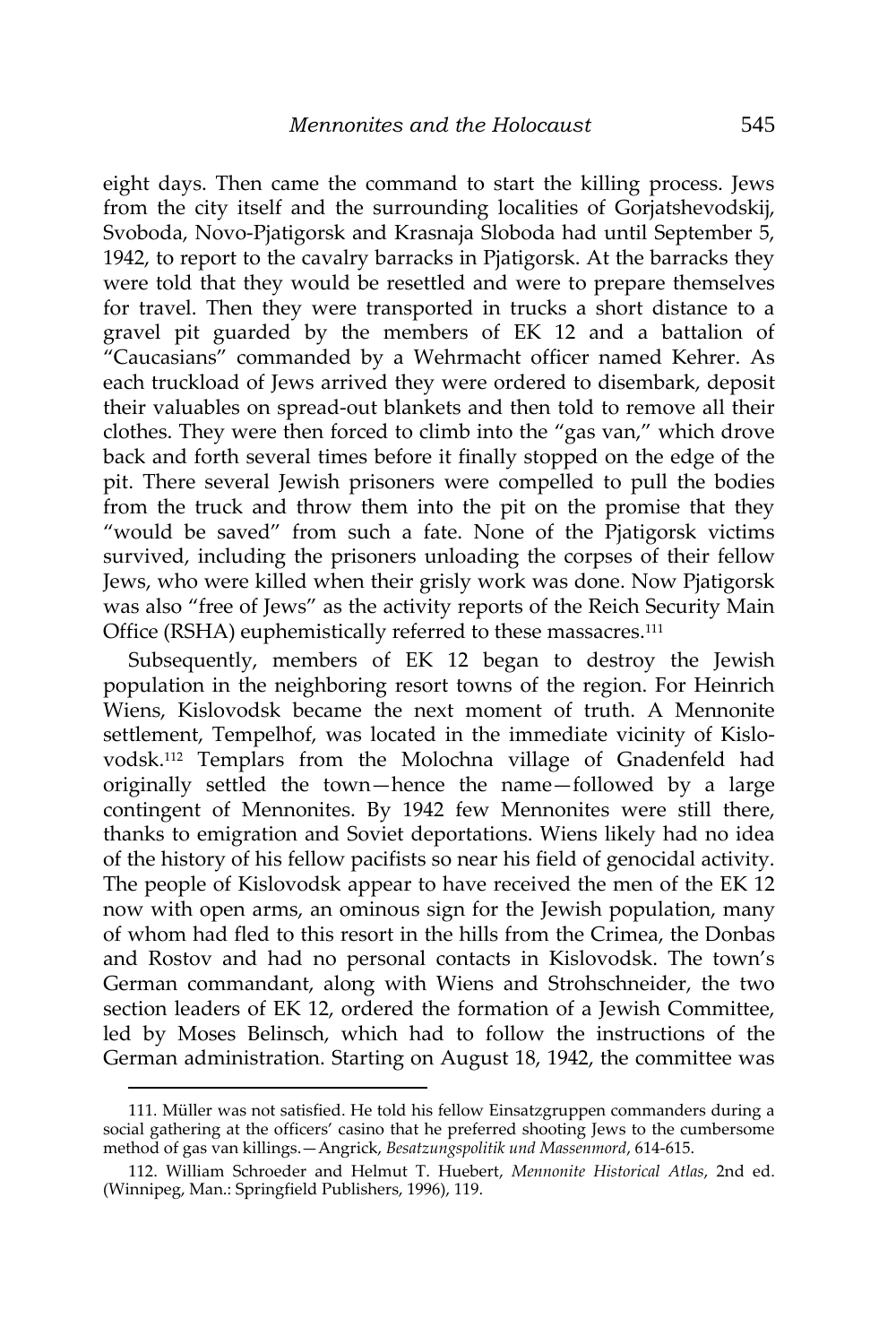to register and identify all Jews in the region. The Belinsch Committee was first compelled to confiscate all valuables held by Jews with the promise that they might thereby save their lives.<sup>113</sup> After several weeks of forced labor the Jewish population was ordered to assemble early in the morning of September 7, 1942 at the railroad freight depot for immediate 'resettlement to sparsely populated areas of Ukraine.' The order, signed by 'the city commandant's office Nr. 12,' was clearly issued by the Wiens/Strohschneider team and not a German Army officer.<sup>114</sup>

Early in the morning of September 7 some 1,800 Jews appeared at the freight depot where they were separated into groups in front of twenty freight cars. Once everyone was loaded into the cars, the train, guarded by the men of EK 12, moved off into a northeasterly direction. It traveled past the resort town of Mineralnyne Vody, where several Wehrmacht units were headquartered, and came to a halt in an open field. This time the act of genocide was not secret. Administrative staff members from the 17th German Army and the 1. Panzer Army were present to observe the ghastly events. The SD Einsatzkommando officers did not challenge the presence of the Wehrmacht officers because theoretically the SS men were subject to the jurisdiction of the Wehrmacht in respect to tactical matters.

The EK 12 guards, under Wiens's command, surveyed the field with binoculars, but found the area inadequate for the size of the execution planned. So the train returned to Mineralnyne Vody, where it came to rest on a side rail near a glass factory. Roughly a kilometer away there was a large tank trap, which Wiens had personally selected as the appropriate place for the massacre.<sup>115</sup> The method of execution was the same as it had been for the Jews of Pjatigorsk. Around fifty Jews at a time were forced into the gas van, which then drove around the field until all the passengers had been asphyxiated by the carbon monoxide piped into the van via a grate on the floor of the truck bed.<sup>116</sup> The van then stopped

<sup>113.</sup> The stolen treasure was estimated to amount to five million rubles at current market prices.

<sup>114.</sup> Jews who had converted to Christianity were included in the order, but *Mischlinge* and families falling under category 1 and 2 of the *Deutsche Volksliste* (DVL) were cynically informed that they could resettle later on their own volition.—Angrick, *Besatzungspolitik und Massenmord*, 617.

<sup>115.</sup> Soviet sources suggest that this had been the place intended as the execution site for the Jews of Kislovodsk as it had been for the Jews of Pjatigorsk from the start and that the train had been stopped because the guards needed to orient themselves in the region first, since the approach by train was different from that of the land route.—See Munich court records as cited in Angrick, *Besatzungspolitik und Massenmord,* 614-615.

<sup>116.</sup> There is a technical yet gruesome description of the van in *The Peoples' Verdict*, 8-9.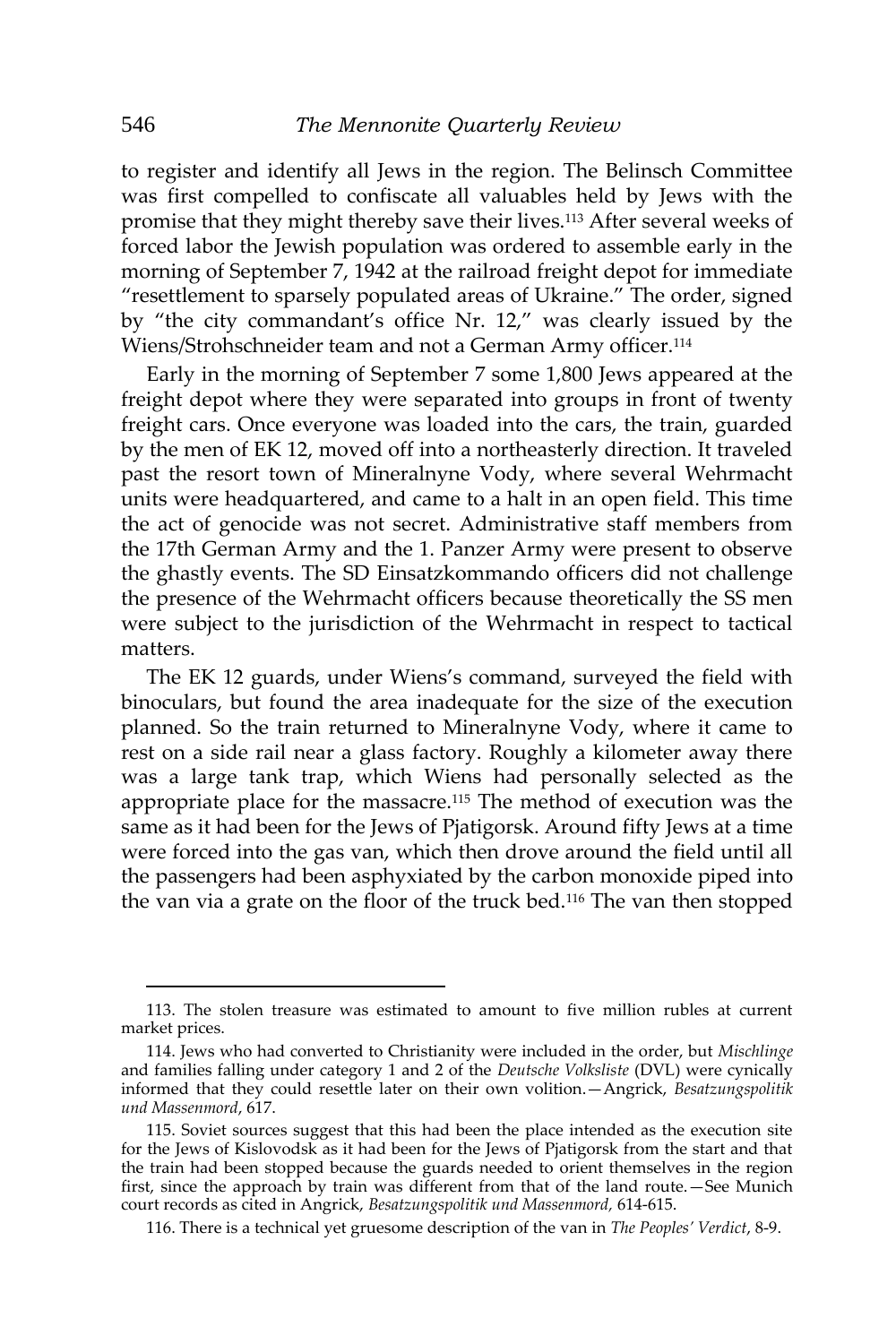at the edge of the tank trap and other Jewish prisoners were compelled to pull the bodies out of the van and throw them into the huge ditch.<sup>117</sup>

Following the massacre of the Jews of Kislovodsk, Wiens's EK 12 team members moved on to 'deal with' the Jewish population of the town of Jessentuki and other resorts. Already on August 11, 1942, the Wehrmacht commandant of Jessentuki, Oberstleutnant von Beck, had anticipated the work of EK 12 by forming a 'Jewish Committee' in the town and used it to register and rob the Jewish families of any valuable possessions. Shortly thereafter, 1,500 Jews from Jessentuki joined the Jews of Kislovodsk in the mass grave at the glass factory. A similar fate awaited the Jews of Georgijevsk, who were driven to the place of execution by a particularly brutal detachment of Caucasian auxiliaries employed by the leadership of EK 12.

A Soviet investigative commission for the war crimes trials conducted after the area had been reconquered by the Russian troops claimed to have disinterred some 6,300 people at the glass factory near Mineralnyne Vody. While this may be an exaggeration, designed to impress the Russian people at the 'show trial' at Krasnodar, the massive grave at Mineralnyne Vody near the former Mennonite settlements of Templehof, Suvorovka, Olgino and Terek remains forever associated with the name of Heinrich Wiens.

'Jewish life and the testimony of Jewish culture in the foothills of the Caucasus,' concludes historian Andrej Angrick, 'was irretrievably wiped out."<sup>118</sup>

#### **CONCLUSION**

What might have been the motivations behind these genocidal deeds of Mennonites like Jack Reimer, Heinrich Wiens and other less wellknown cohorts, such as the dozen or more volunteers who, according to Alexander Rempel, joined as SD auxiliaries in the massacre of Zaporozhia? The Lutheran from Katharinendorf appears to have joined the killer group out of sheer idleness and boredom. Others probably found attractive the idea of exercising power—in uniform and with a gun—over their perceived enemies. Mennonites who had survived the Stalinist purges were strongly inclined to admire Hitler, the anti-Stalin, and were often quite willing to join any Nazi organization as a kind of reflexive passionate action. Much the same motivation was undoubtedly

<sup>117.</sup> Angrick, *Besatzungspolitik und Massenmord*, 617-618.

<sup>118.</sup> Angrick, *Besatzungspolitik und Massenmord*, 619-620.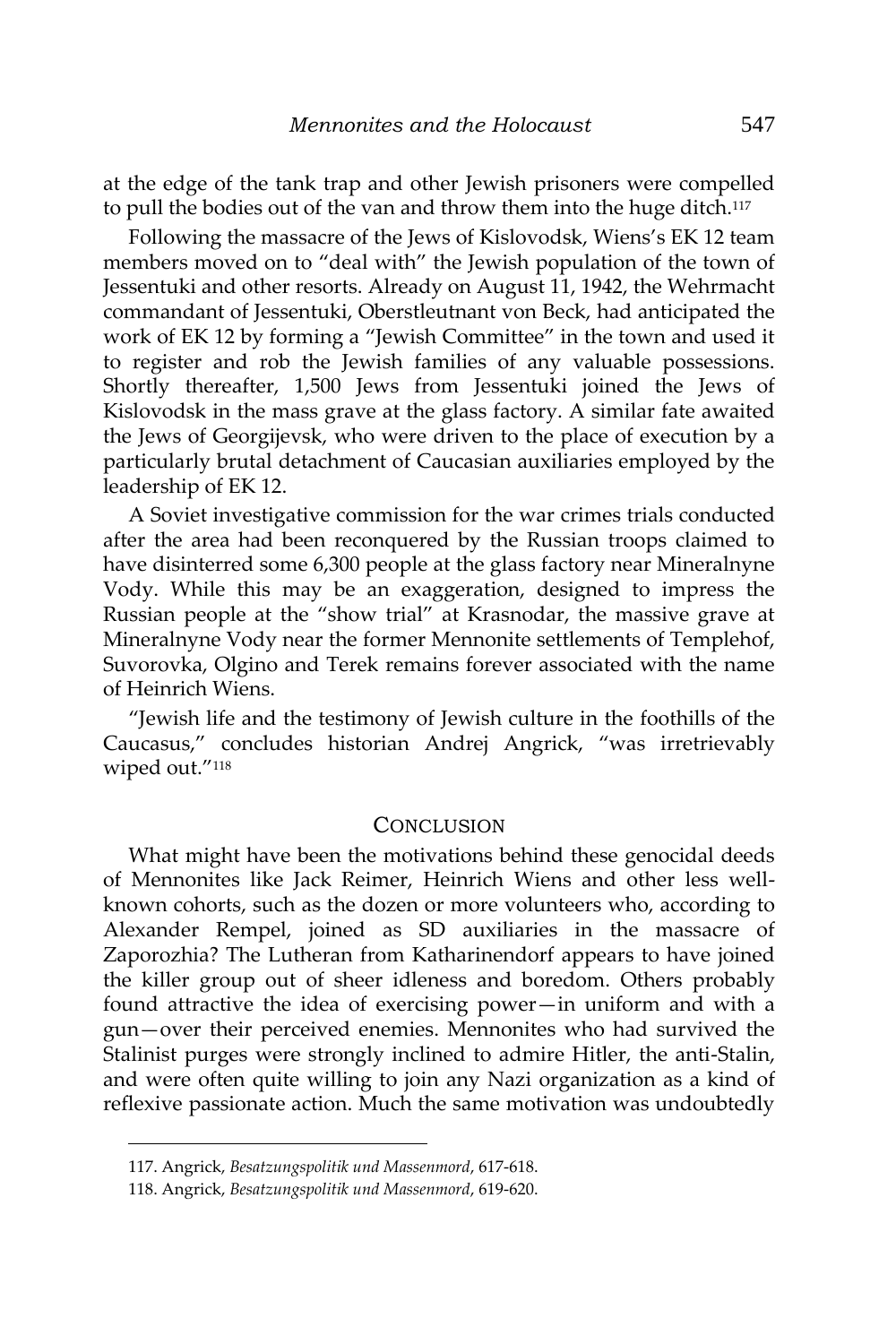behind the comparatively large number of Mennonite volunteers for the Waffen-SS and Wehrmacht, as well as their participation in various police forces. Many Mennonite survivors of the Stalinist terror and antikulak and deportation campaigns expressed virulent hatred for both Jews and Communists as equivalent evils. Mennonites generally resented, envied and despised Jews because so many of them seem to have been found in the ranks of the Soviet secret police and the Communist party cadre, as well as among the supervisors and managers of collective farms and local government agencies. Anna Sudermann, for example, reported that she encountered them all too frequently in the judicial system, in the role of interrogating judges and states attorney and police chiefs. Hence, it was easy to regard Jews as part of the Soviet class enemy on whom raw revenge could now be exacted under the guise of official 'police' work, since few Mennonites were probably keen enough to distinguish between normal policing and outright murder committed under the auspices of the Einsatzkommando. But how they ultimately justified their actions of murder against innocent civilians, women and children among them, is a dark mystery that cries out for a deeper explanation.

If Jack Reimer became a perpetrator in the Holocaust in order to survive, Heinrich Wiens did it to advance his lifetime career in the SS. Perhaps he was seeking to make up for the slight blemish in his service record. He may also have been assigned to an Einsatzkommando as a form of punishment and thus felt that he had to redeem himself in the eyes of his superiors—not that his job in other SD activities would have been any less rewarding or implicating. If Reimer and Wiens were the worst of the known perpetrators, the dozen or more volunteers as auxiliaries in Zaporozhia were only slightly less culpable. Most probably they participated for reasons of opportunism and prestige. For them a kind of mob psychology was also at work since many of them felt compelled to talk about their bloody feats, perhaps in self-conscious embarrassment and guilt. By sharing their morbid recollections they diffused and removed some of their secret individual remorse, assuming, that is, that some small element of their moral upbringing as Christians had been retained.

Then what are we to make of the Mennonite mayors of Zaporozhia and Novo Zaporozhia, as well as Chortitza or Osterwick, all of them appointed by the Wehrmacht, who were in power when the massacre at Zaporozhia took place? They stand at the top of hundreds of Mennonites who joined the German Army, the Volkssturm, or worked for the Ostmininisterium, the Volksdeutsche Mittelstelle, the Organisation Todt, the Hitler Youth, Sonderkommando Stumpp, Sonderkommando Rußland and a host of the other German-Nazi agencies. None could